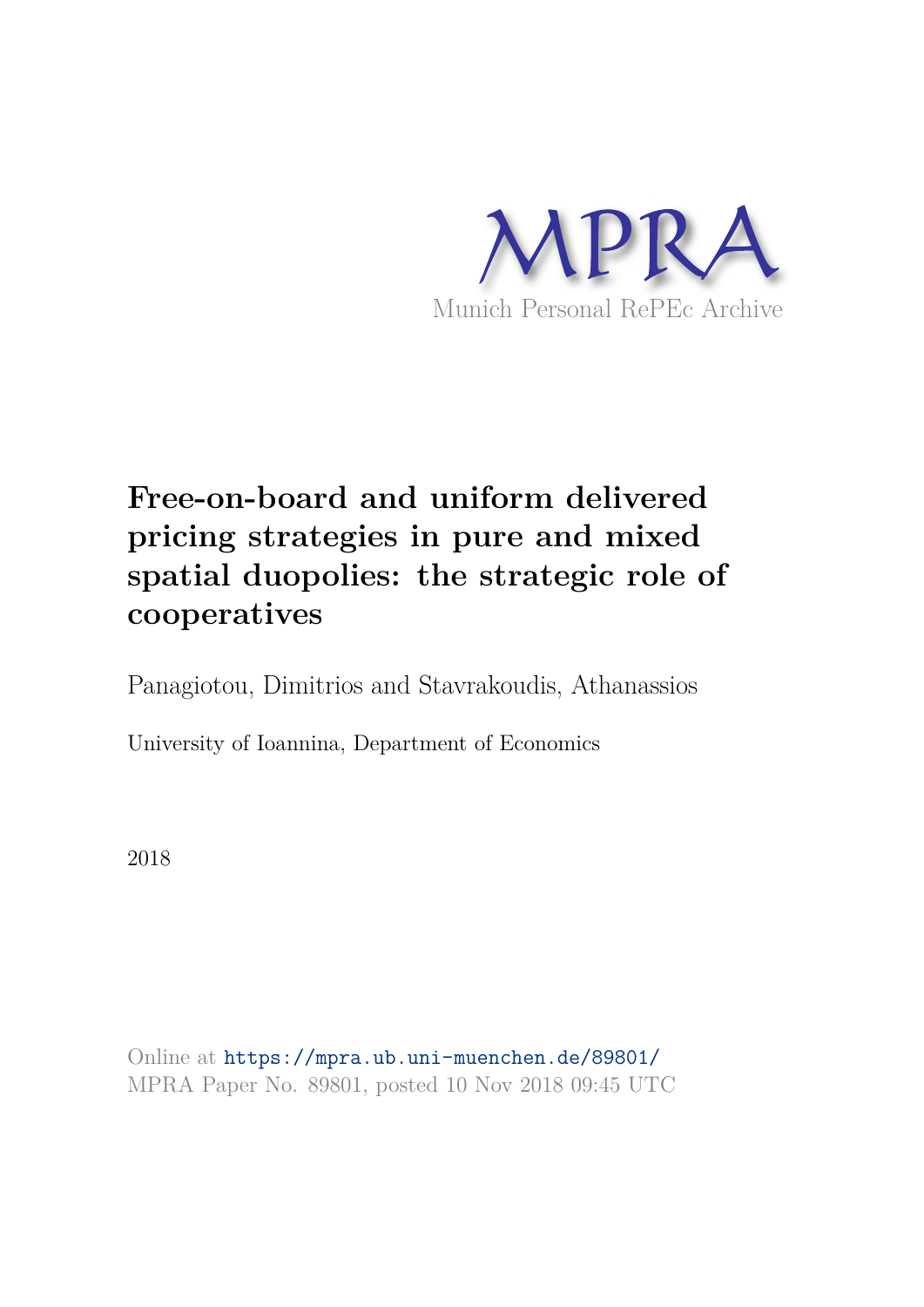#### Abstract

The present work analyzes free-on-board against uniform delivered strategic prices in pure and mixed duopolistic spatial markets with reference to the food sector. Along with investor owned firms (IOFs) that maximize profits, we introduce member welfare maximizing cooperatives (COOPs) and examine their impact on the strategic pricing choices. Demand is price responsive. We use a two stage game between two IOFs, between an IOF and a COOP, and between two COOPs. The findings indicate that the introduction of COOPs acts as a disciplinary factor regarding the pricing behavior of the IOFs. As competition in the spatial market escalates, we move from the quasi–collusive (FOB,FOB) Nash equilibrium, where there are only IOFs in the market, to the more aggressive (UD,UD) strategic pricing configuration where COOPs replace one or both IOFs in the market.

Keywords: oligopoly spatial competition; mixed; free-on-board; uniformly delivered

JEL classification: D40, Q13, L13, C72.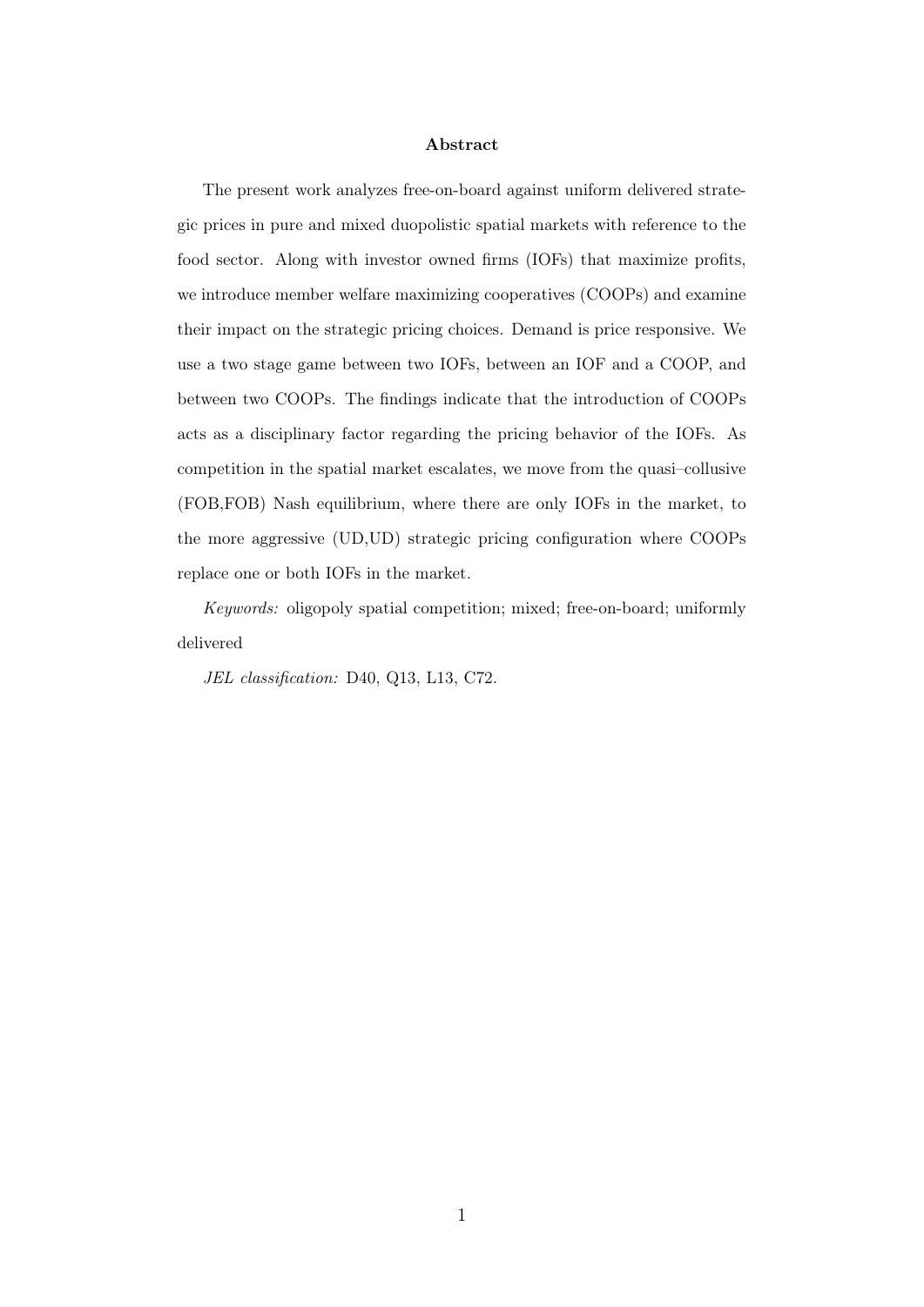## 1 Introduction

The majority of firms operating in spatial markets use either free-on-board (FOB) or uniform delivered (UD) pricing (Fousekis, 2015; Zhang and Sexton, 2001). In the former, customers pay for the transportation costs incurred in the shipment of the product. In the latter, sellers bear all the costs of shipping, representing this way a form of price discrimination.

Pricing choices in spatial markets have been the subject of economic research for over seventy years (Anderson et al., 1989; Beckmann, 1973; Fetter, 1937; Hoover, 1937; Thisse and Vives, 1988; Tribl, 2009; Zhang and Sexton, 2001). The main characteristic of spatial competition is the distribution of buyers (or sellers) over the market, forcing this way economic exchange to incur costly transport. As a consequence, transportation costs give the dispersed firms market power over their local customers.<sup>1</sup>

Spatial pricing has been examined mostly for the case of monopoly (Beckmann, 1976; Beckmann and Thisse, 1987; Greenhut et al., 1987). Only a few studies have investigated a firm's pricing choices under competition. In one of them, Norman (1981) analyzed linear price distance functions under the assumption that firms maximize profits with a given market radius as well as under the assumption that price at the market boundary is fixed. Norman showed that under certain conditions, the degree of price discrimination increases as competition increases and can yield UD pricing in the limit.

When two or more firms operate in a market and under the assumption that market power lies with the sellers, two studies relate with the present work: Espinosa (1992) and Kats and Thisse (1993) investigate firms' choices between FOB and UD pricing policies in duopoly markets. Kats and Thisse used a two-stage game where in the first stage the spatial duopolists selected between FOB and UD

<sup>&</sup>lt;sup>1</sup>In the case of oligopoly/oligopsony, dispersed firms must be in different locations. If firms are at the same location, space does not matter.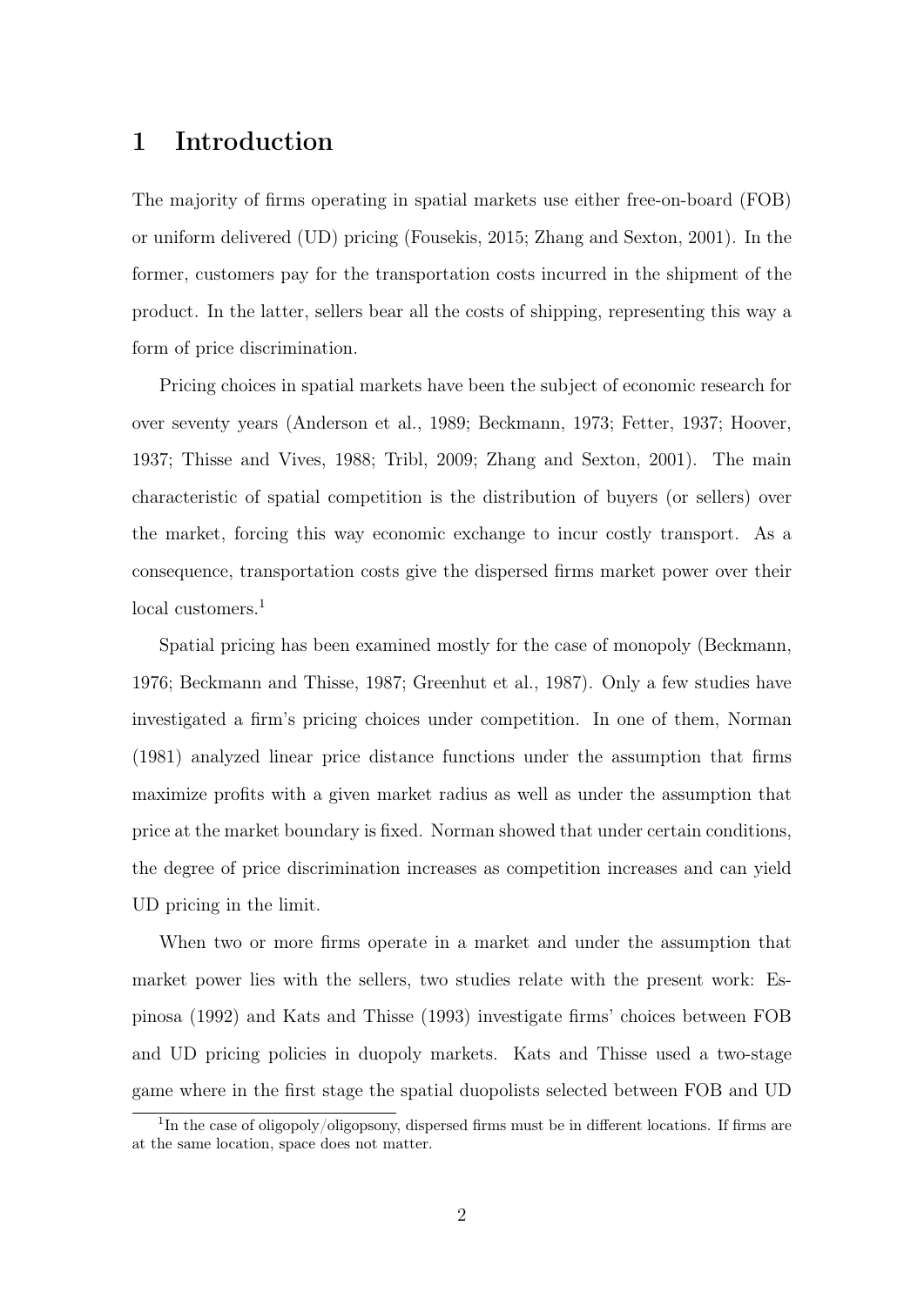strategies and in the second stage they set prices, that were conditional on their first stage choices. The same behavior was repeated in Espinosa's infinite horizon model. Despite the differences in their theoretical approach, Espinosa (1992) and Kats and Thisse (1993) arrive at very similar conclusions: UD pricing is the equilibrium strategy in collusive as well as very competitive industries, whereas FOB pricing is the equilibrium strategy for intermediate market structures. The aforementioned studies assume that demand is perfectly inelastic: each consumers buys one unit subject to a reservation price. Furthermore, both studies assume that production costs are zero (an assumption that we adopt in our study as well).

Under the assumption that market power lies with the buyers, the studies by Zhang and Sexton (2001) and by Fousekis (2011a,b) relate to a great degree with the present work. Zhang and Sexton (2001) consider the FOB and UD pricing strategies between two profit maximizing IOFs in a market of a spatially dispersed duopsony. The authors extend the Kats and Thisse (1993) two stage model by accounting for the fact that in the food processing sector market power often lies with the buyers rather than with the sellers.<sup>2</sup> Zhang and Sexton employ a supply function with positive price elasticity, relaxing this way the assumption made by the studies of Espinosa (1992) and Kats and Thisse (1993) where the demand function was taken to be perfectly inelastic. The latter has been shown to bias the firms' pricing choices in favor of UD pricing. Zhang and Sexton's findings reveal that mutual FOB is the Nash equilibrium for intrinsically competitive market structures. Mixed FOB–UD pricing is the Nash equilibrium of the spatial game in less competitive markets. The strategic choice of mutual UD pricing emerges as the Nash equilibrium as spatial competition weakens. Following Zhang and Sexton (2001), the work by Fousekis (2011a) considers the FOB and UD strategic pricing choices but in a mixed duopsony market where spatial competition takes place between a profit maximizing

<sup>2</sup>Primary input bulkiness, perishability, high storage costs, limited mobility and access to alternative buyers as well as economies of scale in processing (Sexton, 1990; Tribl, 2009) are some of the reasons that can explain buyers' market power.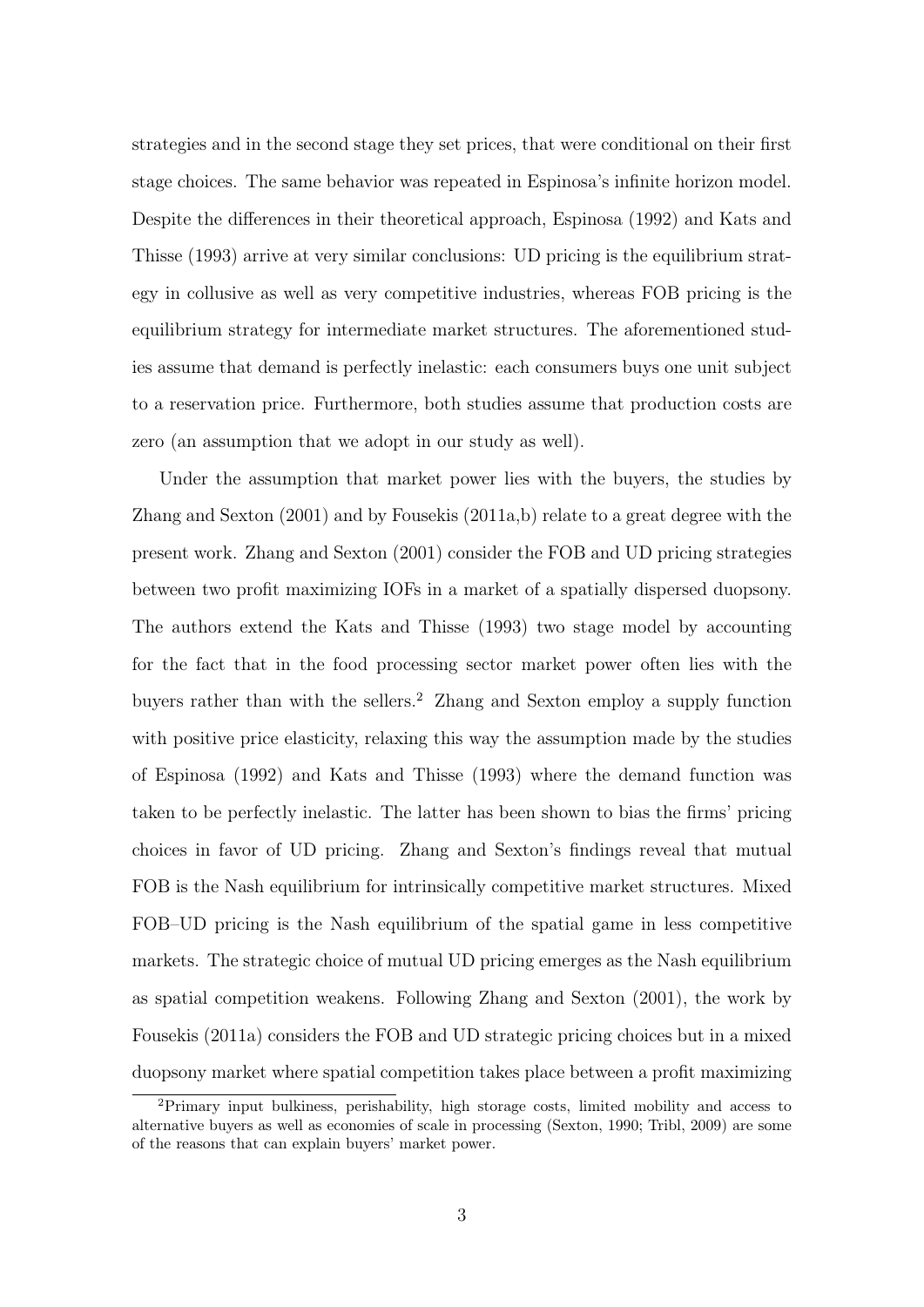IOF and a welfare maximizing COOP. The results reveal that UD (FOB) pricing will be chosen by both competitors in markets where transportation costs are small (large) relative to the net value of the primary product. A mixed FOB (COOP)– UD (IOF) pricing is the Nash equilibrium of the game for intermediate market structures. In the third study, Fousekis (2011b) analyzes FOB and UD pricing policies in a pure duopsony spatial market where competition takes place between two welfare maximizing COOPs. COOPS are pricing according to the net average revenue product (NARP). According to the results, the aggressive (UD,UD) price configuration is the Nash equilibrium for high intensity of competition, whereas the quasi-collusive (FOB, FOB) is the Pareto superior Nash equilibrium as space gets more important.

Zhang and Sexton (2001) and Fousekis (2011a,b) use the food processing sector in order to justify buyers' market power and subsequently analyze spatial competition in pure and mixed duopsonies. In the agri-food system cooperatives very often compete alongside IOFs. In the US agricultural sector cooperatives account for 25 to 30 percent of the total farm marketing and supply expenditures (Drivas and Giannakas, 2010). In the European Union COOPs contribute more than 50% of the added value in the production, processing and commercialization of farm products (Fousekis, 2011a). Furthermore, cooperatives like the Dutch Cosun in sugar and the New Zealand Fontera in dairy products operate internationally (Fousekis, 2016). But, despite the prevalence of mixed markets, the relevant literature on spatial oligopolistic competition with the presence of cooperatives (IOF vs COOP and/or COOP vs COOP) has not received the appropriate attention. Furthermore, research results from the new empirical industrial organization on the existence of market power in the agri–food sector with the use of national or regional data, yields no or very little understanding on spatial imperfect competition. Given that FOB and UD are the main pricing strategies employed by IOFs and COOPs, the present study attempts to improve our understanding of spatial competition in the real world food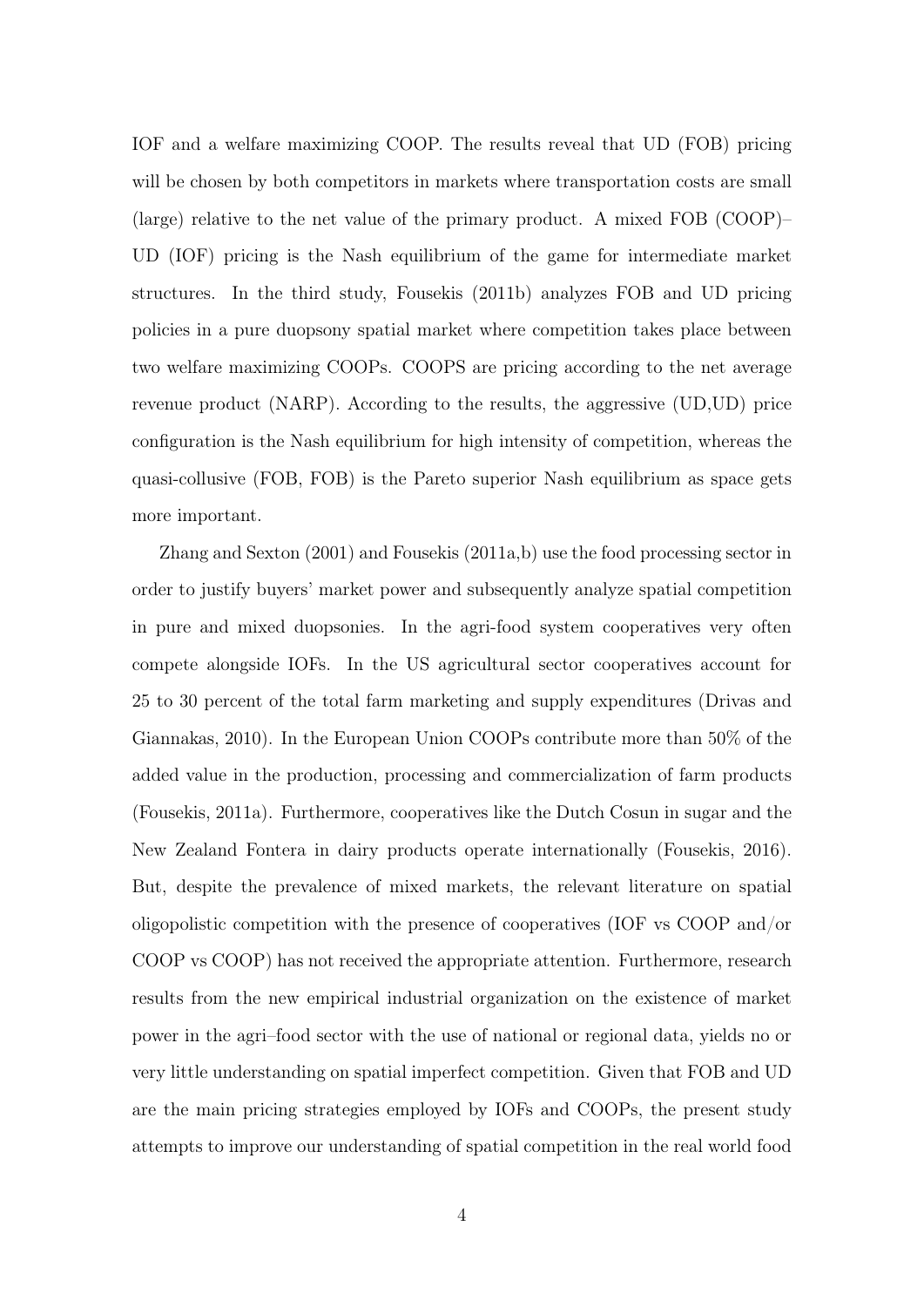(and not only) markets. FOB pricing is often the strategic choice in the real world market of cereals. On the other hand, UD pricing is usually the strategic choice in the real world markets of fruits, vegetables and raw milk.

In the light of the preceding, the objective of this work is to determine the equilibrium FOB/UD pricing strategies in pure (IOF vs IOF and COOP vs COOP) and mixed (IOF vs COOP) spatial duopolies. The IOF(s) and and the consumer COOP(s) provide the same physical good or service to consumers. We set up a two stage game similar to Kats and Thisse (1993) but we relax the assumption of perfectly inelastic demand since it can bias the results in favor of UD pricing. The present article assumes a linear demand function with a unitary (negative) slope. Furthermore, we borrow elements, very crucial to the analysis, from Zhang and Sexton (2001) and from Fousekis (2011a). We employ Hotelling-Smithies conjectures which is the spatial analogue of Bertrand-type competition.<sup>3</sup> Under this behavior, each firm assumes that the prices of the competitors are fixed. Lastly, in line with Espinosa (1992) and Kats and Thisse (1993), this work assumes that production costs are zero.

The case of a spatial competition with two IOFs is presented first and is also used as a benchmark for determining the economic ramifications of cooperative involvement in spatial competition. With the replacement of a profit maximizing IOF with a member welfare-maximizing COOP initially, and with the replacement of both IOFs with two COOPs later in the analysis, we attempt to shed light on the ability of COOPs to discipline private firms in the case of different combinations of pricing strategies. The cases where the IOF and the COOP are spatial monopolists are also reported.

In what follows, section 2 presents the IOF and the COOP as spatial monopolists. Section 3 analyzes pure and mixed spatial competition and the solution of the second-stage games. Section 4 presents the pure strategy Nash equilibria for each

<sup>3</sup>Capozza and Van Order (1978) use a linear demand function and Hotelling–Smithies conjectures.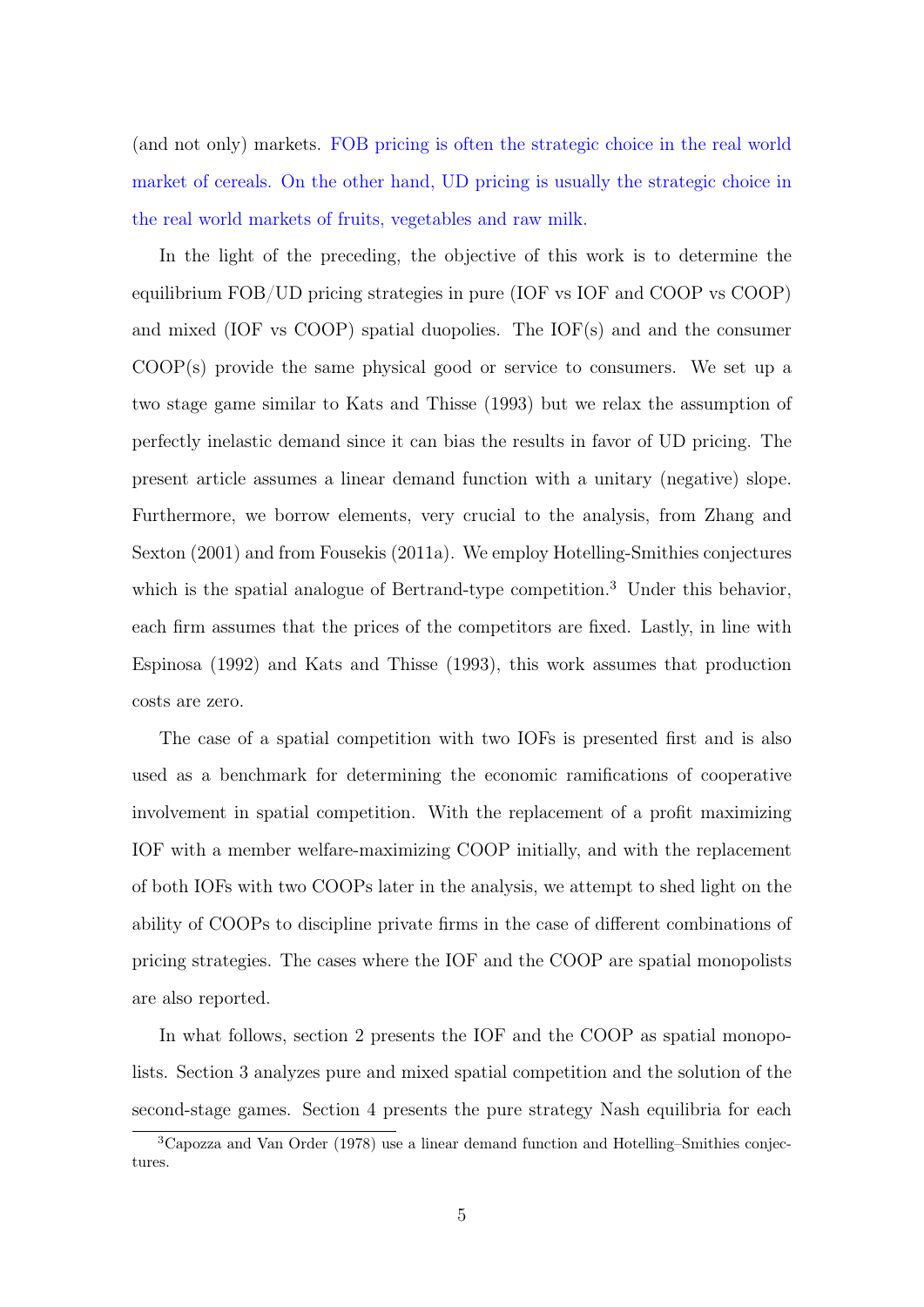game. Discussion of the results is offered in Section 5. Section 6 offers conclusions.

# 2 The IOF and the COOP as spatial monopolists

We assume that homogeneous consumers are continuously dispersed along a line with infinite length, according to the uniform density with  $D=1$ . The IOF (COOP) seller is located at the one end of the line. Average costs and marginal costs of production are constant,  $c^4$  Following Espinosa (1992) and Kats and Thisse (1993), we subsequently set the production costs  $c$  equal to zero. Each consumer has a linear demand function:  $q = 1 - P$ , where q is the quantity demanded and P is the selling price of the good. Following the literature,  $m^I(m^C)$  is the mill price when the IOF (COOP) uses FOB pricing, and  $u^I(u^C)$  is the mill price when the IOF (COOP) uses UD pricing. When the pricing policy is FOB, each consumer picks up the product, pays the mill price  $m^I(m^C)$  and incurs the transportation costs from the firm's to the consumer's location.<sup>5</sup> Hence, under FOB pricing, the price that each consumer pays is:  $P = m + \gamma r$ , where  $\gamma$  is the transportation cost per unit of distance and r is the consumer's distance from the seller.<sup>6</sup> Under UD pricing strategy the firm or the cooperative organization delivers the product at the consumer's location. Thus, under UD pricing, the price that each consumer pays is:  $P = u$ .

<sup>&</sup>lt;sup>4</sup>This study assumes zero fixed costs.

<sup>&</sup>lt;sup>5</sup>The seller may also deliver the good to the buyer's location, as long as it charges mill price plus shipping costs.

 $6$ Following the relevant literature, the present article assumes that the transportation costs per unit of distance ( $\gamma$ ) accounts also for the importance of space in the market. For lower values of  $\gamma$ , space is not important in the spatial market and competition between the agents is more intense. As  $\gamma$  is increasing, space gets more important, since the per unit shipping costs are higher, and the intensity of competition between the agents gets lower. Beyond certain values of  $\gamma$ , the agents act as spatial monopolists. The absolute importance of space in a market is defined as the product of the transportation cost per unit and the length of the market. Under the assumption of a unit length, the absolute importance of space is equal to  $\gamma$ .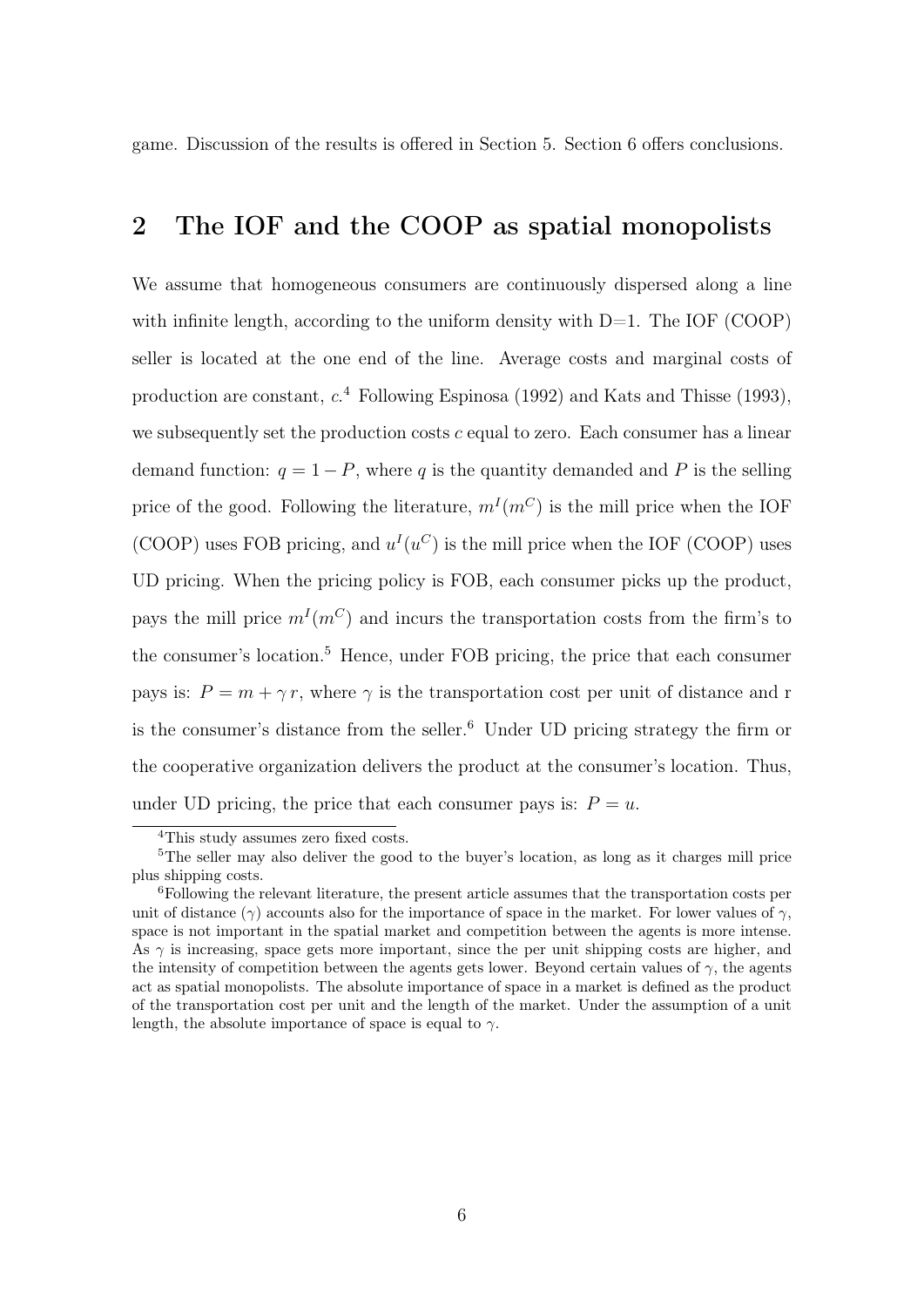#### 2.1 The IOF as spatial monopolist

Given our assumptions, when the IOF employs FOB pricing it maximizes profits according to:

$$
\Pi_{FOB}^I = (m^I - c) \int_0^{\hat{R}_{FOB}^I} (1 - m^I - \gamma r) dr \stackrel{(c=0)}{=} m^I \int_0^{\hat{R}_{FOB}^I} (1 - m^I - \gamma r) dr \tag{1}
$$

The term inside the first parenthesis on the right hand side of equation 1 is the profit per unit produced. The parenthesis inside the integral is the total quantity demanded.

The market radius of the IOF is  $\hat{R}^I_{FOB}$ .<sup>7</sup> In order to find  $\hat{R}^I_{FOB}$ , which coincides with the location of the marginal (or indifferent ) consumer, we set:  $1 - m<sup>I</sup>$  –  $\gamma \hat{R}^I_{FOB} = 0$ . Solving for the location of the indifferent consumer we obtain:  $\hat{R}^I_{FOB} = 0$  $1-m^I$  $\frac{m^I}{\gamma}$  .

Substituting in equation 1 for  $\hat{R}^I_{FOB}$  and maximizing with respect to  $m^I$  we obtain:  $m^I = \frac{1+2c}{3}$  $\frac{1}{3}$ <sup>2</sup>,  $\hat{R}_{FOB}^{I} = \frac{2(1-c)}{3\gamma}$  $\frac{(1-c)}{3\gamma}$  and  $\Pi_{FOB}^I = \frac{2(1-c)^3}{27\gamma}$  $\frac{1-c_1}{27\gamma}$ . Setting the production costs equal to zero, namely  $c = 0$ , we get:  $m<sup>I</sup> = \frac{1}{3}$  $\frac{1}{3}$ ,  $\hat{R}_{FOB}^I = \frac{2}{3}$  $\frac{2}{3\gamma}$  and  $\Pi_{FOB}^I = \frac{2}{27}$  $rac{2}{27\gamma}$ .

Profit maximization when the IOF employs UD pricing is:

$$
\Pi_{UD}^I = (1 - u^I) \int_0^{\hat{R}_{UD}^I} (u^I - c - \gamma r) dr \stackrel{(c=0)}{=} (1 - u^I) \int_0^{\hat{R}_{UD}^I} (u^I - \gamma r) dr \tag{2}
$$

The term inside the first parenthesis on the right hand side of equation 2 is the profit per unit produced. The parenthesis inside the integral is the total quantity demanded.  $\hat{R}_{UD}^I$  is the market radius. In order to find the location  $(\hat{R}_{UD}^I)$  of the indifferent consumer we set:  $u - c - \gamma \hat{R}_{UD}^I = 0$ . Solving for the location of the indifferent consumer we get:  $\hat{R}_{UD}^I = \frac{u^I - c}{\gamma}$  $\frac{c-c}{\gamma}$  .

Substituting in equation 2 for  $\hat{R}_{UD}^I$  and maximizing with respect to  $u^I$  we get:  $u^{I} = \frac{2+c}{3}$  $\frac{+c}{3}$ ,  $\hat{R}_{UD}^{I} = \frac{2(1-c)}{3\gamma}$  $\frac{(1-c)}{3\gamma}$  and  $\Pi_{FOB}^I = \frac{2(1-c)^3}{27\gamma}$  $\frac{1-c}{27\gamma}$ . Setting  $c=0$ , we obtain:  $u^I=\frac{2}{3}$  $\frac{2}{3}$ ,  $\hat{R}_{UD}^I=\frac{2}{3}$  $\frac{2}{3\gamma}$  and  $\Pi_{UD}^I = \frac{2}{27}$  $\frac{2}{27\gamma}$ .

<sup>&</sup>lt;sup>7</sup>Monopolist faces demand up to the point where  $q(P) \ge 0$ .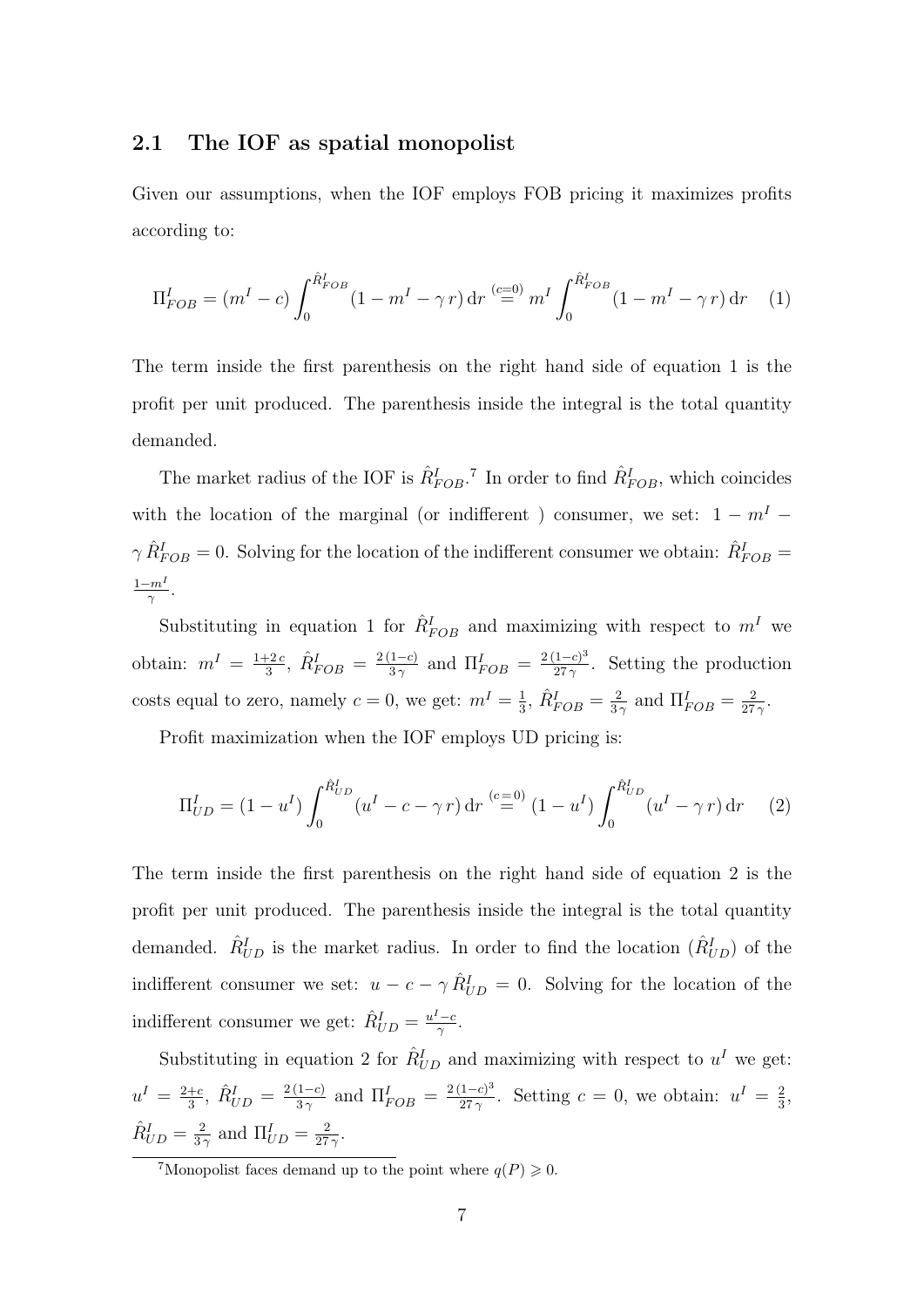#### 2.2 The COOP as spatial monopolist

For the cooperative organizations the relevant literature uses a number of possible objective functions to be optimized. The present study maximizes the welfare of the COOP's members (Fousekis, 2011a).

Under FOB pricing the COOP maximizes:

$$
W_{FOB}^C = (m^C - c) \int_0^{\hat{R}_{FOB}^C} (1 - m^C - \gamma r) dr + \frac{1}{2} \int_0^{\hat{R}_{FOB}^C} (1 - m^C - \gamma r)^2 dr \tag{3}
$$

The term inside the first parenthesis on the right hand side of equation 3 is the profit per unit of production. The parenthesis inside the integral is the total quantity demanded.  $\hat{R}_{FOB}^C$  is the market radius. In order to find the location  $(\hat{R}_{FOB}^C)$  of the marginal consumer we set:  $1 - m^I - \gamma \hat{R}_{FOB}^I = 0$ . Solving for the location of the indifferent consumer we obtain:  $\hat{R}_{FOB}^I = \frac{1 - m^I}{\gamma}$  $\frac{-m^1}{\gamma}$  .

Substituting in equation 3 for  $\hat{R}^I_{FOB}$  and maximizing with respect to  $m^C$  we get:  $m^C = c, \ \hat{R}_{FOB}^C = \frac{(1-c)}{\gamma}$  $\frac{-c}{\gamma}$  and  $W_{FOB}^C = \frac{(1-c)^3}{6\gamma}$  $\frac{-e_0}{6\gamma}$ . As we observe the FOB pricing COOP prices according to the average production cost  $(c)$ . Setting the production costs equal to zero, we get:  $m^C = 0$ ,  $\hat{R}_{FOB}^C = \frac{1}{2}$  $\frac{1}{\gamma}$  and  $W_{FOB}^C = \frac{1}{6\gamma}$  $\frac{1}{6\gamma}$ .

Profit maximization when the COOP employs UD pricing is:

$$
W_{UD}^C = (1 - u^C) \int_0^{\hat{R}_{UD}^C} (u^C - c - \gamma r) dr + \frac{1}{2} \int_0^{\hat{R}_{UD}^C} (1 - u^C)^2 dr \tag{4}
$$

The term inside the first parenthesis on the right hand side of equation 4 is the profit per unit produced. The parenthesis inside the integral is the total quantity demanded.  $\hat{R}_{UD}^C$  is the market radius. In order to find the location  $(\hat{R}_{UD}^I)$  of the indifferent consumer we set:  $u^C - c - \gamma \hat{R}_{UD}^C = 0$ . Solving for the location of the indifferent consumer we get  $\hat{R}_{UD}^C = \frac{u^C - c}{\gamma}$  $\frac{c-c}{\gamma}$  .

Substituting in equation 4 for  $\hat{R}_{UD}^C$  and maximizing with respect to  $u^C$  we get:  $u^C = \frac{1+2c}{2}$ 3 ,  $\hat{R}_{UD}^C = \frac{2(1-c)}{3\gamma}$  $3\gamma$ and  $W_{UD}^C = \frac{8(1-c)^3}{81}$  $\frac{1}{81 \gamma}$ . As derived in the Appendix,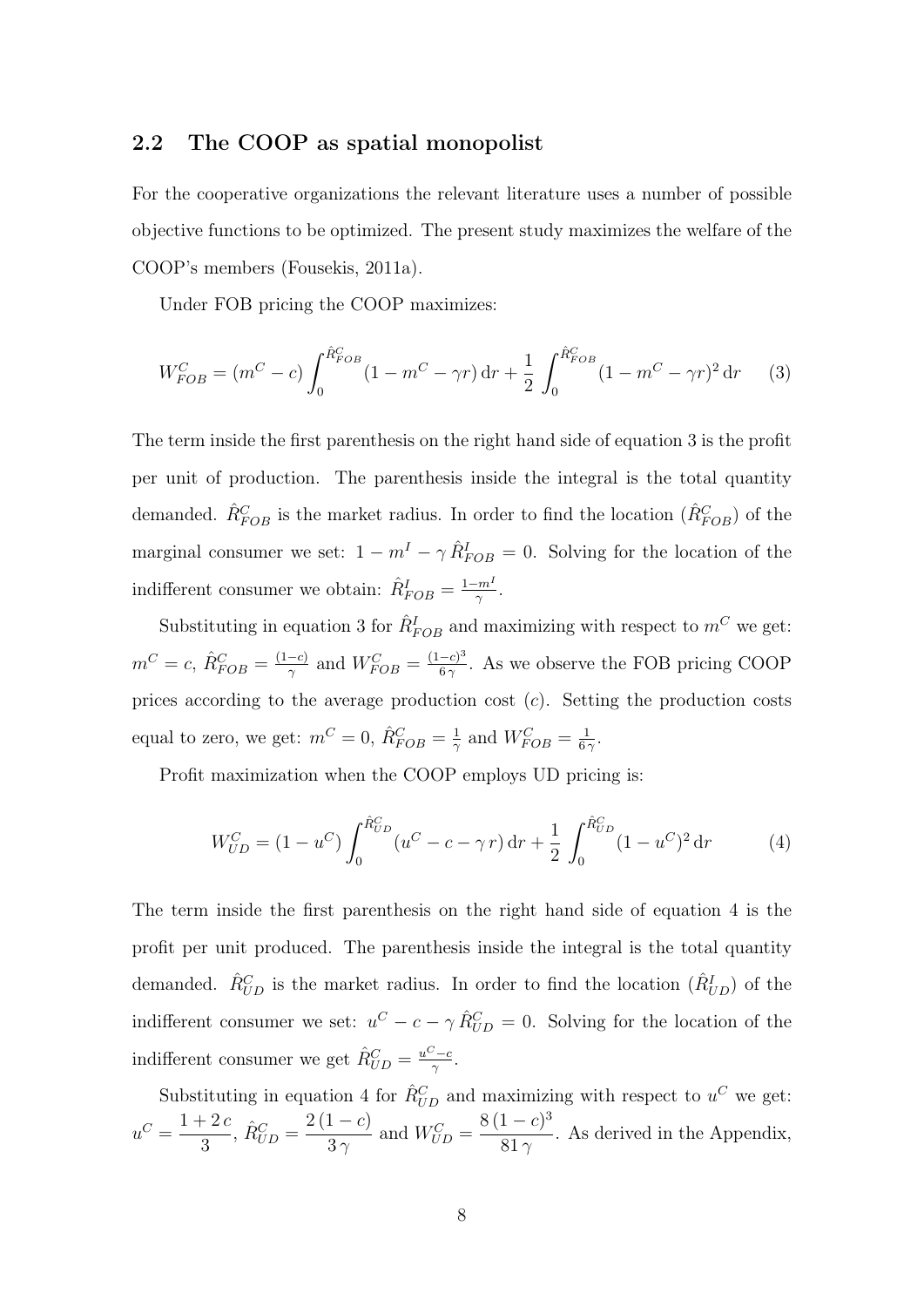the total average production costs of the UD pricing COOP, when serving market area  $\hat{R}$ , are equal to:  $AC = \frac{\gamma}{2}\hat{R} + c$ . We also show (in the appendix) that the UD pricing COOP prices according to the total average production costs, as the FOB pricing COOP does. Setting c equal to zero we obtain:  $u^C = \frac{1}{2}$ 3 ,  $\hat{R}_{UD}^C =$ 2  $\frac{2}{3\gamma}$  and  $W_{UD}^C =$ 8  $\frac{8}{81}$ .

Table 1 below summarizes all the findings.

| Pricing strategies | IOF                                                                                              | COOP                                                                                               |  |
|--------------------|--------------------------------------------------------------------------------------------------|----------------------------------------------------------------------------------------------------|--|
| FOB:               | $m^I=\frac{1}{3}$<br>$\hat{R}_{FOB}^I = \frac{2}{3\gamma}$<br>$\Pi_{FOB}^I = \frac{2}{27\gamma}$ | $m^C=0$<br>$\hat{R}_{FOB}^C = \frac{1}{\gamma}$<br>$W_{FOB}^C = \frac{1}{6\gamma}$                 |  |
| UD:                | $u^I=\frac{2}{3}$<br>$\hat{R}_{UD}^I = \frac{2}{3\gamma}$<br>$\Pi_{UD}^I = \frac{2}{27\gamma}$   | $u^C = \frac{1}{3}$<br>$\hat{R}_{UD}^C = \frac{2}{3\gamma}$<br>$W_{IID}^{C} = \frac{4}{27 \gamma}$ |  |

Table 1: IOF and COOP as spatial monopolists

# 3 Pure and mixed spatial competition

Maintaining the assumptions of section 2, we let the IOFs and/or the COOPS to be located at the two ends of a line with unit length. Firms hold Hotteling-Smithies conjectures when competing.

Tribl (2009) and Fousekis (2011a,b) assume that processing cooperatives price according to the net average revenue product (NARP). This behavior is consistent with the maximization of member welfare subject to break even constraint in processing (Cotterill, 1987). The present work adopts the same line of logic of the aforementioned studies. A behavior consistent with NARP pricing, when buying and processing the primary input, is pricing according to the average cost, when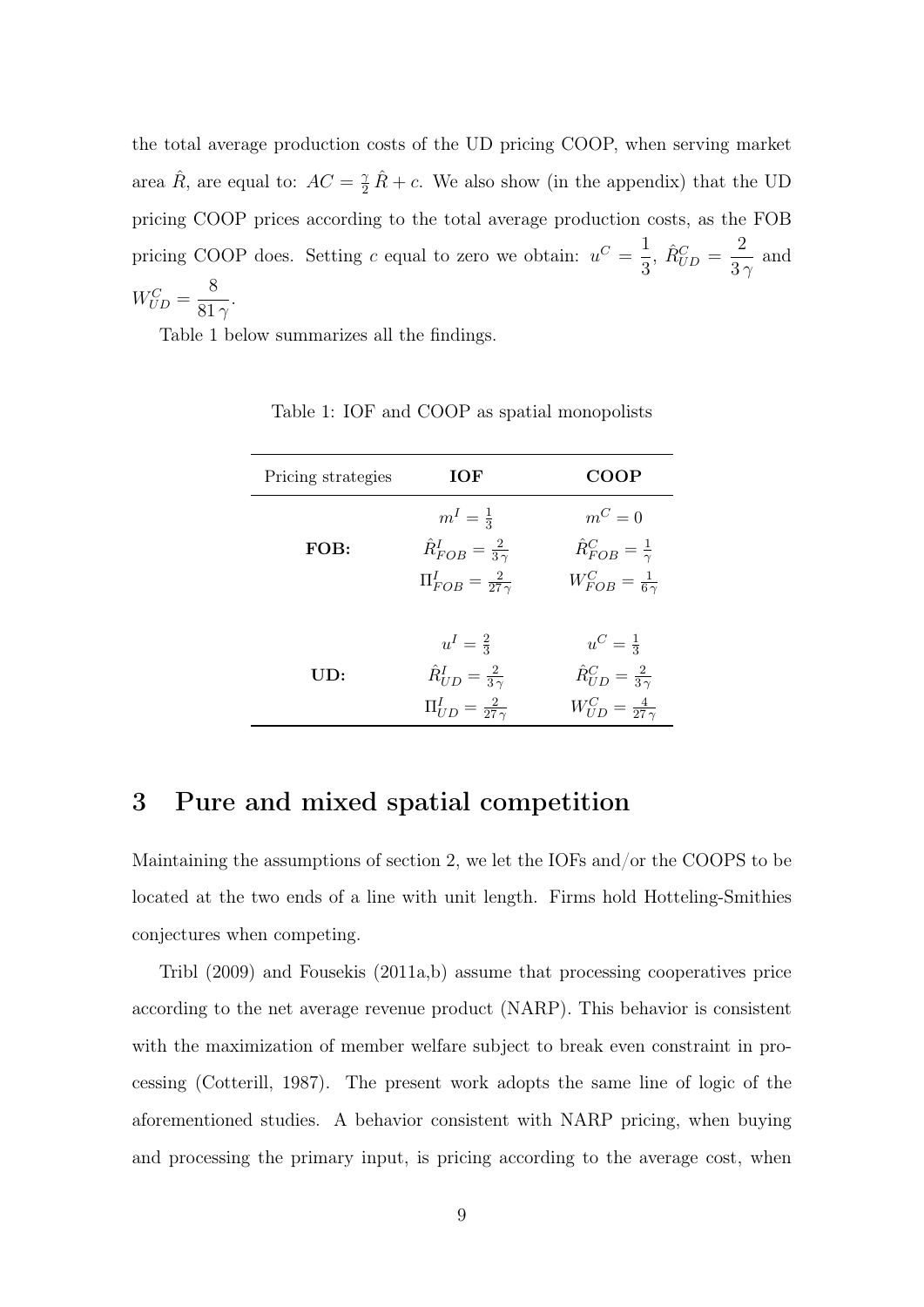producing and selling the final product. Accordingly, the present work assumes that the FOB/UD pricing cooperative organizations price according to their average production costs. The equilibrium prices, of the FOB as well as the UD pricing COOPs when they operate as spatial monopolists (section 2), support the assumption of pricing according to the average cost of production.

All the equilibrium relationships are derived while setting the constant average and marginal costs of production  $(c)$  equal to zero (Espinosa, 1992; Kats and Thisse, 1993).

#### 3.1 Pure duopoly: IOF vs IOF

#### 3.1.1 Both IOFs use FOB pricing

Lets assume that firm A is located at the left end of the line and firm B is located at the right end of the line with unit length (Figure 1). Firm A(Firm B) sells at price  $m_A(m_B)$  and consumers are responsible for the shipping costs. The market boundary between the two IOFs is determined as:

$$
m_A + \gamma \hat{R} = m_B + \gamma (1 - \hat{R}) \Rightarrow \hat{R} = \frac{m_B - m_A + \gamma}{2 \gamma}
$$
 (5)

Firms are symmetric, which means that:  $m_A = m_B = m$ . Hence, each IOF chooses  $m$  to maximize:

$$
\Pi_{FOB, FOB} = (m - c) \int_0^{\hat{R}} (1 - m - \gamma r) dr \stackrel{(c=0)}{=} m \int_0^{\hat{R}} (1 - m - \gamma r) dr \qquad (6)
$$

We substitute for  $\hat{R}$  from equation 5 and maximize equation 6 with respect to m. The equilibrium mill price for each IOF is:

$$
m_A = m_B = m = \frac{(2 - 5\gamma) + \sqrt{21\gamma^2 - 4\gamma + 4}}{4} \tag{7}
$$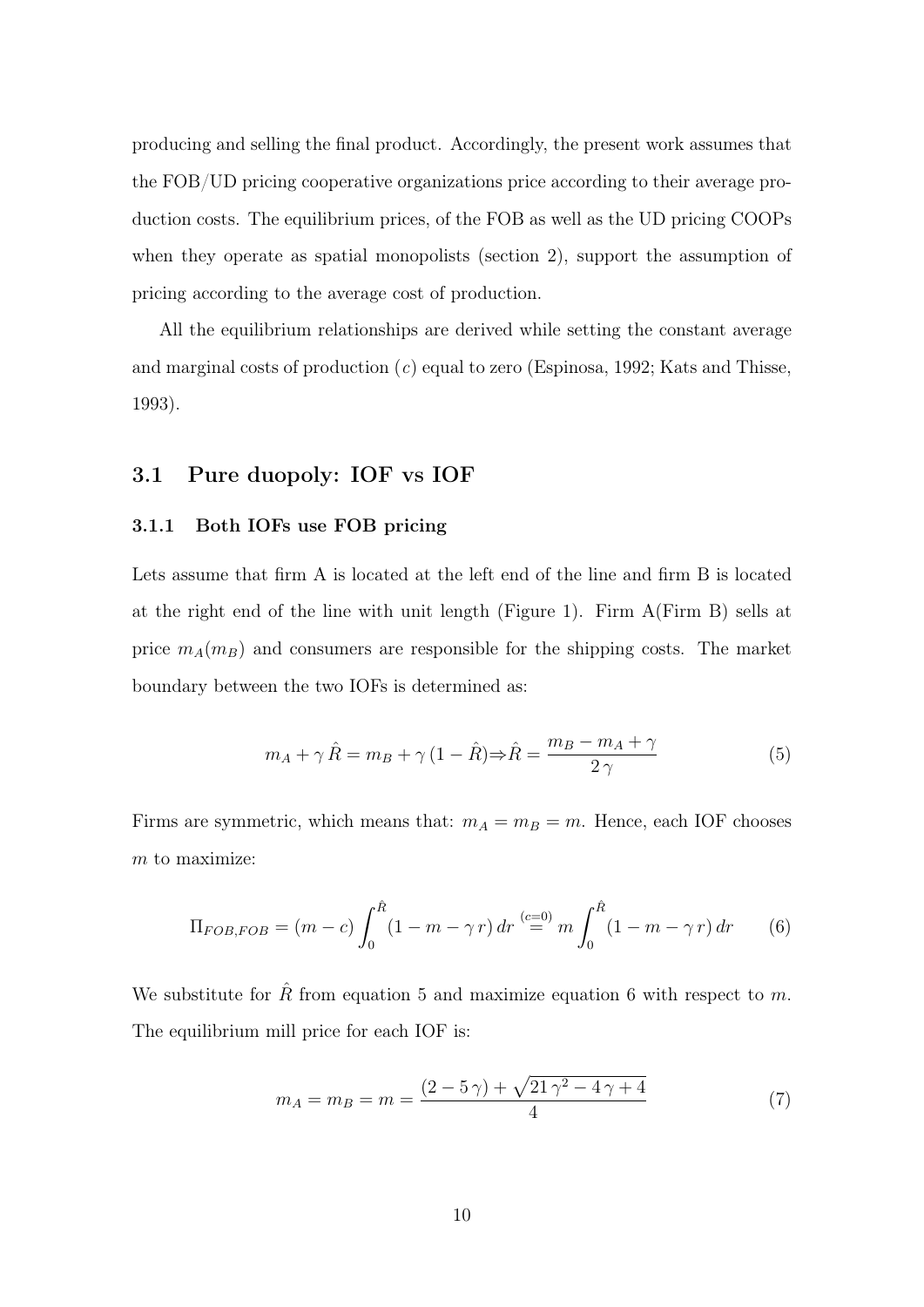For  $\gamma \leqslant \frac{4}{3}$  $\frac{4}{3}$ , the two IOFs compete for the market boundary and each firm serves fifty percent of the market. For  $\gamma > \frac{4}{3}$ , competition ceases to exist and each FOB pricing firm operates as an isolated spatial monopolist (Table 1).



Figure 1: Competition when both IOFs use FOB pricing.

#### 3.1.2 One IOF uses FOB pricing and the other uses UD pricing

Lets assume that the FOB pricing firm is located at the left end and the UD pricing firm is located at the right end of the line with unit length. Three subcases are relevant. In the first one, for lower values of  $\gamma$ , the market boundary is defined by the IOFs' gross prices. In the second subcase, for intermediate values of  $\gamma$ , the boundary is determined by the UD pricing IOF's monopoly market area. In the third one, the IOFs operate as isolated spatial monopolists.

For small values of  $\gamma$ , the market boundary between the two IOFs is determined as:

$$
m + \gamma \hat{R} = u \Rightarrow \hat{R} = \frac{u - m}{\gamma} \tag{8}
$$

The FOB pricing IOF picks  $m$  to maximize:

$$
\Pi_{FOB} = (m - c) \int_0^{\hat{R}} (1 - m - \gamma r) dr \stackrel{(c=0)}{=} m \int_0^{\hat{R}} (1 - m - \gamma r) dr \tag{9}
$$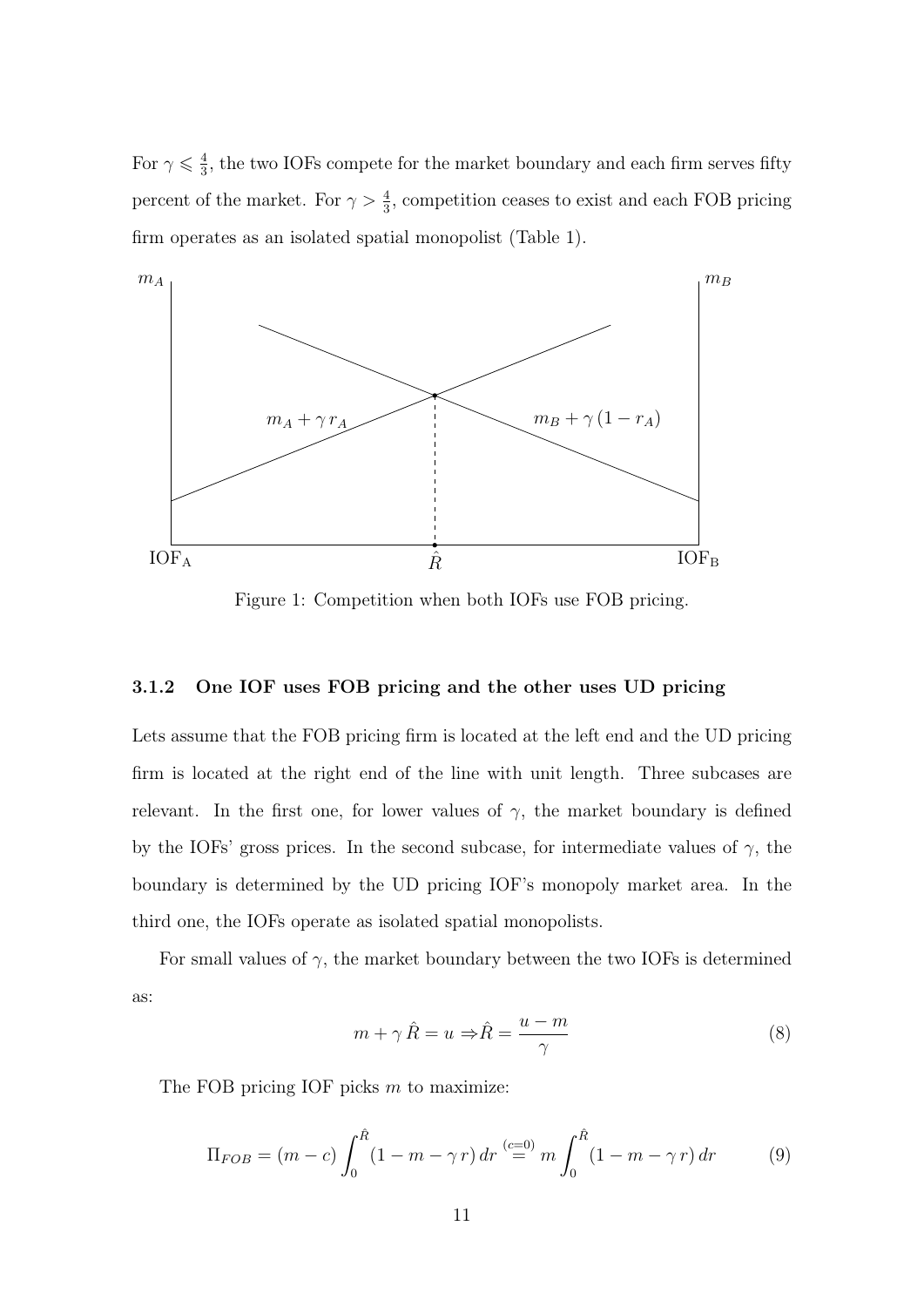Maximizing equation 9 with respect to  $m$ , for a given price  $u$  by the UD pricing IOF, we get the reaction function for the FOB pricing IOF:

$$
m = \frac{2 - \sqrt{3u^2 - 6u + 4}}{3} \tag{10}
$$

The UD pricing IOF maximizes:

$$
\Pi_{UD} = (1 - u) \int_{\hat{R}}^{1} (u - c - \gamma (1 - r)) dr \stackrel{(c=0)}{=} (1 - u) \int_{\hat{R}}^{1} (u - \gamma (1 - r)) dr \tag{11}
$$

Maximizing equation 11 with respect to  $u$ , given the FOB pricing IOF's behavior, we obtain the reaction function of the UD pricing IOF:

$$
u = \frac{(4m+4\gamma+3) - \sqrt{7m^2 + (14\gamma - 12)m + 7\gamma^2 - 12\gamma + 9}}{9}
$$
(12)

Solving equations 10 and 12 simultaneously we obtain the equilibrium values for m and u. This mode of interaction continues until  $\gamma = 1.0516$ .<sup>8</sup>

In the second subcase, for intermediate values of  $\gamma$ , the boundary is determined by the UD pricing IOF's monopoly market area. The monopoly price for the UD pricing IOF is  $u = \frac{2}{3}$  $\frac{2}{3}$  and the market area is  $\hat{R}_{UD} = \frac{2}{3}$  $\frac{2}{3\gamma}$ . As Figure 2 illustrates, consumers in the interval  $(R^{E}, 1 - \hat{R}_{UD},)$  will bear the transportation/shipping costs and purchase the product from the UD pricing IOF, at a lower gross price. Accordingly, the effective market boundary of the UD pricing IOF is  $R<sup>E</sup>$ .

The effective boundary  $R^E$  is calculated as:

$$
m + \gamma R^{E} = u + \gamma \left(1 - \hat{R}_{UD} - R^{E}\right) \stackrel{(u = \frac{2}{3}, \hat{R}_{UD} = \frac{2}{3\gamma})}{\Rightarrow} R^{E} = \frac{\gamma - m}{2\gamma}
$$
(13)

The term  $\gamma (1 - \hat{R}_{UD} - R^{E})$ , after the plus sigh on the right hand side of equation 13, represents the transportation costs involved when consumers travel between  $\mathbb{R}^E$  and

<sup>&</sup>lt;sup>8</sup>If we set the equilibrium value u (equation 12) equal to  $\frac{2}{3}$  (the monopoly price for the UD pricing IOF), we find  $\gamma = 1.0516$ .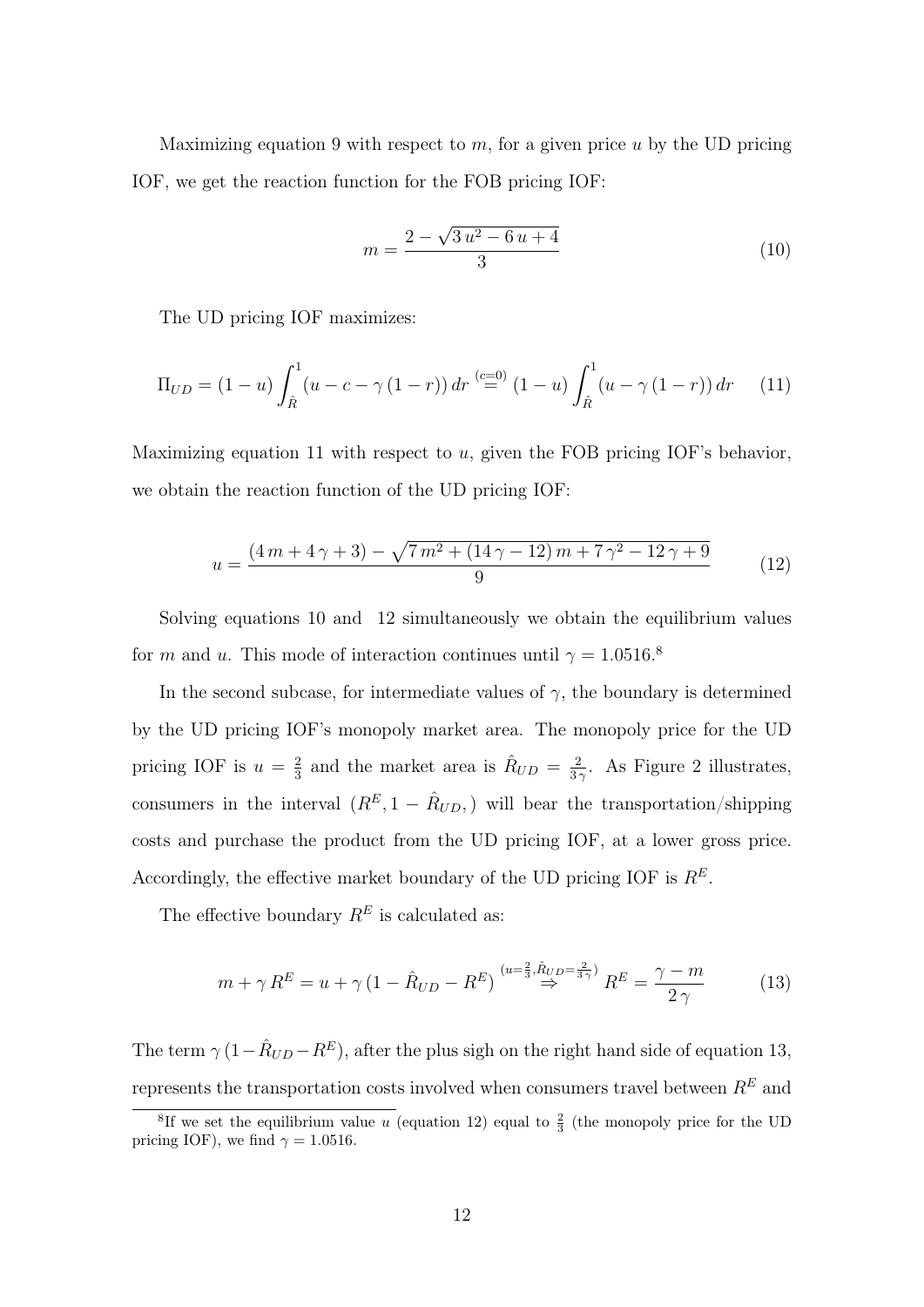$(1 - \hat{R}_{UD})$ , in order to purchase the good from the UD pricing IOF. As equation 13 demonstrates, the effective boundary of the UD pricing IOF equals to:  $R^E = \frac{\gamma - m}{2\gamma}$  $\frac{\gamma-m}{2\,\gamma}.$ 



Figure 2: Competition when one IOF uses FOB and the other uses UD pricing (the effective boundary).

Given the behavior of the UD pricing IOF, the FOB pricing IOF acts as a spatial monopolist, with a restricted market radius from zero to  $\mathbb{R}^E.$ 

Accordingly, profits for the FOB pricing IOF are:

$$
\Pi_{FOB} = (m - c) \int_0^{R^E} (1 - m - \gamma r) dr \stackrel{(c=0)}{=} m \int_0^{\frac{\gamma - m}{2\gamma}} (1 - m - \gamma r) dr \tag{14}
$$

Maximizing equation 14 with respect to  $m$ , we obtain the equilibrium mill price:

$$
m = \frac{2\sqrt{21g^4 - 42g^3 + 15g^2 + 6g + 4} + (12g^2 - 12g + 4)}{15}
$$
(15)

For  $\gamma \leq 1.0516$ , the market boundary is determined by the firms' gross prices, as in equation 8. For  $1.0516 < \gamma \leq \frac{4}{3}$  $\frac{4}{3}$ , the market boundary is the UD–pricing IOF's effective  $(R^E)$  market area. For  $\gamma > \frac{4}{3}$ , the two IOFs operate as spatial monopolists and competition ceases to exist.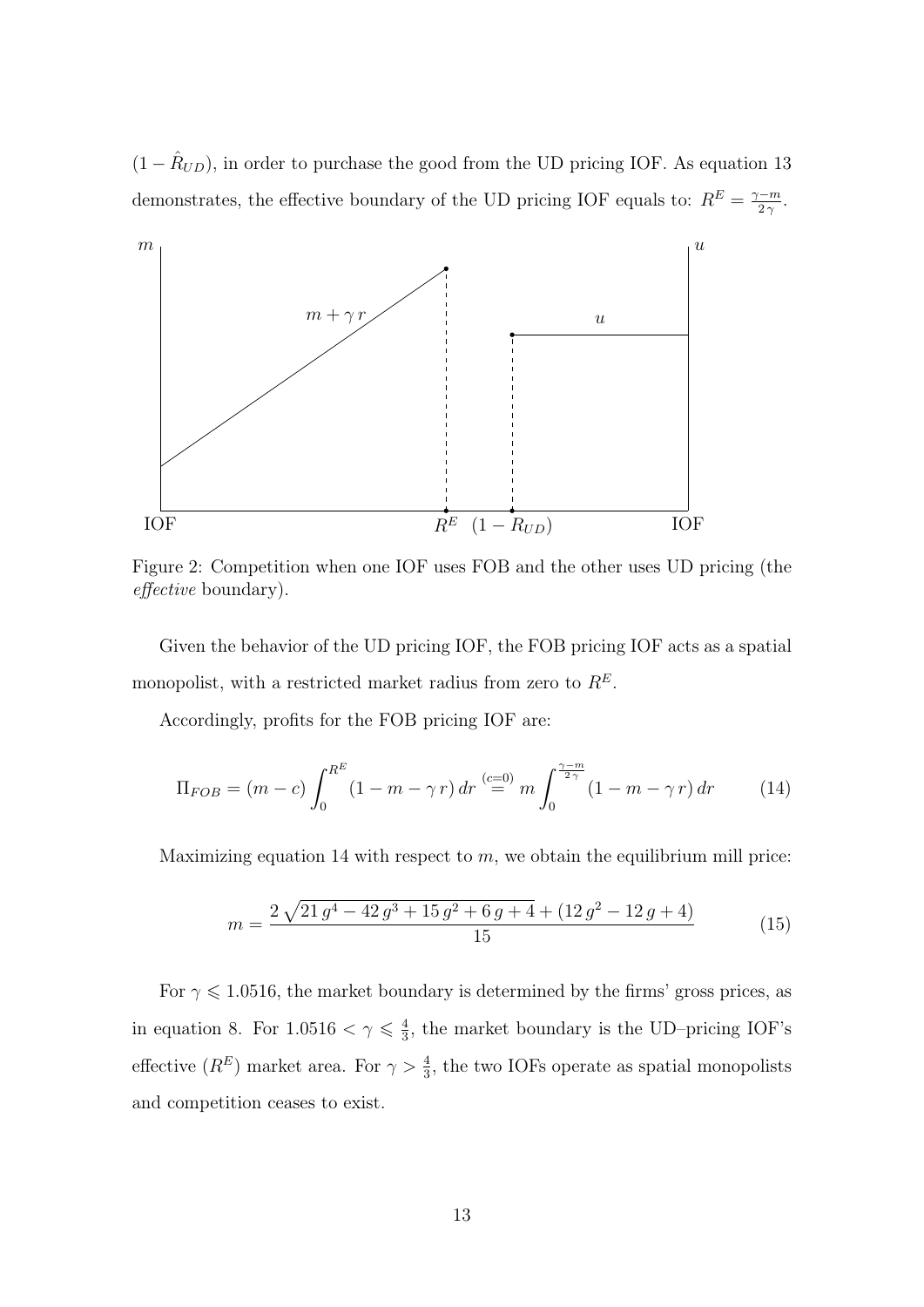#### 3.1.3 Both IOFs use UD pricing

Pure strategy equilibria, when symmetric UD pricing IOFs face competition from each other, do not exist (Schuler and Hobbs, 1982; Zhang and Sexton, 2001). An equilibrium in pure strategies exists only for those values of  $\gamma$  that enables firms to behave as isolated spatial monopolists. However a symmetric, mixed strategy Nash equilibrium exists.<sup>9</sup>

Given a price for firm B, we analyze firm A's profitability under two alternative pricing policies: i) Firm A undercuts firm B's price, and ii) Firm A overbids firm B's price. Firm A does not exactly match Firm B's price because this is never the best response on behalf of firm A (Zhang and Sexton, 2001).

When Firm A undercuts firm B's higher price  $(u_A < u_B)$ , the maximum market radius of the undercutting IOF (+) is:  $\hat{R}^+_A = \frac{u^+_A}{\gamma}$ . Beyond  $\hat{R}^+_A$  firm A faces no demand.

Profits  $(\Pi_A^+)$  for firm A are given by:

$$
\Pi_A^+ = (1 - u_A^+) \int_0^{\hat{R}_A^+} (u_A^+ - c - \gamma r) \, dr \stackrel{(c=0)}{=} (1 - u_A^+) \int_0^{\frac{u_A^+}{\gamma}} (u_A^+ - \gamma r) \, dr = (u_A^+)^2 \frac{(1 - u_A^+)}{2\gamma} \tag{16}
$$

When Firm A concedes to firm B's lower price  $(u_A > u_B)$ , the market radius of the conceding IOF (-) is:  $(1 - \hat{R}_A) = (1 - \frac{u_A^-}{\gamma}).$ 

Profits  $(\Pi_A^-)$  for firm A are given by:

$$
\Pi_{A}^{-} = (1 - u_{A}^{-}) \int_{\hat{0}}^{\hat{R}_{A}} (u_{A}^{-} - c - \gamma r) dr \stackrel{(c=0)}{=} (1 - u_{A}^{-}) \int_{\hat{0}}^{(1 - \frac{u_{A}^{-}}{\gamma})} (u_{A}^{-} - \gamma r) dr
$$
\n
$$
= (4 \gamma u_{A}^{-} - 3 (u_{A}^{-})^{2} - \gamma^{2}) \frac{(1 - u_{A}^{-})}{2 \gamma}
$$
\n(17)

Firm A's profits when undercutting (equation 16), and Firm A's profits when conceding ( equation 17), are discontinuous in  $u<sub>A</sub>$ . A violation of continuity and

<sup>&</sup>lt;sup>9</sup>We follow the logic of Zhang and Sexton (2001). Their analysis relies on the prior studies by Beckmann (1973) and Shilony (1977).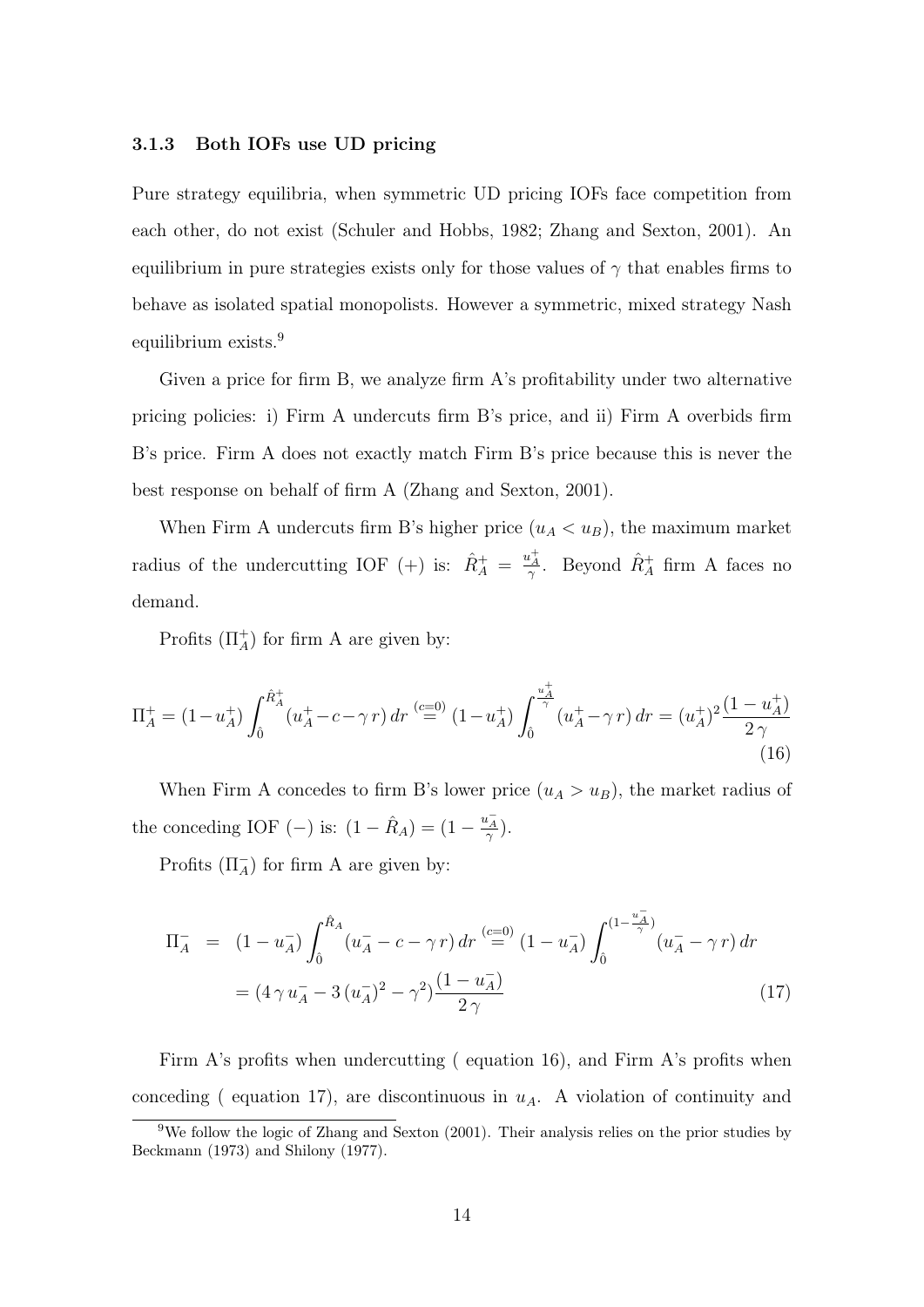quasi–concavity in payoffs leads to the non–existence of Nash equilibrium in pure strategies (Dasgupta and Maskin, 1986). We follow Zhang and Sexton (2001) in order to obtain a symmetric Nash equilibrium in mixed strategy with the employment of the cumulative distribution function  $G(u)$ . If G is continuous in  $u<sub>A</sub>$ , then  $G(u<sub>A</sub>)$ is the optimal mixed strategy for firm A.

When firm A undercuts firm B's price:

$$
G(u_A) = \int_0^{u_A} dG(u_B) = prob(0 < u_A \leq u_B)
$$
 (18)

and when firm A concedes:

$$
1 - G(u_A) = \int_{u_A}^{1} dG(u_B) = prob(u_A > u_B)
$$
 (19)

The expected payoff of firm A, when it charges price  $u_A$  and firm B employs  $G$ , is:

$$
E[\Pi_A(u_A, u_B)] = \int_0^{u_A} \Pi_A^+ dG(u_B) + \int_{u_A}^1 \Pi_A^- dG(u_B)
$$
  
=  $\Pi_A^+ G(u_A) + \Pi_A^- (1 - G(u_A))$  (20)

If  $u_{A1}$  is the higher price that firm A can charge, then  $G(u_{A1}) = 0$ , namely the probability that Firm A will charge a price higher than  $u_{A1}$  is zero. This implies that, when charging  $u_{A1}$ , firm A concedes to B's lower price. Profits for firm A, when conceding, are given by equation 17:

$$
V = \Pi_A^- = (4 \gamma u_{A1} - 3 (u_{A1})^2 - \gamma^2) \frac{(1 - u_{A1})}{2 \gamma},
$$
\n(21)

where V is the value of the game. Maximizing V with respect to  $u_{A1}$  we get:

$$
u_{A1} = \frac{(4\,\gamma + 3) - \sqrt{7\,\gamma^2 - 12\,\gamma + 9}}{9},\tag{22}
$$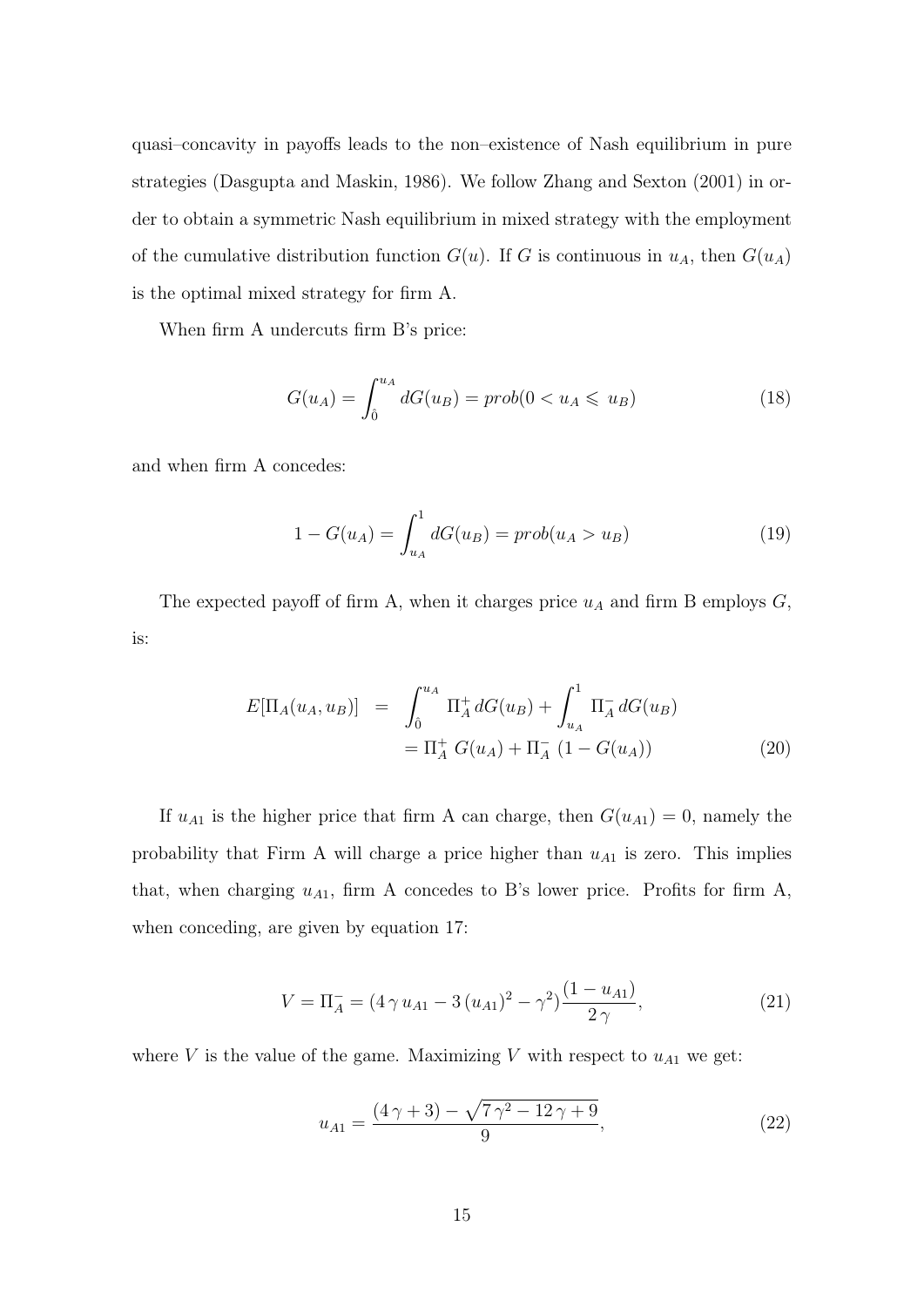Equation 22 provides us with  $u_{A1}$ , which is the higher UD price that firm A will charge in mixed strategy.

Substituting the optimal value  $u_{A1}$  (equation 22) in equation 21, we obtain the maximum value  $(V^*)$ of the game:

$$
V^* = \frac{1}{2\gamma} \{ (1 - \frac{4\gamma + 3 - \sqrt{7\gamma^2 - 12\gamma + 9}}{9}) \left[ 4\gamma \left( \frac{4\gamma + 3 - \sqrt{7\gamma^2 - 12\gamma + 9}}{9} \right) - \frac{\left(4\gamma + 3 - \sqrt{7\gamma^2 - 12\gamma + 9}\right)^2}{27} - \gamma^2 \} \} \tag{23}
$$

If  $u_{A2}$  is the lower price that firm A will ever charge, then  $G(u_{A2}) = 1$ , namely the probability that Firm A will charge a price higher than  $u_{A2}$  is one. This implies that, under  $u_{A2}$ , firm A is adopting the undercutting strategy. Profits for firm A, when undercutting firm B's price, are given by equation 16:

$$
V = \Pi_A^+ = \frac{(u_{A2})^2}{2\gamma} (1 - u_{A2})
$$
\n(24)

where  $V$  is the value of the noncooperative game as in equation 21. Substituting the optimal value of the game  $(V^*)$ , as given in equation 23, in equation 24, we can also obtain  $u^*_{\ell}$  $A_{2}^*$ , which is the lower UD price that firm A will charge in mixed strategy.

For  $\gamma \leqslant \frac{4}{3}$  $\frac{4}{3}$ , the equilibrium is in mixed strategies and the payoff of each symmetric IOF is given by the optimal value function  $(V^*)$  of the game. For  $\gamma > \frac{4}{3}$ , each UD pricing IOF operates as an isolated spatial monopolist.

### 3.2 Mixed duopoly: COOP vs IOF

#### 3.2.1 Both the COOP and the IOF use FOB pricing

Figure 3 presents the location of the two agents.<sup>10</sup> The COOP is located at the left end of the line (point  $0$ ) and prices according to the average cost of production,  $c$ .

 $10$ In the mixed duopoly subcase, the present work assumes that the COOP (IOF) is always located at the left (right) end of the line with unit length.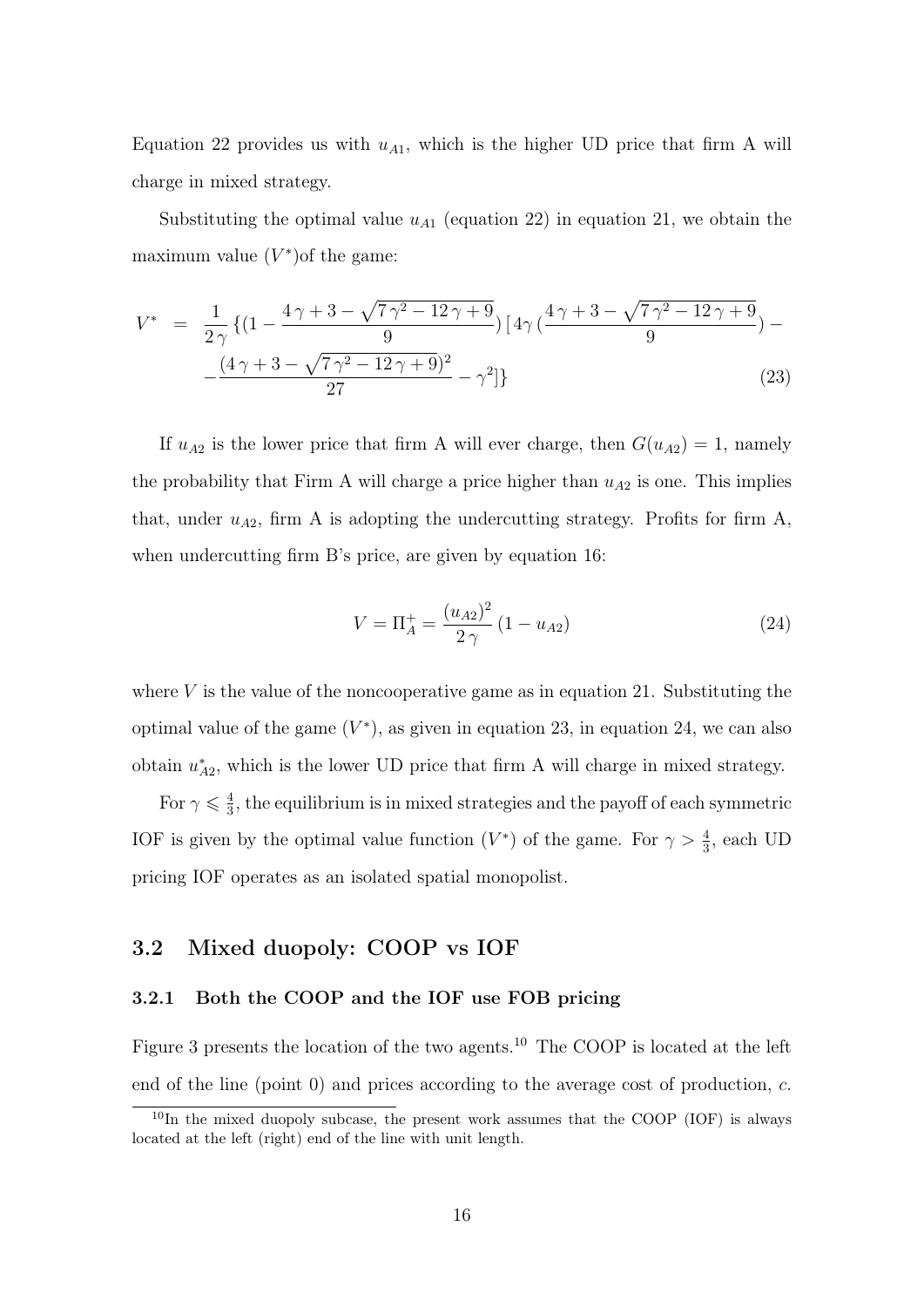Hence,  $m^C = c = 0$ . The IOF is located at the right end of the line (point 1). The market boundary between the IOF and the COOP is determined as:

$$
m^{C} + \gamma \hat{R} = m^{I} + \gamma (1 - \hat{R}) \stackrel{(m^{C} = c)}{\Rightarrow} c + \gamma \hat{R} = m^{I} + \gamma (1 - \hat{R}) \stackrel{(c = 0)}{\Rightarrow} \hat{R} = \frac{1 - m^{I} + \gamma}{2 \gamma} (25)
$$



Figure 3: Competition when both the COOP and the IOF use FOB pricing. The IOF picks  $m<sup>I</sup>$  to maximize:

$$
\Pi_{FOB, FOB}^I = (m^I - c) \int_{\hat{R}}^1 (1 - m^I - \gamma (1 - r)) dr \stackrel{(c=0)}{=} m^I \int_{\hat{R}}^1 (1 - m^I - \gamma (1 - r)) dr \tag{26}
$$

We substitute for  $\hat{R}$  from equation 25 and maximize equation 26 with respect to  $m<sup>I</sup>$ . The equilibrium mill price for the IOF is:

$$
m^{I} = \frac{(2\gamma + 4) - \sqrt{13\gamma^{2} - 20\gamma + 16}}{9}
$$
 (27)

For  $\gamma < \frac{5}{3}$ , the IOF and the COOP compete for the market boundary. For  $\gamma = \frac{5}{3}$  $\frac{5}{3}$ , the COOP serves sixty percent of the market leaving the remaining forty percent for the IOF. The equilibrium mill prices are  $m^C = c = 0$  and  $m^I = \frac{1}{3}$  $\frac{1}{3}$ . For  $\gamma > \frac{5}{3}$ , the two sellers become isolated spatial monopolists and there is no competition between the COOP and the IOF.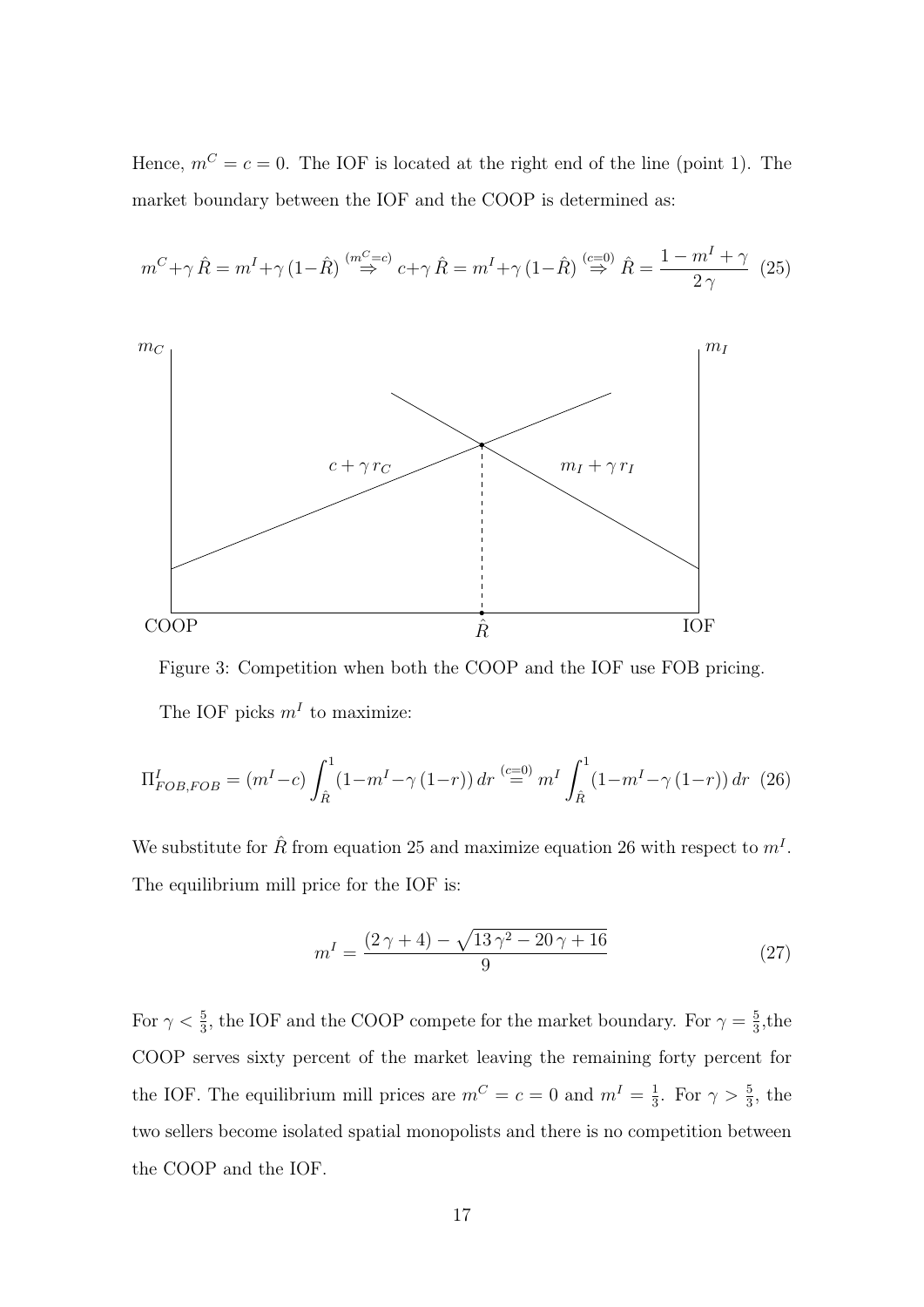#### 3.2.2 The COOP uses FOB pricing and the IOF uses UD pricing

The FOB pricing COOP sells according to the average cost of production, c. Hence,  $m^C = c = 0$ . For small values of  $\gamma$ , the market boundary is determined by the agents' gross prices:

$$
m^{C} + \gamma \hat{R} = u^{I} \stackrel{(m^{C}=c)}{\Rightarrow} c + \gamma \hat{R} = u^{I} \stackrel{(c=0)}{\Rightarrow} \hat{R} = \frac{u^{I}}{\gamma}
$$
 (28)

The IOF picks  $u^I$  to maximize:

$$
\Pi_{FOB, UD}^{I} = (1 - u^{I}) \int_{\hat{R}}^{1} (u^{I} - c - \gamma (1 - r)) dr \stackrel{(c=0)}{=} (1 - u^{I}) \int_{\hat{R}}^{1} (u^{I} - \gamma (1 - r)) dr \tag{29}
$$

Substituting for  $\hat{R}$  from equation 28 and maximizing equation 29 with respect to  $u<sup>I</sup>$ , we obtain the equilibrium UD price for the IOF:

$$
u^{I} = \frac{(4\,\gamma + 3) - \sqrt{7\,\gamma^{2} - 12\,\gamma + 9}}{9} \tag{30}
$$

For intermediate values of  $\gamma$ , the market boundary coincides with the IOF's effective boundary, which is located at  $R<sup>E</sup>$  (figure 4). The COOP cannot extend its market boundary further than  $R^E$ . Consumers in the interval  $(R^E, 1 - R^I_{UD})$  will bear the transportation/shipping costs and purchase the product from the IOF, at a lower gross price (Fousekis, 2011a). Accordingly, the effective market boundary of the IOF is  $R^E$ . At the effective boundary  $R^E$  it holds:

$$
c + \gamma \hat{R^E} = u^I + \gamma \left(1 - R_{UD}^I - R^E\right) \stackrel{(c=0)}{\Rightarrow} \gamma \hat{R^E} = u^I + \gamma \left(1 - \frac{2}{3\gamma} - R^E\right) \tag{31}
$$

The term  $\gamma (1 - \frac{2}{3\gamma} - R^E)$ , after the plus sigh on the right hand side of equation 31, represents the transportation/shipping costs involved when consumers travel from  $R<sup>E</sup>$  to the IOF's monopoly boundary, in order to purchase the good from the IOF. Solving for the effective boundary of the IOF from equation 31 we obtain  $R^E = \frac{1}{2}$  $rac{1}{2}$ .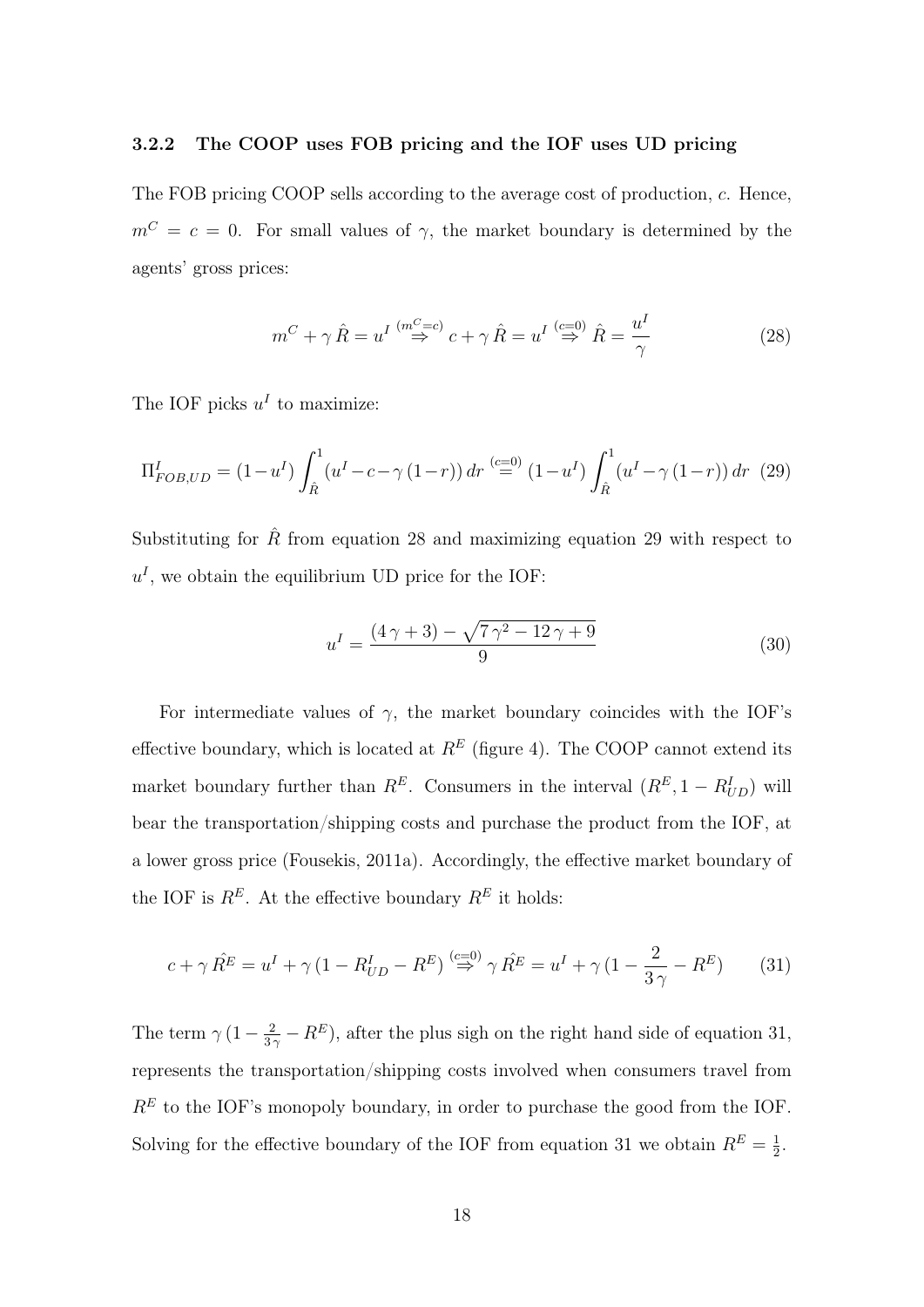For  $\gamma < \frac{4}{3}$ , the market boundary is determined by the relationship in equation 28. For  $\frac{4}{3} \leq \gamma < 2$ , the market boundary between the COOP and the IOF is defined by the IOF's effective boundary. For  $\gamma = 2$ , the monopolistic boundary of the IOF is located at 0.67 whereas its effective boundary at 0.5. For  $\gamma > 2$ , the two sellers operate as isolated spatial monopolists since competition stops existing between the COOP and the IOF.



Figure 4: Competition when the COOP uses FOB and the IOF uses UD pricing (the IOF's effective boundary).

#### 3.2.3 The COOP uses UD pricing and the IOF uses FOB pricing

Three subcases are relevant. In the first one, for small values of  $\gamma$ , the market boundary is defined by the IOF's and the COOP's gross prices. In the second subcase, for intermediate values of  $\gamma$ , the boundary is determined by the COOP's monopoly market radius. In the third one, the IOF and the COOP operate as isolated spatial monopolists.

The uniform delivered pricing COOP prices according to the average cost of production:  $u^C = \frac{\gamma}{2} \hat{R} + c$ . Hence, in the first subcase, the market boundary between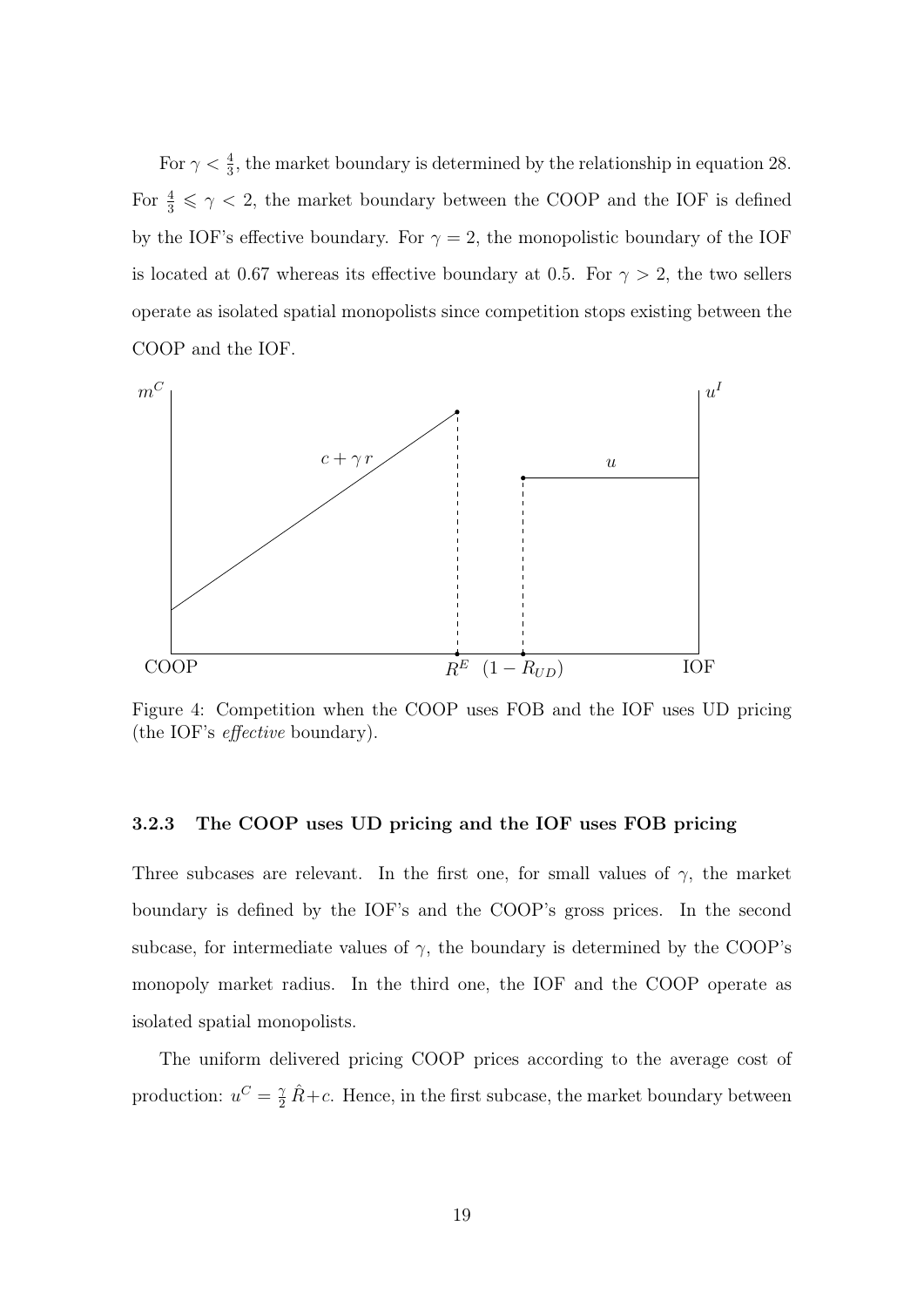the IOF and the COOP is determined by the COOP's and the IOF's gross prices:

$$
u^C = m^I + \gamma \left(1 - \hat{R}\right) \stackrel{(u^C = \frac{\gamma}{2} \hat{R} + c)}{\Rightarrow} \frac{\gamma}{2} \hat{R} + c = m^I + \gamma \left(1 - \hat{R}\right) \stackrel{(c=0)}{\Rightarrow} \hat{R} = \frac{2 \left(m^I + \gamma\right)}{3 \gamma} \tag{32}
$$

The IOF picks  $m<sup>I</sup>$  to maximize:

$$
\Pi_{UD,FOB}^{I} = (m^{I} - c) \int_{\hat{R}}^{1} (1 - m^{I} - \gamma (1 - r)) dr \stackrel{(c=0)}{=} m^{I} \int_{\hat{R}}^{1} (1 - m^{I} - \gamma (1 - r)) dr \tag{33}
$$

We substitute for  $\hat{R}$  from equation 32 and maximize equation 33 with respect to  $m<sup>I</sup>$ . The equilibrium FOB price for the IOF is:

$$
m^{I} = \frac{(\gamma + 6) - \sqrt{7\gamma^{2} - 24\gamma + 36}}{12}
$$
 (34)

In the second subcase, the COOP operates as a spatial monopolist. The monopoly price for the UD pricing COOP is  $u^C = \frac{1}{3}$  $\frac{1}{3}$  and the market area is  $\hat{R}_{UD}^C = \frac{2}{3}$  $\frac{2}{3\gamma}$ . Beyond  $\hat{R}_{UD}^C = \frac{2}{3}$  $\frac{2}{3\gamma}$ , the COOP does not serve its customers since there is a violation of the even-breaking constraint.

Given the COOP's behavior, the FOB pricing IOF acts as a spatial monopolist with a restricted market radius:  $(1 - \hat{R}_{UD}^C) = (1 - \frac{2}{3})$  $\frac{2}{3\gamma}$ ).

The IOF chooses  $m<sup>I</sup>$  to maximize:

$$
\Pi_{UD,FOB}^{I} = (m^{I} - c) \int_{\frac{2}{3\gamma}}^{1} (1 - m^{I} - \gamma (1 - r)) dr \stackrel{(c=0)}{=} m^{I} \int_{\frac{2}{3\gamma}}^{1} (1 - m^{I} - \gamma (1 - r)) dr \tag{35}
$$

The IOF's equilibrium mill price is:

$$
m^I = \frac{8 - 3\gamma}{12} \tag{36}
$$

For  $\gamma \leq 0.8148$ , the market boundary is determined by the firms' gross prices. For 0.8148  $< \gamma \leqslant \frac{4}{3}$  $\frac{4}{3}$ , the market boundary is the COOP's monopoly boundary. For  $\gamma > \frac{4}{3}$ , the two sellers become isolated spatial monopolists and competition ceases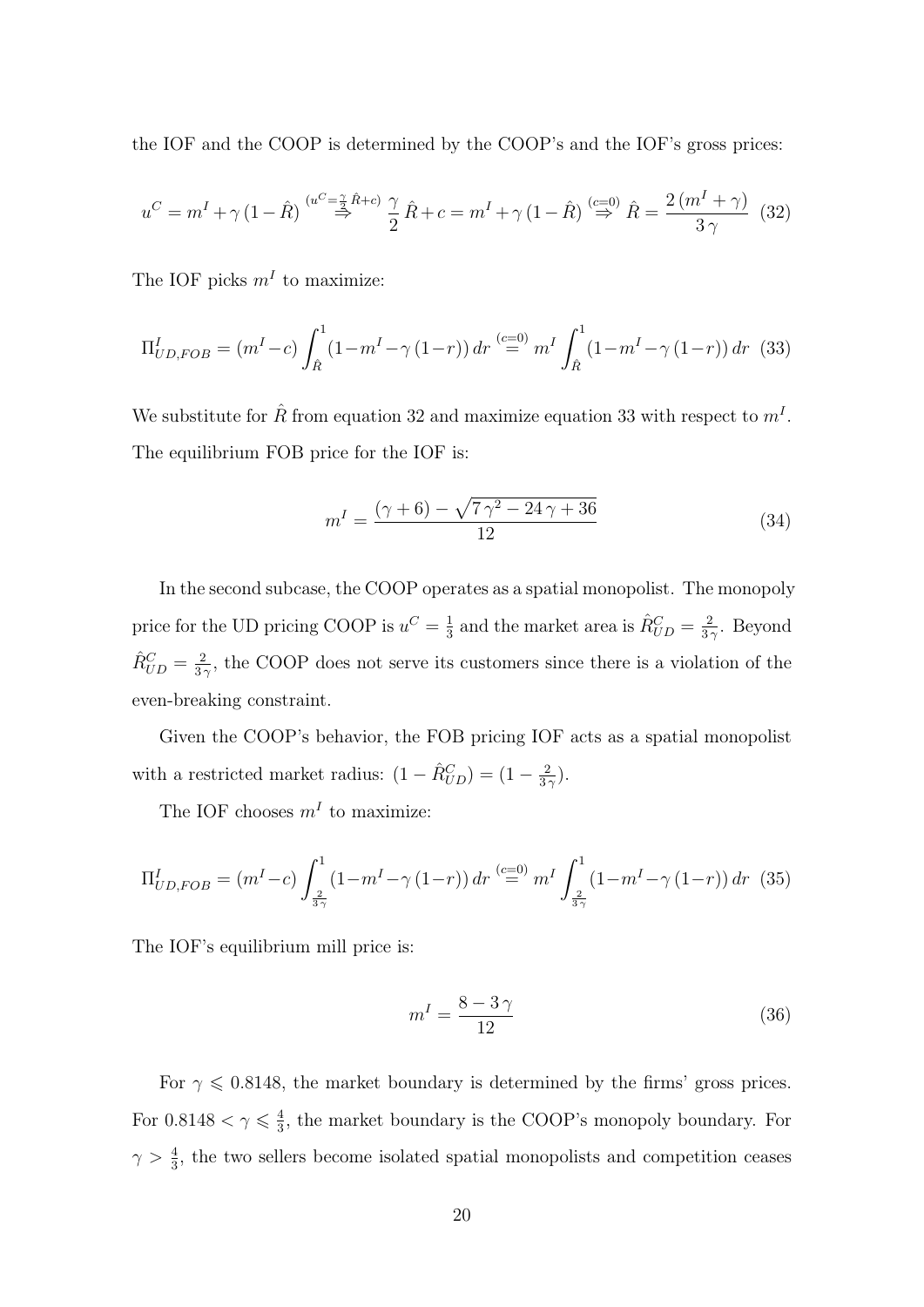to exist between the COOP and the IOF.

#### 3.2.4 Both the COOP and the IOF use UD pricing

When symmetric UD pricing IOFs face competition from each other, equilibrium in pure strategies exists only for those values of  $\gamma$  that allows firms to behave as isolated spatial monopolists.do not exist (Schuler and Hobbs, 1982; Zhang and Sexton, 2001).

We follow Fousekis (2011a) in order to determine whether, for the game between the UD pricing IOF and COOP examined here, the equilibrium is in pure or mixed strategies. The first step is to obtain the objective functions for the IOF and the COOP, under undercutting and conceding. Subsequently, we will check if they are continuous or discontinuous.<sup>11</sup>

When the COOP concedes (−) to IOF's lower price  $(u<sub>C</sub> > u<sub>I</sub>)$ , the effective boundary of the undercutting IOF satisfies the relationship:

$$
u_I^+ = u_C^- - \gamma \left( 1 - R_I^+ - R^E \right) \tag{37}
$$

The IOF by undercutting operates as a spatial monopolist and sets:

$$
u_I^+ - c - \gamma R_I^+ = 0 \stackrel{(c=0)}{\Rightarrow} R_I^+ = \frac{u_I^+}{\gamma}
$$
 (38)

Substituting for  $R_I^+$  $I<sub>I</sub><sup>+</sup>$  (equation 38) in equation 37, we obtain:

$$
u_C^- = \gamma - \gamma R^E \tag{39}
$$

The COOP prices according to the average cost of production:

$$
u_C^- = \frac{\gamma}{2} R^E \tag{40}
$$

<sup>11</sup>Dasgupta and Maskin (1986) showed that a violation of continuity and quasi–concavity in payoffs leads to the non–existence of Nash equilibrium in pure strategies.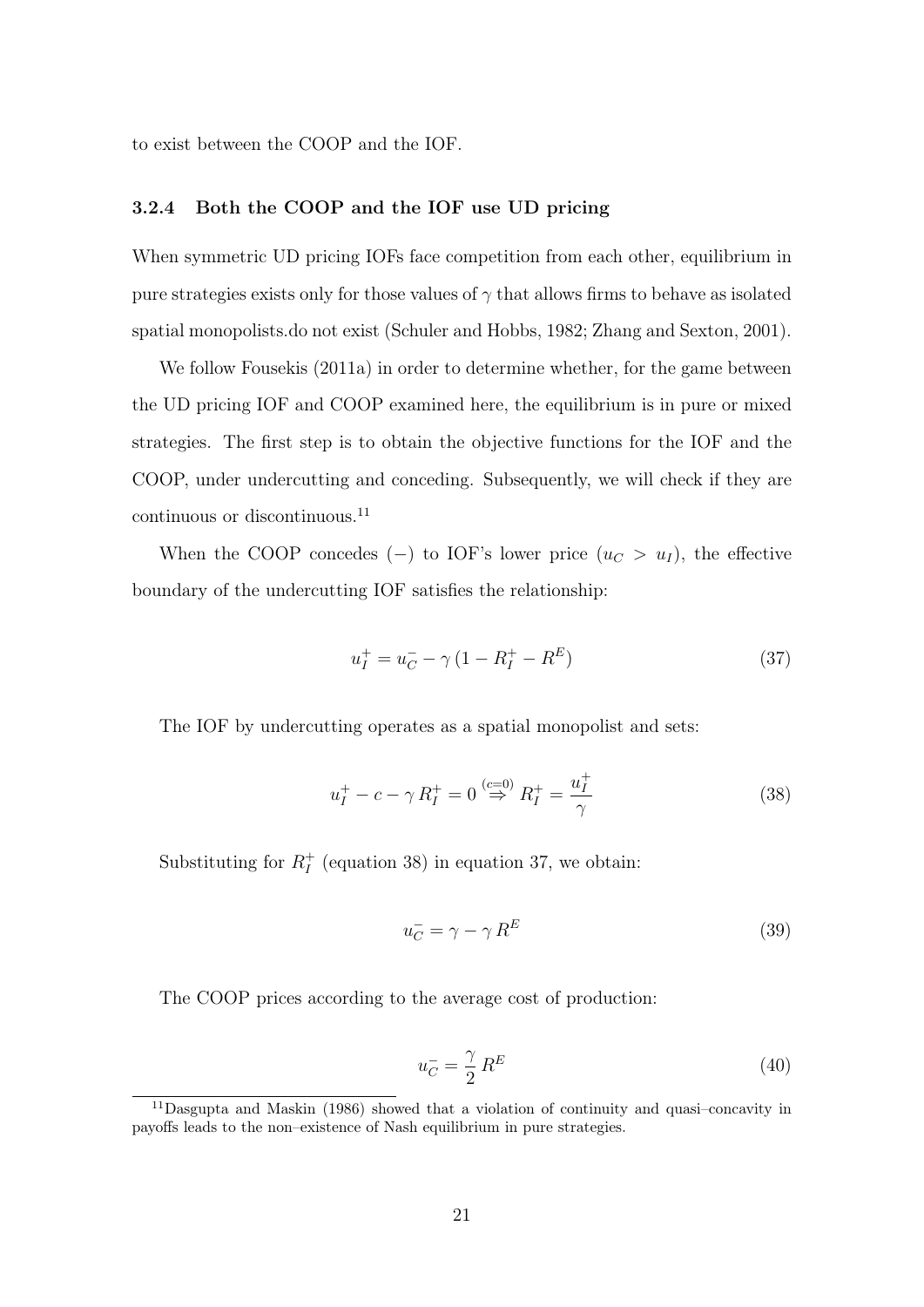Equating relationships 39 and 40 we obtain:

$$
\gamma - \gamma R^{E} = \frac{\gamma}{2} R^{E} \Rightarrow R^{E} = \frac{2}{3}
$$
\n(41)

Substituting for  $\hat{R}^E$  (equation 41) into equation 39 or equation 40 we obtain:

$$
u_C^- = \gamma - \gamma \left(\frac{2}{3}\right) \Rightarrow u_C^- = \frac{\gamma}{3} \tag{42}
$$

When the COOP concedes  $(-)$ , the welfare of the members is:

$$
W_C^- = \frac{1}{2} \int_0^{R^E} (1 - u_C^-)^2 dr = \frac{1}{2} (1 - u_C^-)^2 R^E = \frac{1}{3} (1 - \frac{\gamma}{3})^2
$$
 (43)

On the other hand, the undercutting COOP (+) has a market area of:  $R_C^+ = \frac{2u_C^+}{\gamma}$ (since it prices according to the average cost of production). The welfare of the members is:

$$
W_C^+ = \frac{1}{2} \int_0^{R_C^+} (1 - u_C^+)^2 dr = \frac{1}{2} (1 - u_C^+)^2 R_C^+ = (1 - u_C^+)^2 \frac{u_C^+}{\gamma}
$$
(44)

When  $u_C^+ = \frac{\gamma}{3} = u_C^ \bar{C}$ , member welfare from conceding and from undercutting are equal:

$$
W_A^- = W_A^+ = \frac{1}{3}(1 - \frac{\gamma}{3})^2
$$
\n(45)

Hence, for those values of  $\gamma$  where the COOP and the IOF compete for the market area (and there is total coverage of market area), member welfare from undercutting and from conceding is identical. This means that the welfare function of the COOP is not discontinuous. As a consequence, the cooperative does not randomize between undercutting and conceding. Given that for small values of  $\gamma$  the UD pricing COOP does not randomize between conceding and undercutting, it wouldn't make sense for the IOF to randomize (Fousekis, 2011a). As an outcome, we can proceed to find the Nash equilibrium in pure strategies.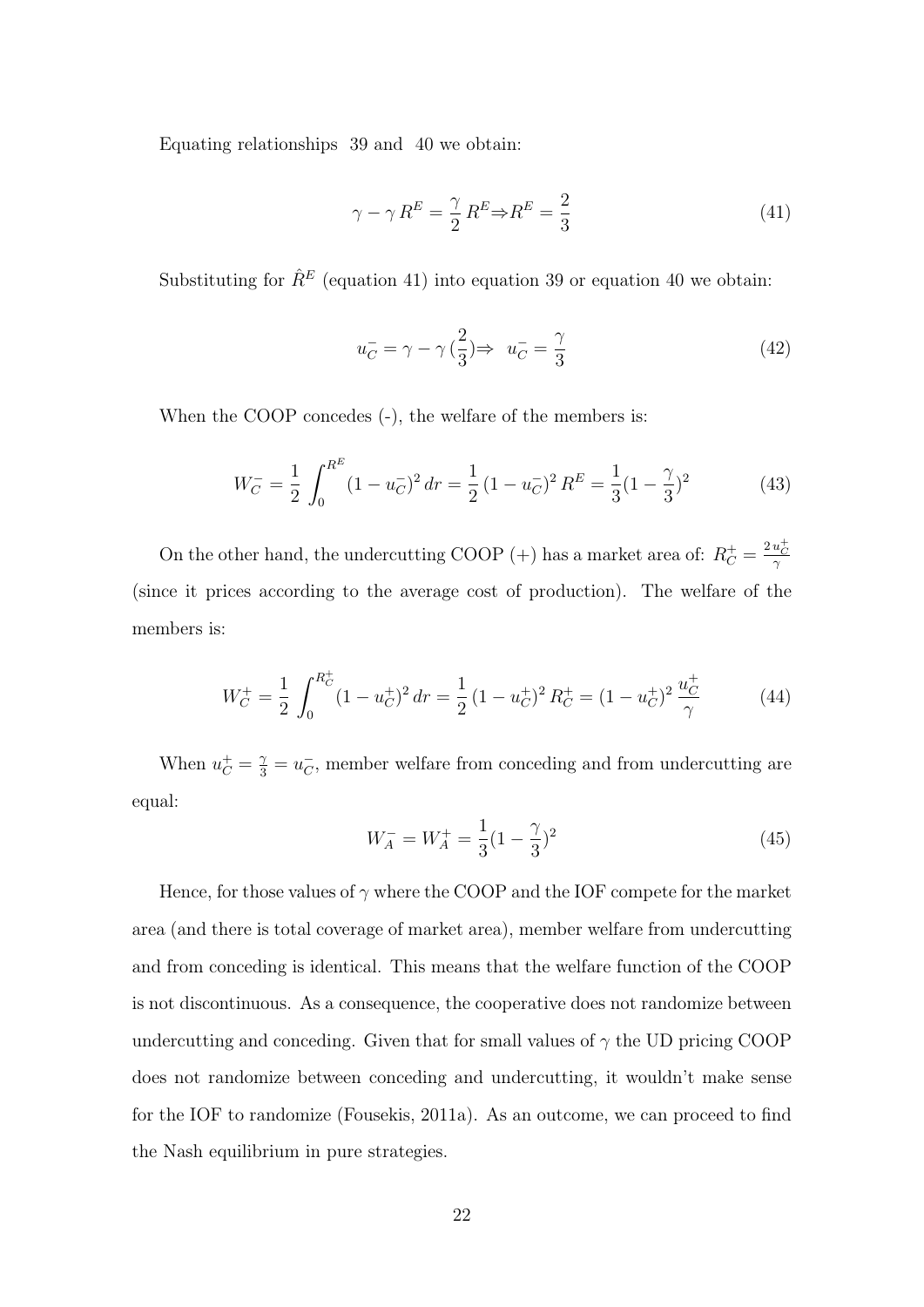For small values of  $\gamma$ , the COOP sets  $u^C = \frac{\gamma}{3}$  $\frac{\gamma}{3}$  and serves a market area of  $\hat{R}^C = \frac{2}{3}$  $\frac{2}{3}$ . The boundary for the conceding IOF is located at  $\hat{R}^C = \frac{2}{3}$  $\frac{2}{3}$  and its restricted market radius is:  $1 - \hat{R}^C = \frac{1}{3}$  $\frac{1}{3}$ .

Accordingly, the IOF chooses  $u<sup>I</sup>$  to maximize:

$$
\Pi_{UD,UD}^I = (1 - u^I) \int_{\frac{2}{3\gamma}}^1 (u^I - c - \gamma (1 - r)) dr \stackrel{(c=0)}{=} (1 - u^I) \int_{\frac{2}{3\gamma}}^1 (u^I - \gamma (1 - r)) dr \tag{46}
$$

The IOF's equilibrium price is:

$$
u^{I} = \frac{1}{2} + \frac{\gamma}{4} (1 - \frac{2}{3\gamma})
$$
\n(47)

For intermediate values of  $\gamma$ , the COOP operates as an isolated spatial monopolist and sets:  $u^C = \frac{1}{3}$  $\frac{1}{3}$ . The market area that the COOP serves is:  $\hat{R}_{UD}^C = \frac{2}{3}$  $rac{2}{3\gamma}$ . Given the COOP's behavior, the restricted market area to be served by the conceding IOF is:  $(1 - \hat{R}^C) = (1 - \frac{2}{3})$  $\frac{2}{3\gamma}$ ).

Accordingly, the conceding IOF chooses  $u<sup>I</sup>$  to maximize:

$$
\Pi_{UD,UD}^I = (1 - u^I) \int_{\frac{2}{3\gamma}}^1 (u^I - c - \gamma (1 - r)) \, dr \stackrel{(c=0)}{=} (1 - u^I) \int_{\frac{2}{3\gamma}}^1 (u^I - \gamma (1 - r)) \, dr \tag{48}
$$

The IOF's equilibrium price is:

$$
u^{I} = \frac{1}{2} + \frac{\gamma}{4}(1 - \frac{2}{3\gamma})
$$
\n(49)

Competition for the market area continues until  $\gamma = \frac{4}{3}$  $\frac{4}{3}$ .

Hence, for  $\gamma \leq 1$ , the COOP sets  $u^C = \frac{2}{3}$  $\frac{\gamma}{3}$  and the IOF sets  $u_-^I = \frac{1}{2} + \frac{\gamma}{4}$  $\frac{\gamma}{4}(1-\frac{2}{3})$  $\frac{2}{3\gamma}$ ). The market areas that the COOP and the IOF serve are, two thirds  $(\frac{2}{3})$  and one third  $(\frac{1}{3})$ , respectively. For  $1 < \gamma \leq \frac{4}{3}$  $\frac{4}{3}$ , the COOP and the conceding IOF set  $u^C = \frac{1}{3}$ 3 and  $u_{-}^{I} = \frac{1}{2} + \frac{\gamma}{4}$  $\frac{\gamma}{4}(1-\frac{2}{3})$  $\frac{2}{3\gamma}$ ), respectively. The market area that the COOP serves is  $\hat{R}^C = \frac{2}{3}$  $\frac{2}{3\gamma}$ , whereas the market radius for the IOF equals to  $(1-\hat{R}^C) = (1-\frac{2}{3\gamma})$  $\frac{2}{3\gamma}$ ). For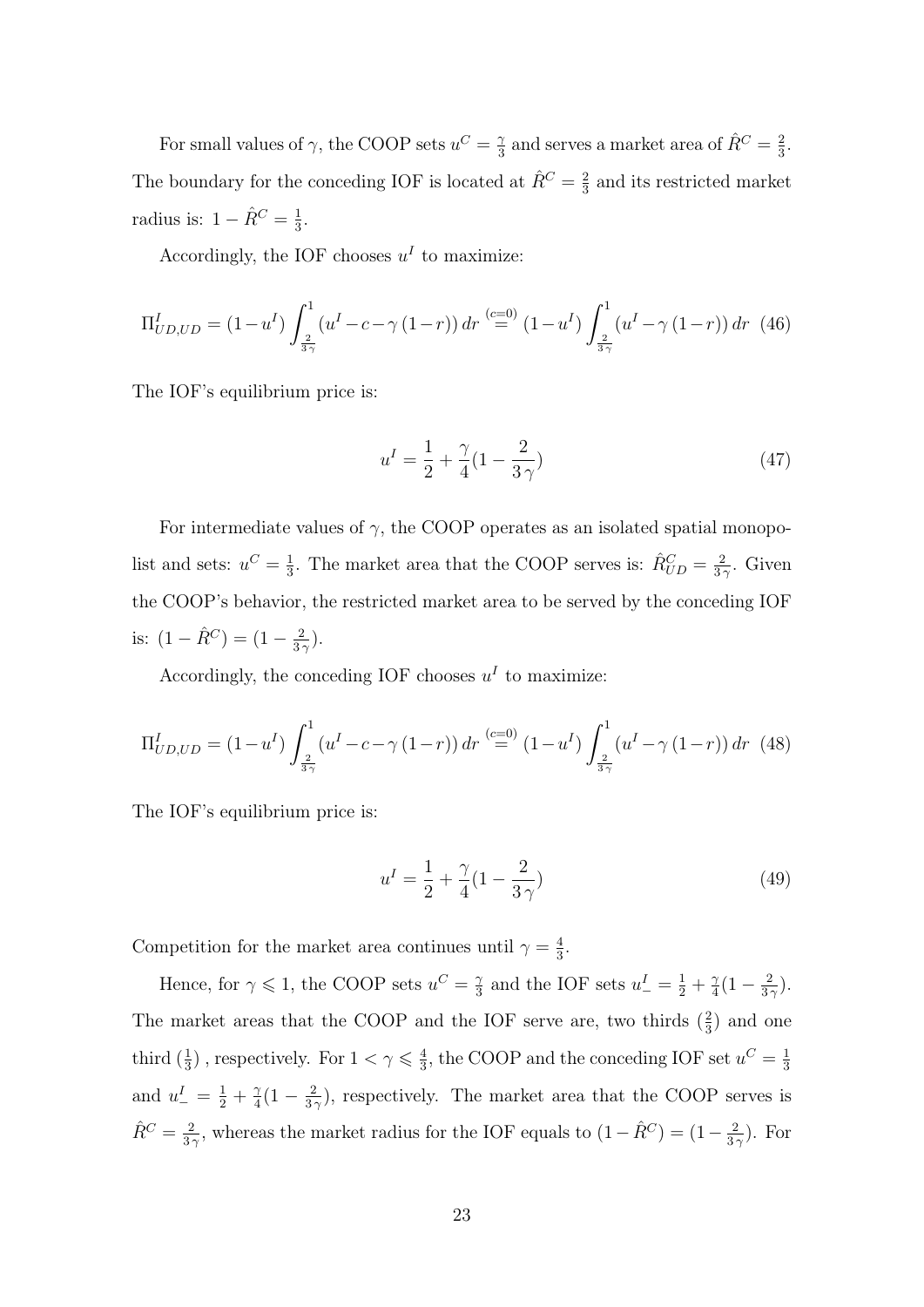values of  $\gamma > \frac{4}{3}$ , the COOP and the IOF operate as isolated monopolists.

### 3.3 Pure duopoly: COOP vs COOP

#### 3.3.1 Both COOPs use FOB pricing

COOP A is located at the left end of the line (point 0) and COOP B is located at the right end of the line (point 1).<sup>12</sup> COOP A (COOP B) sells at price  $m_A(m_B)$  and customers are responsible for the transportation costs. Each COOP prices according to the average cost of production, c.

The market boundary is determined as:

$$
m_A + \gamma \hat{R}_A = m_B + \gamma (1 - \hat{R}_A) \Rightarrow \hat{R}_A = \frac{m_B - m_A + \gamma}{2\gamma}
$$
 (50)

Due to symmetry:  $m_A = m_B = m$ . Furthermore, since each COOP prices according to the average cost of production:  $m = c = 0$ . In equilibrium, when the COOPs compete for the market area,  $m = c = 0$  and  $\hat{R}_A = \hat{R}_B = \frac{1}{2}$  $\frac{1}{2}$ . This mode of interaction continues until  $\gamma = 2$ . Hence, for  $\gamma \leq 2$ , the two COOPs compete for the market boundary and each one of them serves half of the market. For  $\gamma > 2$ , competition ceases to exist and the two COOPs operate as isolated spatial monopolists.

#### 3.3.2 One COOP uses FOB pricing and the other uses UD pricing

The UD pricing COOP is located at the left end of the line (point 0) and the FOB pricing COOP is located at the right end of the unit length line (point 1).  $\hat{R}_{UD}(\hat{R}_{FOB})$  is the market area served by the UD (FOB) pricing COOP. When the two COOPs compete for the market radius,  $\hat{R}_{FOB} = (1 - \hat{R}_{UD})$ . Both COOPs price according to the average production costs:  $m = c = 0$  and  $u = c + \frac{\gamma}{2} \hat{R}_{UD} = \frac{\gamma}{2} \hat{R}_{UD}$ .

<sup>&</sup>lt;sup>12</sup>The same line of figures apply to this spatial game as well. The only difference is that two COOPs are at the ends of the line competing.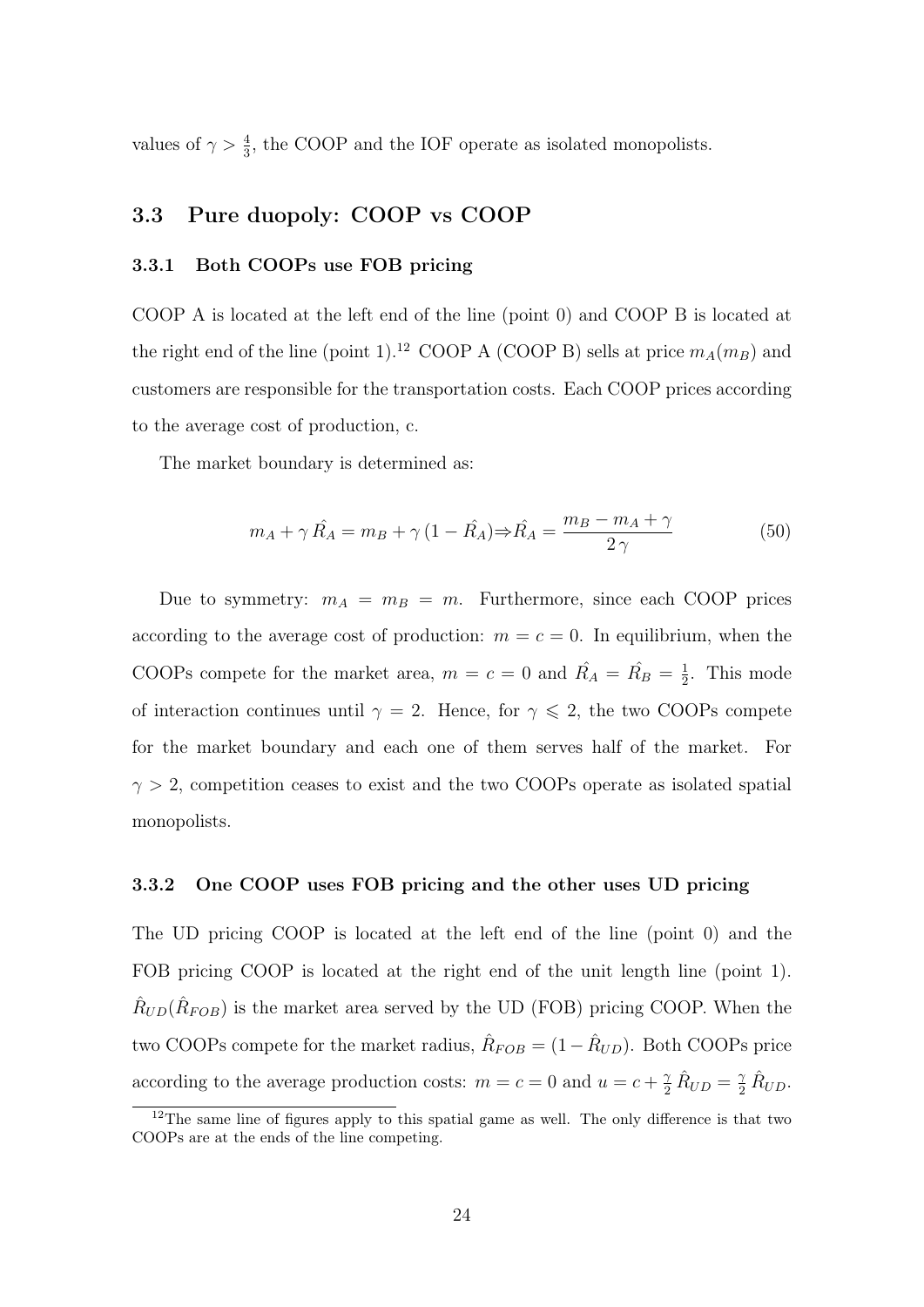The market boundary i.s determined as:

$$
m + \gamma (1 - \hat{R}_{UD}) = u \stackrel{(m=c=0)}{\Rightarrow} \gamma (1 - \hat{R}_{UD}) = u \stackrel{(u=\frac{\gamma}{2}\hat{R}_{UD})}{\Rightarrow} \gamma (1 - \hat{R}_{UD}) = \frac{\gamma}{2} \hat{R}_{UD} (51)
$$

Solving equation 51 we obtain:  $\hat{R}_{UD} = \frac{2}{3}$  $\frac{2}{3}$ . Accordingly,  $\hat{R}_{FOB} = \frac{1}{3}$  $\frac{1}{3}$  and  $u = \frac{2}{3}$  $\frac{\gamma}{3}$ . As we can observe, the more aggressive UD pricing COOP serves a larger market area.

The two COOPs compete for the market area until the gross consumer prices are equal:

$$
\gamma\,(1-\frac{2}{3\,\gamma})=\frac{1}{3}\,\,\Rightarrow\,\gamma=1
$$

Hence, for  $\gamma \leq 1$ , the two COOPs compete for the market boundary: the UD pricing COOP serves two thirds of the market and the FOB pricing COOP serves the remaining one third of the market.

For intermediate values of  $\gamma$ , the UD pricing COOP acts as an isolated monopolist. The FOB pricing COOP acts as an isolated monopolist as well, but with a restricted market area:  $\hat{R}_{FOB} = (1 - \frac{2}{3})$  $\frac{2}{3\gamma}$ ).

This mode of interaction continues until the market area the monopolistic FOB pricing COOP uses and the area that the monopolistic UD pricing COOP does not serve are equal to each other:

$$
\frac{1}{\gamma}=(1-\frac{2}{3\,\gamma})\;\Rightarrow \gamma=\frac{5}{3}
$$

Accordingly, for  $1 < \gamma \leq \frac{5}{3}$  $\frac{5}{3}$ , the UD pricing COOP behaves as a spatial monopolist and the market area that serves is  $\hat{R}_{UD} = \frac{2}{3}$  $\frac{2}{3\gamma}$ . The FOB pricing COOP operates as a spatial monopolist with a constrained market radius  $(1 - \frac{2}{3})$  $\frac{2}{3\gamma}$ ). For  $\gamma > \frac{5}{3}$ , competition ceases to exist and each COOP behaves as an isolated spatial monopolist.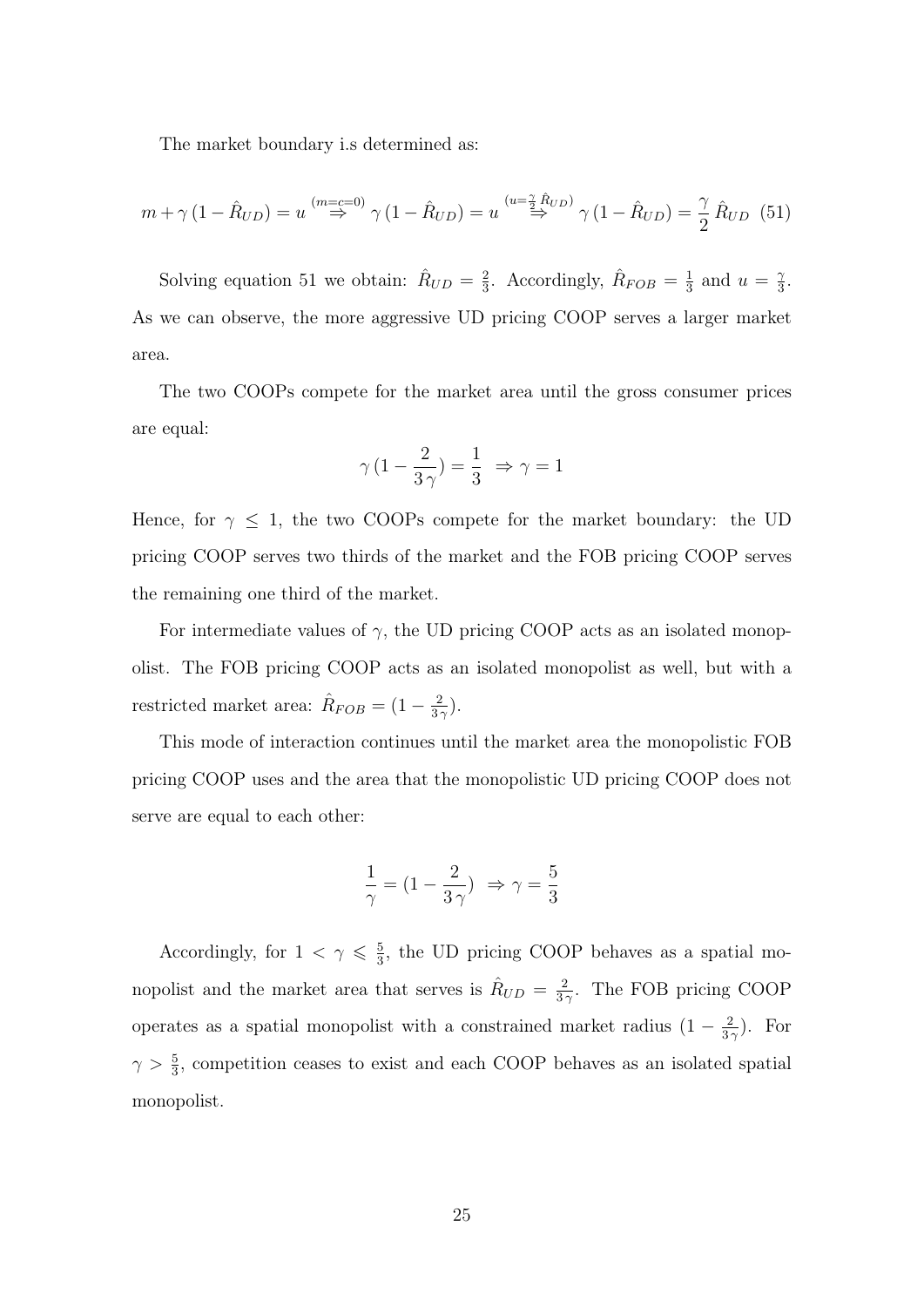#### 3.3.3 Both COOPs use UD pricing

We follow Fousekis  $(2011a,b)$  in order to determine whether, for the game between the IOF and COOP examined here, the equilibrium is in pure or mixed strategies. We are going to examine whether the welfare functions for the IOF and the COOP and verify their continuity (or discontinuity).

When COOP A undercuts (+) COOP B's price  $(u_A < u_B)$ , member welfare is:

$$
W_A^+ = \frac{1}{2} \int_0^{R_A^+} (1 - u_A)^2 \, dr = \frac{1}{2} \left( 1 - u_A \right)^2 \frac{2 u_A}{\gamma} = (1 - u_A)^2 \frac{u_A}{\gamma} \tag{52}
$$

When COOP A concedes (−) to COOP B's lower price  $(u_A > u_B)$ , then member welfare is:

$$
W_A^- = \frac{1}{2} \int_0^{R_A^-} (1 - u_A)^2 \, dr = \frac{1}{2} \left( 1 - u_A \right)^2 \left( 1 - \frac{2 \, u_B}{\gamma} \right) \tag{53}
$$

When the symmetric UD pricing COOPs compete for the market area, they set  $u_A = u_B = (c + \frac{\gamma}{2}R)$  = total average production cost. Since  $c = 0$ ,  $u_A = u_B = \frac{\gamma}{2}R$ . Under competition, and symmetry,  $\hat{R}_A = \hat{R}_B = \frac{1}{2}$  $\frac{1}{2}$ . Accordingly,  $u_A = u_B = \frac{1}{4}$  $\frac{\gamma}{4}.$ 

Substituting the value of  $\frac{\gamma}{4}$  (for  $u_A$  and  $u_B$ ) in equations 52 and 53, and evaluating the welfare of the members when COOP A undercuts and when it concedes we get:

$$
W_A^+ = W_A^- = \frac{1}{4} \left( 1 - \frac{\gamma}{4} \right)^2 \tag{54}
$$

Hence, for those values of  $\gamma$  where the symmetric COOPs compete for the market area (and there is total coverage of market area), welfare from undercutting and from conceding is identical. This means that the welfare function is not discontinuous and the cooperatives do not randomize between undercutting and conceding. As an outcome, we have the existence of a Nash equilibrium in pure strategies. Competition continues until  $\gamma = \frac{4}{3}$  $\frac{4}{3}$ . Thus, for  $\gamma \leqslant \frac{4}{3}$  $\frac{4}{3}$ , the UD pricing COOPs interact with each other and compete for the market area. For values of  $\gamma > \frac{4}{3}$ , the two COOPs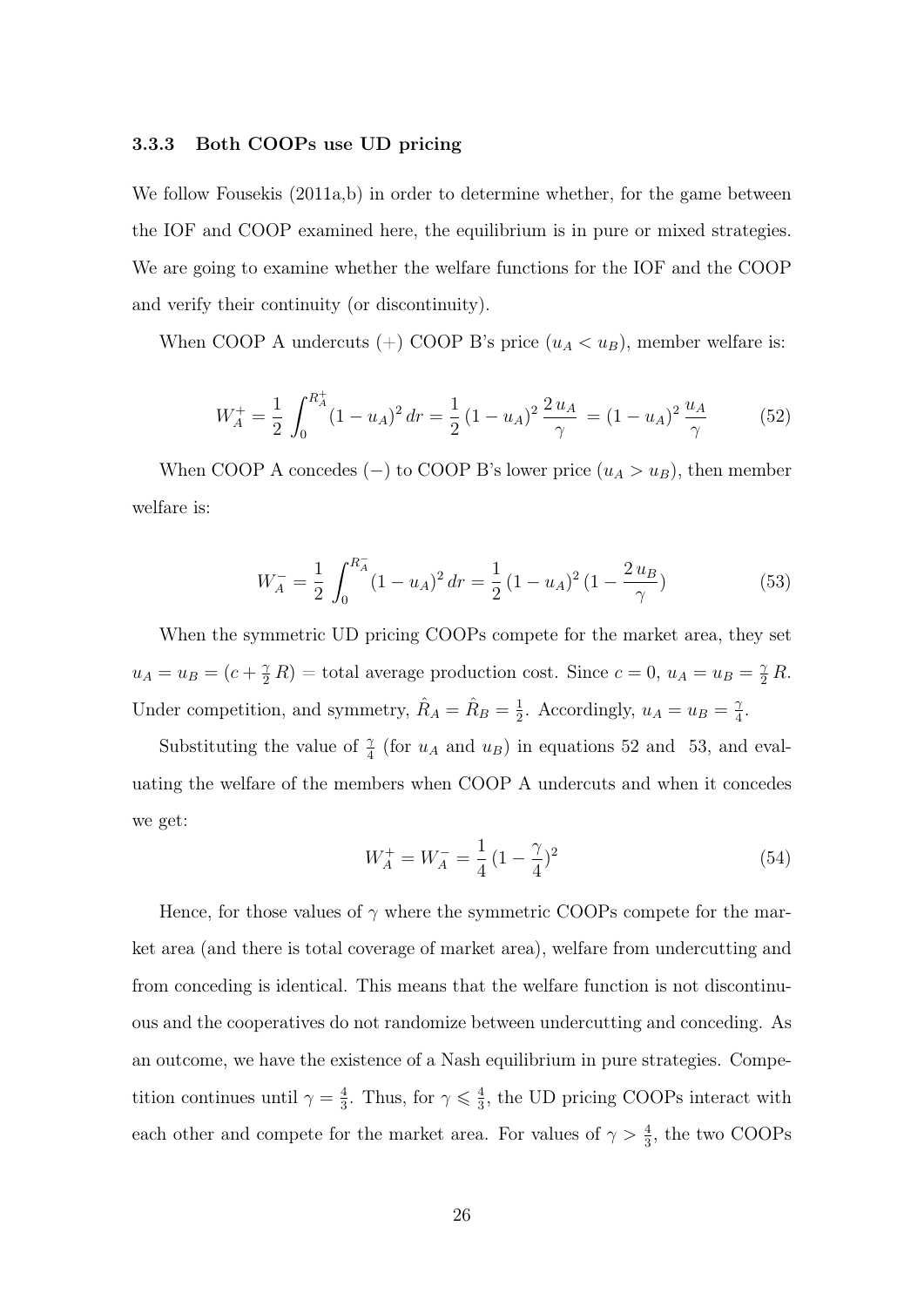operate as isolated monopolists.

### 4 Nash equilibria in pure strategies

In the first stage of the game the agents choose their pricing strategies (FOB or UD). In the second stage of the game the agents price according to the pricing rules as derived in Section 3. Figures 5 to 8 summarize the findings from the Nash equilibria of the second stage of the game. The pure strategy Nash equilibria, for the three different duopolistic spatial games examined in this article, are presented in what follows.

#### 4.1 IOF vs IOF

Panel A of Figure 5 shows the IOF's profits, under FOB and UD pricing, when the rival IOF employs FOB pricing. For  $\gamma \leq 0.494$ , FOB pricing entails higher profits than UD pricing. For 0.494  $\lt \gamma \leq 1.315$ , UD pricing entails higher profits than FOB pricing. For  $\gamma > 1.315$ , FOB and UD pricing present the IOF with the same amount of profits.

Panel B of Figure 5 presents the IOF's profits, when employing FOB and UD pricing, given that the rival IOF uses UD pricing. For  $\gamma \leq 0.607$ , FOB pricing entails higher profits than UD pricing. For  $0.607 < \gamma \leq 1.667$ , UD pricing entails higher profits than FOB pricing. For  $\gamma > 1.667$ , FOB and UD pricing present the IOF with the same profits.

For  $\gamma \leq 0.494$ , FOB pricing is a strictly dominant strategy for both IOFs. For  $0.494 < \gamma \le 0.607$ , the (FOB, UD) and (UD, FOB) are the pure strategy Nash equilibria. The (UD, UD) emerges as a Nash equilibrium for  $0.607 < \gamma \leq 1.315$ . The (UD, UD) is also the pure strategy Nash equilibrium for 1.315  $<\gamma\leqslant$  1.667. For  $\gamma > 1.667$ , the IOFs act as isolated monopolists and competition is not present under any price strategy combination. Hence, and any combination of the pricing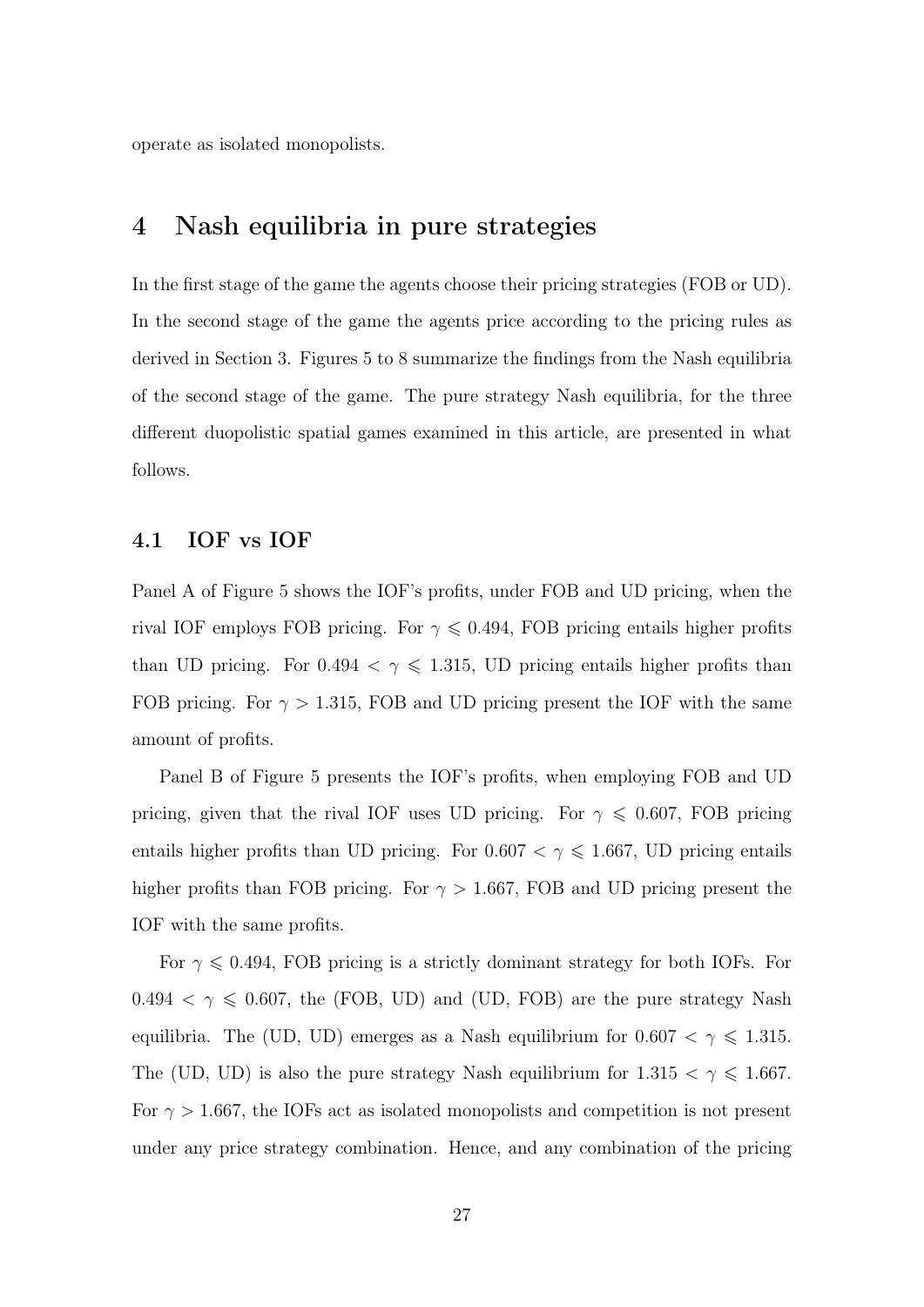policies constitutes a pure strategy Nash equilibrium.

As the importance of space is decreasing and competition between the two IOFs is more intense (low values of  $\gamma$ ), the quasi-collusive (FOB, FOB) pricing configuration is the pure strategy Nash equilibrium of the game. As space gets more important (higher costs of transportation), the more aggressive UD pricing is the strategic choice for both IOFs.



Figure 5: Profits for firm i given: A) firm j uses FOB pricing, and B) firm j uses UD pricing. Continuous blue (dotdashed red) lines represent UD (FOB) pricing strategy for firm i.

### 4.2 IOF vs COOP

Panel A of Figure 6 shows the payoff to the IOF, under FOB and UD pricing, when the rival COOP employs FOB pricing. UD pricing entails higher profits than FOB pricing for  $\gamma \leq 2$ . For  $\gamma > 2$  the FOB and UD pricing policies present the IOF with the same amount of profits. Panel B of Figure 6 presents the profits to the IOF, under FOB and UD pricing, given that the COOP uses UD pricing. For  $\gamma \leq 1$ , UD pricing presents the IOF with higher profits than FOB pricing. Profits for the IOF are the same, under FOB and UD pricing, for  $\gamma > 1$ .

Panel A of Figure 7 shows the welfare of the COOP's members, under FOB and UD pricing, given that the rival IOF employs FOB pricing. For  $\gamma \leq 0.734$ ,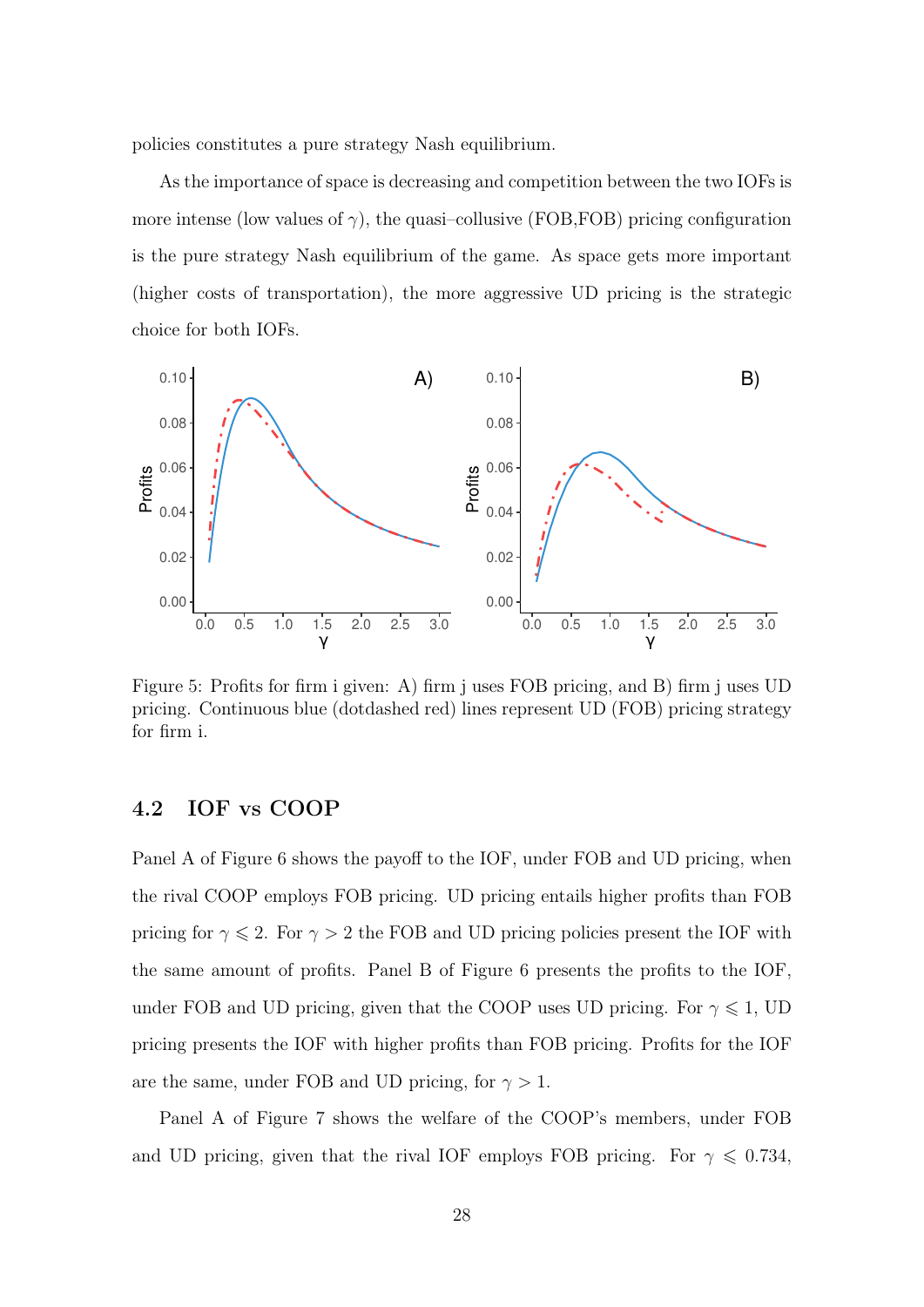UD pricing entails higher member welfare than FOB pricing. For  $\gamma > 0.734$ , FOB pricing presents the COOP's member with higher welfare than UD pricing. Panel B of Figure 7 shows the COOP's member welfare, under FOB and UD pricing, given that the rival IOF uses UD pricing. UD pricing entails higher member welfare than FOB pricing for  $\gamma \leq 0.874$  as well as for  $\gamma > 2$ . FOB pricing entails higher member welfare than UD pricing for  $0.874 < \gamma \leq 2$ .

For  $\gamma \leq 0.734$ , the UD pricing is a strictly dominant strategy for both the IOF and the COOP. For 0.734  $\lt \gamma \leq 0.874$ , the pricing strategy (UD,UD) is the still the pure strategy Nash equilibrium (but not strictly dominant). For  $0.874 < \gamma \leqslant 1,$ the (FOB,UD) is the weakly dominant strategy equilibrium, namely the COOP employing FOB pricing and the IOF using UD pricing. For  $1 < \gamma \le 2$ , FOB pricing is a strictly dominant strategy for the COOP and UD pricing is a weakly dominant strategy for the IOF. For  $\gamma > 2$ , the (FOB, FOB) pricing configuration is the (pareto superior) pure strategy Nash equiblrium.

As space gets less important and competition between the two agents is more intense (low values of  $\gamma$ ), UD pricing is the strictly dominant strategy for both the COOP and the IOF. Hence, the more aggresive (UD,UD) pricing configuration is the (striclty dominant) pure strategy Nash equilibrium of the game. As the cost of shipping is increasing (higher values of  $\gamma$ ), the FOB pricing becomes part of the strategic choice for both agents. When acting as isolated spatial monopolists  $(\gamma > 2)$ , (FOB, FOB) is the pure strategy Nash equilibrium of the game.

### 4.3 COOP vs COOP

Panel A of Figure 8 depicts the COOP's member welfare under FOB and UD pricing, when the rival COOP uses FOB pricing. The UD pricing entails higher welfare than FOB pricing for  $\gamma \leq 1.035$ . For  $\gamma > 1.035$ , the FOB pricing entails higher member welfare than UD pricing. Panel B of Figure 4 presents the COOP's member welfare,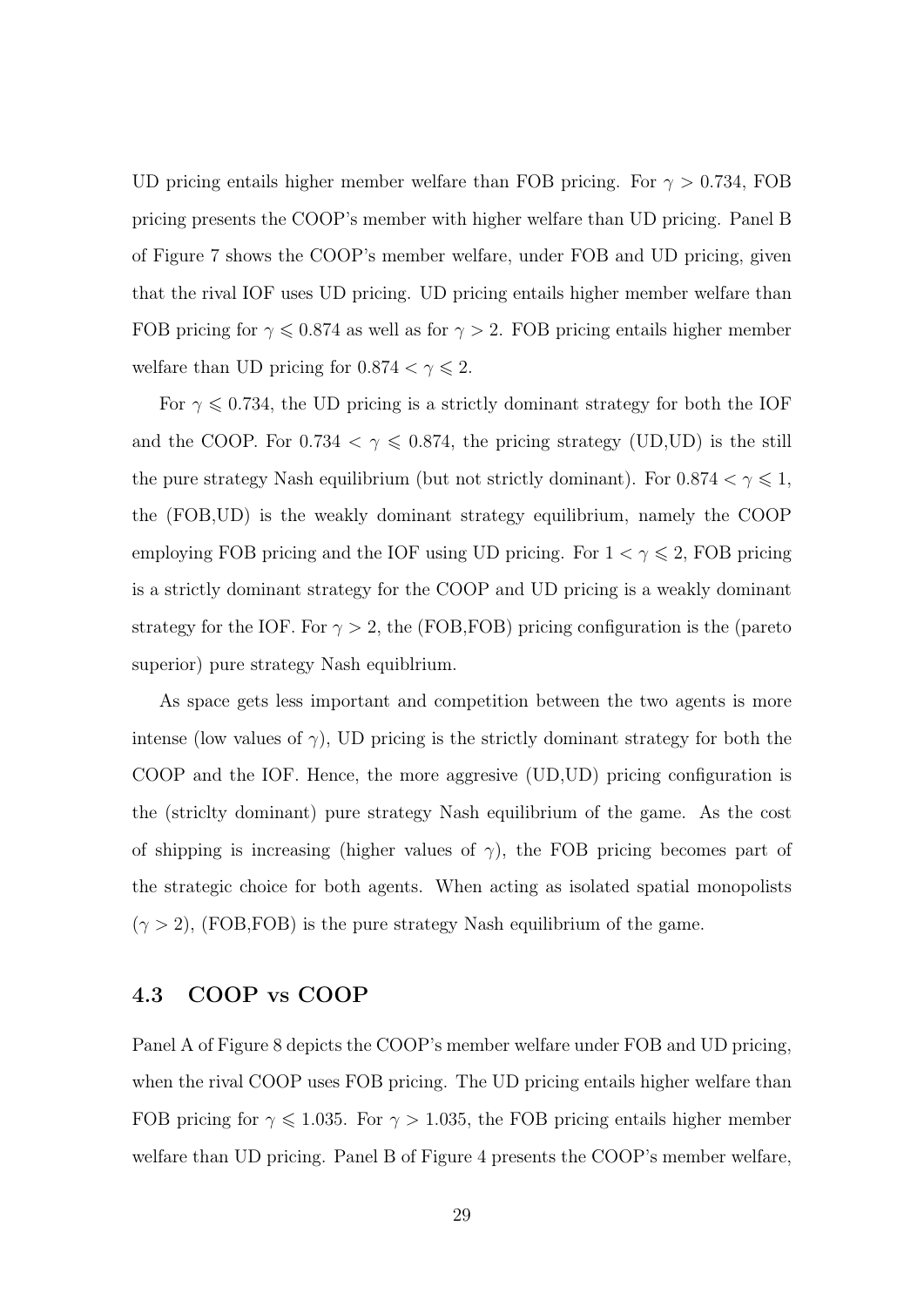

Figure 6: Profits for IOF given: A) COOP uses FOB pricing, and B) COOP uses UD pricing. Continuous blue (dotdashed red) lines represent UD (FOB) pricing strategy for the IOF.

under FOB and UD pricing, given that the rival COOP employs UD pricing. The UD pricing entails higher member welfare than the FOB for  $\gamma \leq 1.175$ . The FOB pricing entails higher welfare, for the members of the COOP, than UD pricing for  $\gamma > 1.175$ .

For  $\gamma \leq 1.035$ , the UD is a strictly dominant strategy for both COOPs. For  $1.035 < \gamma \leq 1.175$ , there are the two pure strategy Nash equilibria: (FOB, FOB) and (UD, UD). The former is pareto superior to the latter. Hence, for intermediate values of  $\gamma$ , both COOPs will be better off if they coordinate their actions and employ FOB pricing strategies (i.e. tacit collusion). For  $\gamma > 1.175$ , the FOB is a strictly dominant strategy for both COOPs.

According to the results, the aggressive (UD,UD) strategy is the Nash equilibrium for high intensity of competition, whereas the quasi-collusive (FOB, FOB) is the Pareto superior Nash equilibrium for intermediate and low intensity of competition (higher shipping costs).

Table 2 summarizes all the Nash equilibria of the second stage of the game, for each of the three spatial games.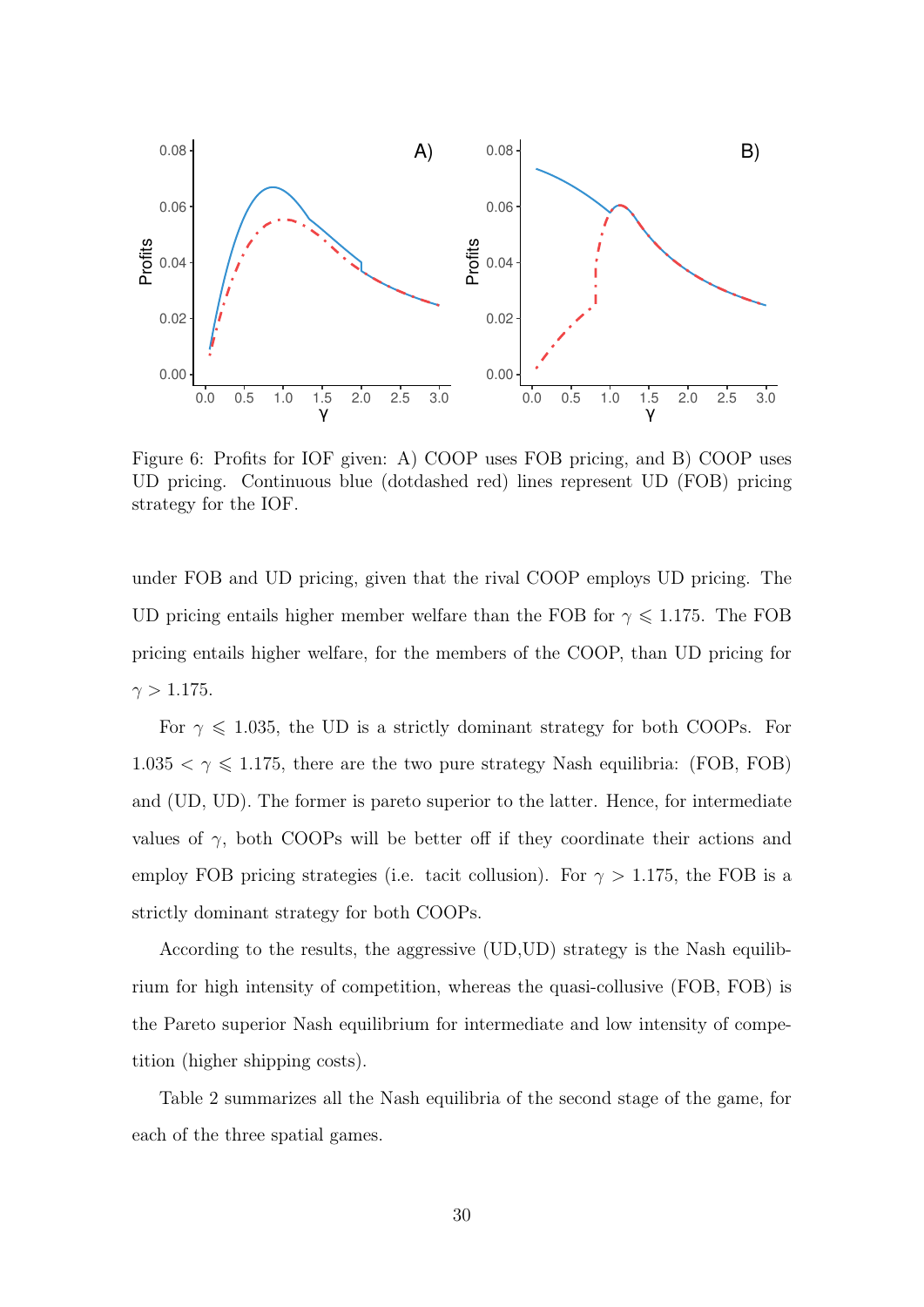

Figure 7: Member welfare for COOP given: A) IOF uses FOB pricing, and B) IOF uses UD pricing. Continuous blue (dotdashed red) lines represent UD (FOB) pricing strategy for the COOP.



Figure 8: Member welfare for COOP i given: A) COOP j uses FOB pricing, and B) COOP j uses UD pricing. Continuous blue (dotdashed red) lines represent UD (FOB) pricing strategy for COOP i.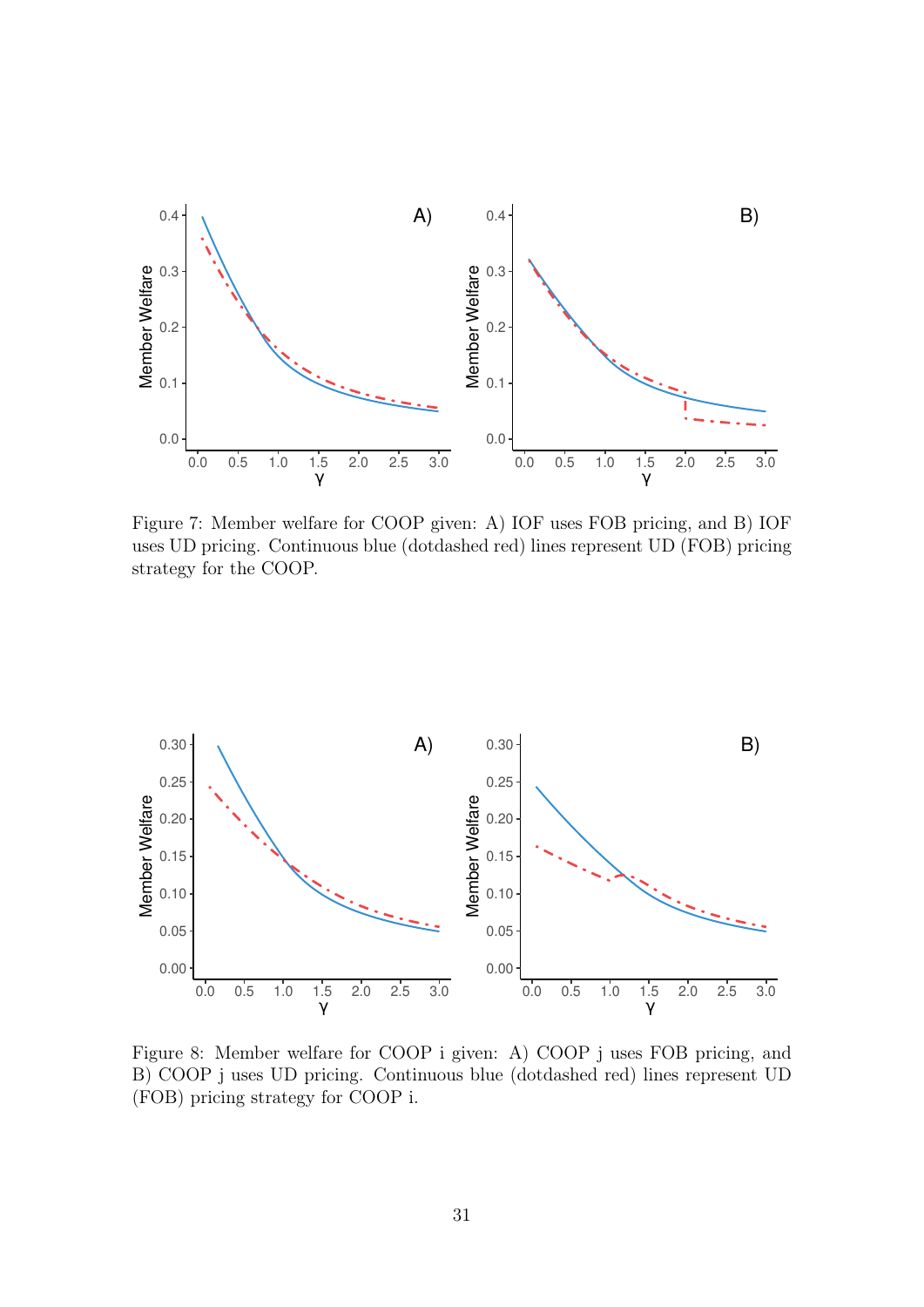| IOF vs IOF                       |                            | COOP vs IOF                  |                 | COOP vs COOP               |                            |
|----------------------------------|----------------------------|------------------------------|-----------------|----------------------------|----------------------------|
| Range of $\gamma$                | Nash equilibria            | Range of $\gamma$            | Nash equilibria | <i>Range of</i> $\gamma$   | Nash equilibria            |
| $\gamma \leqslant 0.494$         | $(FOB, FOB)$ ***           | $\gamma \leqslant 0.734$     | $(UD, UD)$ ***  | $\gamma \leqslant 1.035$   | $(UD, UD)$ ***             |
| $0.494 < \gamma \leq 0.607$      | $(FOB, UD)$ or $(UD, FOB)$ | $0.734 < \gamma \le 0.874$   | (UD, UD)        | $1.035 < \gamma \le 1.175$ | $(FOB, FOB)$ or $(UD, UD)$ |
| $0.607 < \gamma \leqslant 1.315$ | $(UD, UD)$ ***             | $0.874 < \gamma \leqslant 1$ | $(FOB, UD)$ *** | $\gamma > 1.175$           | $(FOB, FOB)$ ***           |
| $1.315 < \gamma \leq 1.667$      | (FOB, FOB), (UD, UD)       | $1 < \gamma \leqslant 2$     | $(FOB, UD)$ **  |                            |                            |
| $\gamma > 1.667$                 | Any combination            | $\gamma > 2$                 | (FOB, FOB)      |                            |                            |

Table 2: Nash equilibria in strategic pricing choices

\*\*\* Strictly dominant strategy equilibrium.

\*\* Weakly dominant strategy equilibrium.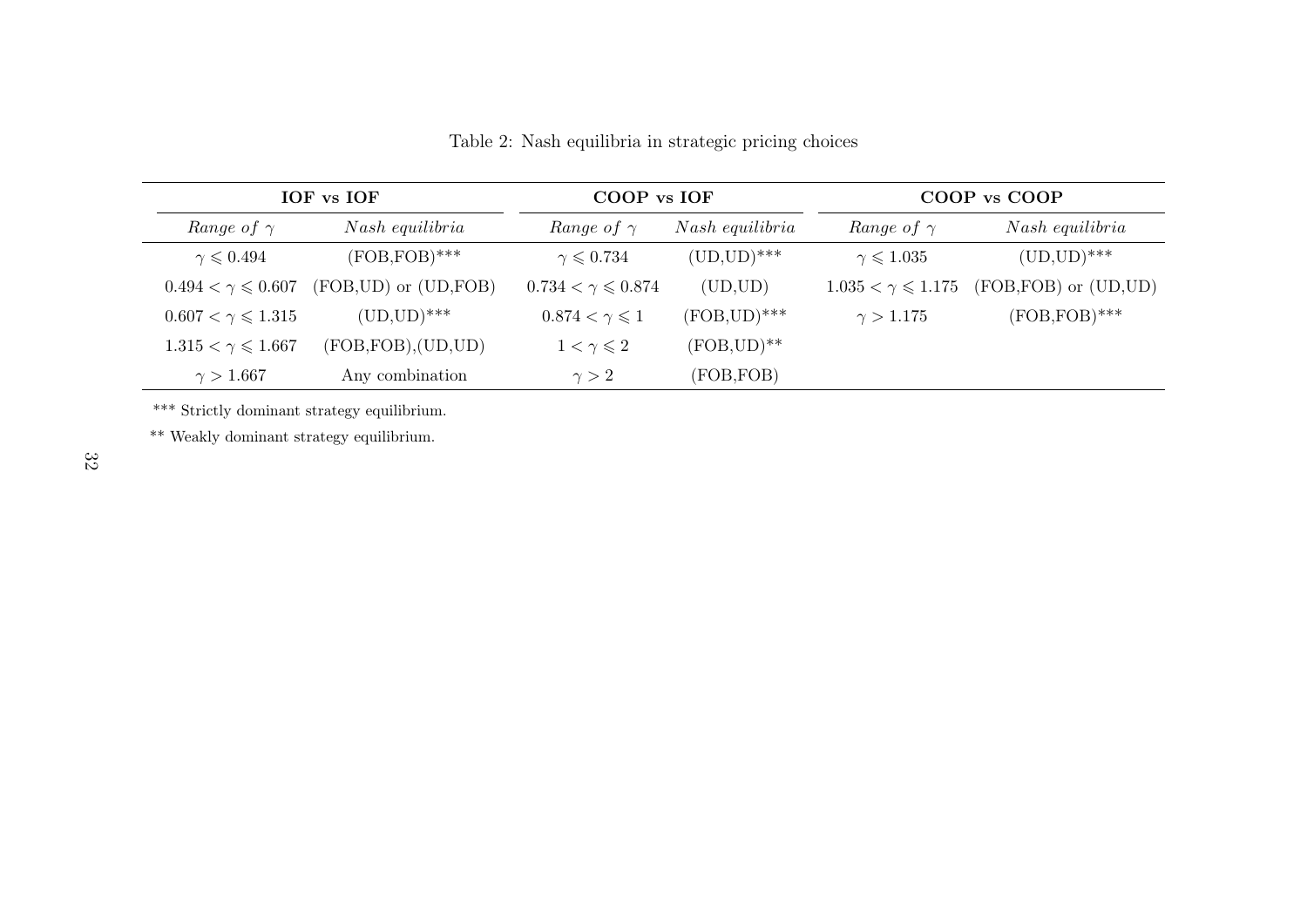### 5 Discussion

The results of the present study indicate that, in pure and mixed spatial duopoly games, the behavioral assumptions of the agents, along with the costs of transportation, are the most important determinants of the Nash equilibrium strategies. These findings are in line with the findings in the relevant literature (Fousekis, 2011a,b; Zhang and Sexton, 2001).

The investor owned firms maximize profits, which involves pricing according to the marginal revenue product and charging the highest possible price to the consumers of the product. On the other hand, the cooperative organizations maximize member welfare and price according to the average cost of production (break even in the production of the good). The latter translates into charging the lowest possible price to the members of the the cooperative organizations. As a consequence, COOPs behave very aggressively. Their introduction in the market intensifies the pricing competition in the spatial duopoly market and eliminates quasi–collusive Nash equilibria. Fousekis (2011a,b) arrives at the same conclusion when COOPs are also introduced in the market.

The findings of the present work reveal that, when only the IOFs are competing in the market, the quasi–collusive (FOB,FOB) pricing configuration is the Nash equilibrium of the game as competition gets more intense (low values of  $\gamma$ ). The introduction of a COOP in the market (instead of one of the IOFs) has an impact on the strategic outcome of the game. The IOF now has to compete against a rival who prices very aggressively for all the values of  $\gamma$ , under which the two rivals have to compete for the market area. In this case, the lower values of  $\gamma$ , instead of fostering a quasi–collusive Nash equilibrium raise the level of aggressive pricing from both agents. As an outcome, both the IOF and the COOP employ the more aggressive UD pricing as their strategic choice, as competition increases. When introducing a second COOP in the market, UD is the strictly dominant pricing strategy for each COOP as competition gets more vigorous. The cooperative organizations can be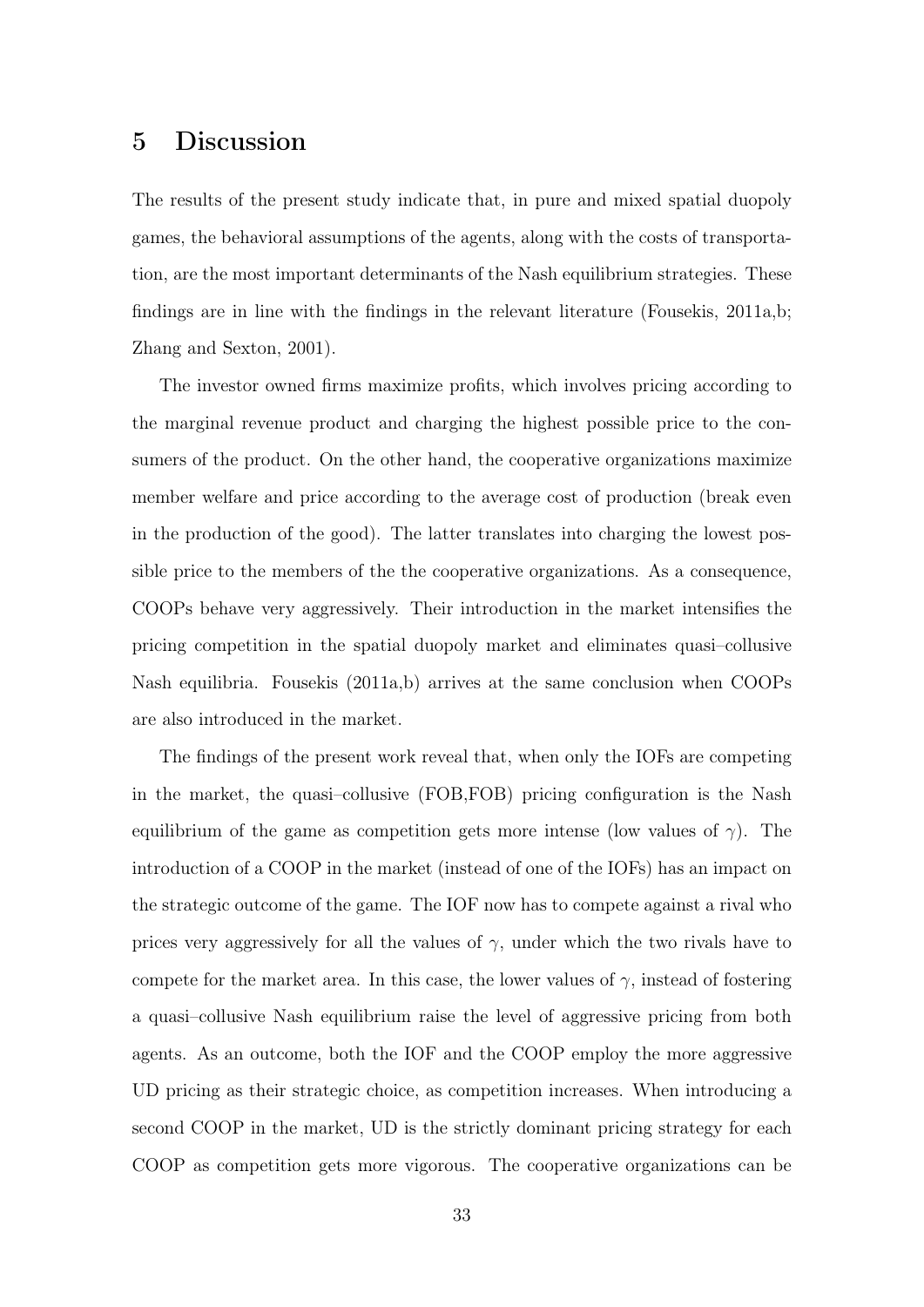more aggressive because it is relatively easy to satisfy the break even constraint, even with lower prices offered to the members. For intermediate or higher per unit shipping costs, namely as space gets more important, FOB becomes part of agents' strategic choice, in all three spatial games. Under FOB, consumers have to pay for the social costs of transportation. Hence, the introduction of the COOP(s) in the market eliminates the quasi–collusive Nash equilibria and intensifies the level of price competition.

It is worth noting that under a price responsive (linear) demand function, the FOB pricing choice is the strictly dominant strategy when COOPs are introduced in the market. Previous works (Espinosa, 1992; Kats and Thisse, 1993) had revealed that, when IOFs are competing in a spatial duopoly game with a perfectly inelastic demand function, results can be biased in favor of UD pricing. This is attributed to the fact that under a perfectly inelastic demand function, UD pricing is a firm's strategic choice because it enables the firm to capture the entire consumer's surplus. As a consequence, we can not tell whether the strategic choice of UD pricing policy is due to the competitive advantage of UD relative to FOB pricing or to its superiority at exploiting a perfectly inelastic demand function. Our findings indicate that, under a price responsive demand function, FOB pricing becomes part of the strategic choice of the agents as COOPs are introduced in the market and competition gets less intense. In the spatial game where only COOPs are present, FOB pricing is the strictly dominant strategy as space gets more important. In that case, the bias (if any) should be in favor of FOB rather than UD pricing.

The findings of this article are comparable to the results by Zhang and Sexton (2001), Fousekis (2011a), and Fousekis (2011b). In all three aforementioned studies, a spatial duopsonsy game is examined under a linear supply function. The first one considers competition between two IOFs, the second one investigates competition between a COOP and an IOF, and the third one examines competition between two COOPs. COOPs are member welfare maximizers that price according to the NARP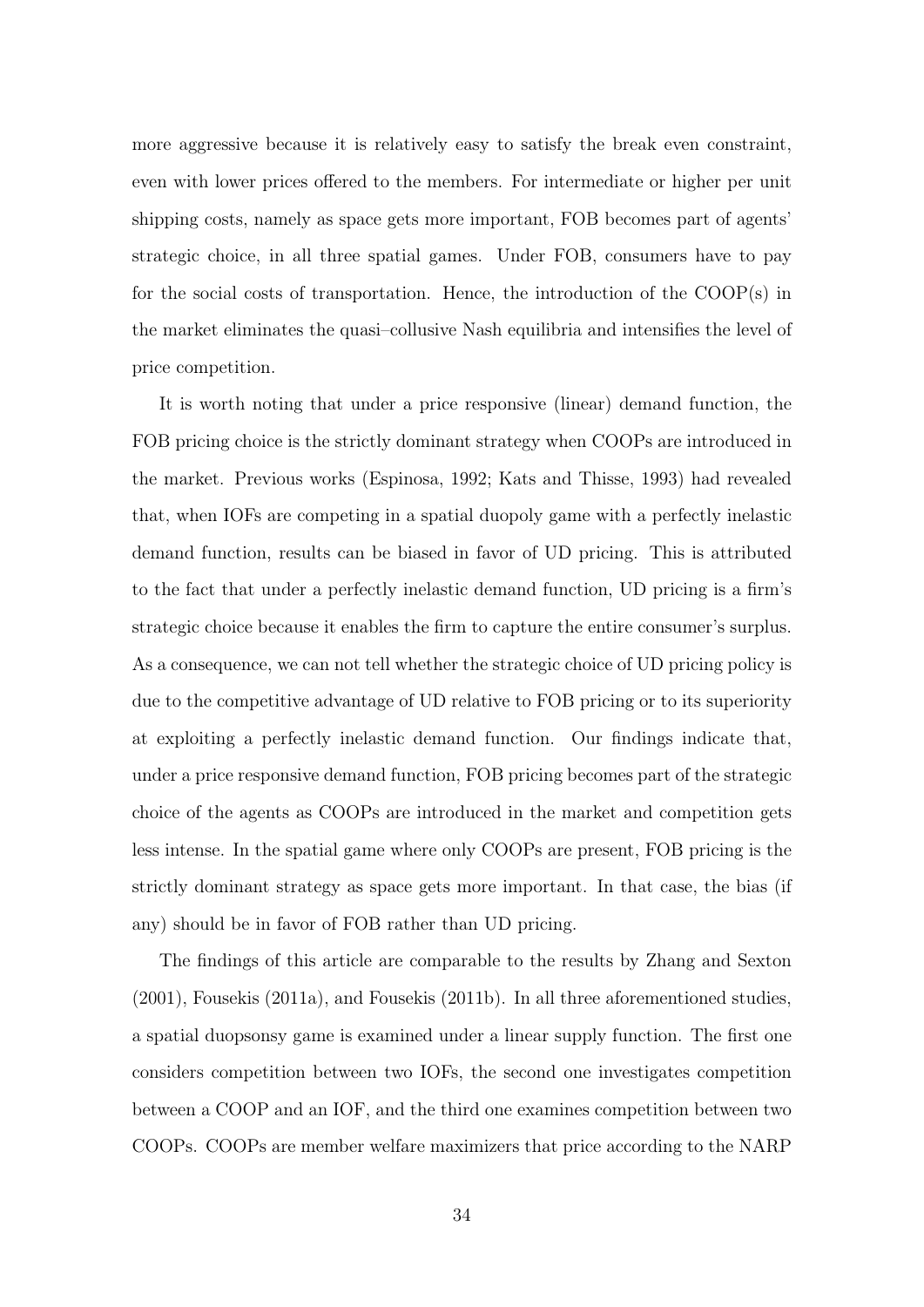(net average revenue product), which means breaking even in processing. When the shipping costs are relatively low and competition escalates, the more aggressive UD pricing becomes the dominant strategy equilibrium as COOP(s) are introduced in the market.

On a final note, UD pricing emerges as the strategic choice in oligopolistic industries with high shipping costs (Zhang and Sexton, 2001). On the other hand, in markets where shipping costs are relatively low, FOB is the strategic pricing policy: consumers purchase the product and haul it home. According to the findings of the present study, the presence of a COOP in an oligopolistic spatial market will benefit the consumers. Buyers of the product will not have to bear the costs of transportation, even when the hauling/shipping costs are relatively low, due to the fact that UD pricing is the strictly dominant strategy for the competing agents.

### 6 Conclusions

Firms competing in markets where space matters typically employ either FOB or UD pricing policies (Zhang and Sexton, 2001). Most prior studies have employed duopoly models in order to analyze the effect of the competitiveness of the spatial market on the pricing decisions of profit maximizing IOFs. But, especially in the markets of primary commodities (agricultural/food markets), the agents can be cooperative organizations which may compete against investor owned firms or against each other. In the European Union as well as in the United States, agricultural – consumers' and producers' – cooperatives contribute substantial parts of the added value in the production, processing and marketing of farm products. However, despite the increasing importance of COOPs, there have been only a handful of studies on spatial pricing choices where cooperative organizations are involved. Furthermore, most of them emphasize on the buyer's rather than the seller's side (Fousekis, 2011a,b; Tribl, 2009; Zhang and Sexton, 2001).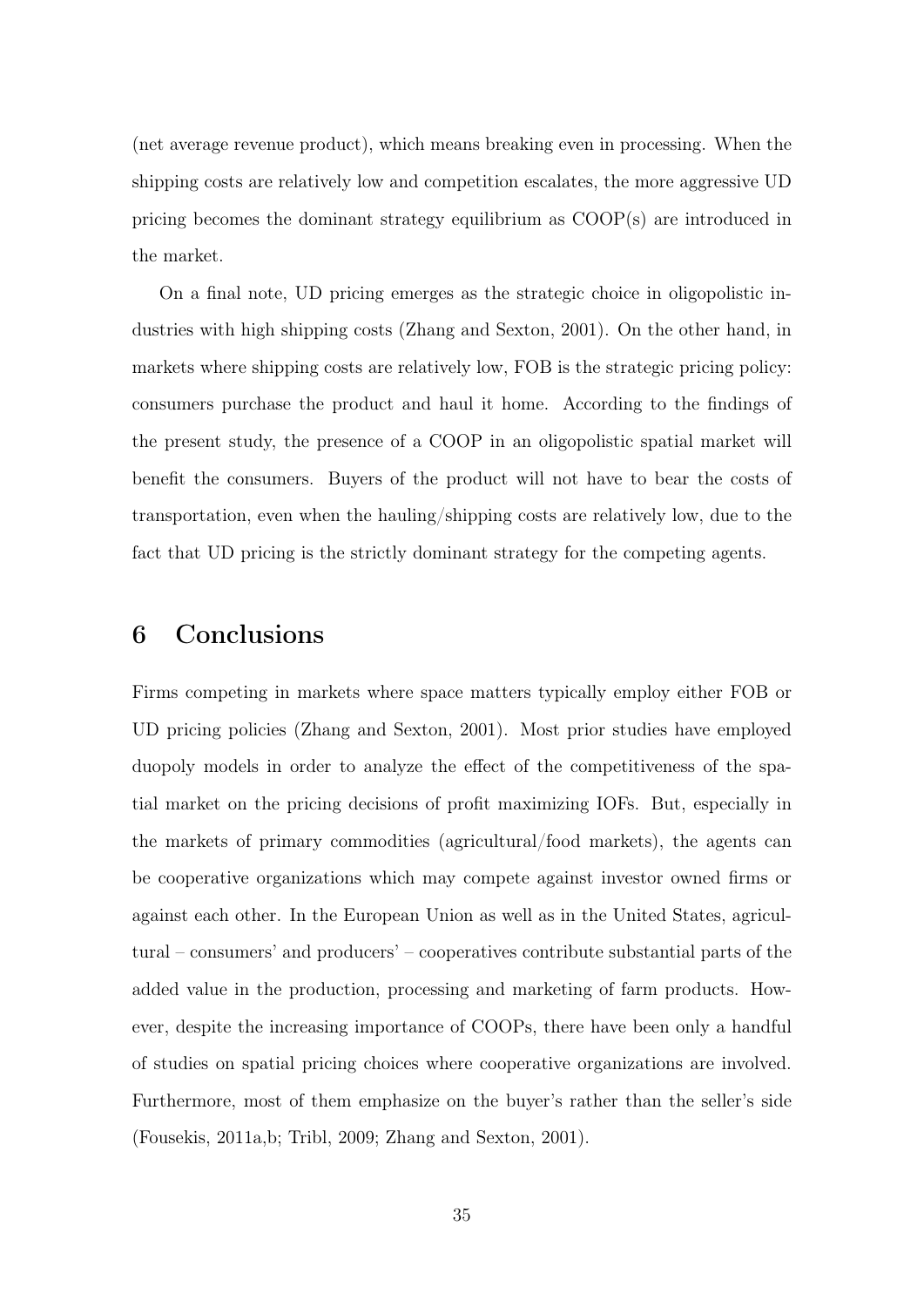The outcome of spatial price competition depends to a great degree on the firms' objective functions, the firms' conjectures regarding the behavior of their rivals and the firms' pricing strategies. Additionally, the literature has revealed that the presence of shipping/transportation costs has a significant impact on the behavior of the agents and subsequently on the competitiveness of the spatial market.

The objective of the present study is to gradually introduce welfare member maximizing COOPs in a duopolistic spatial market and examine their impact on the choice of the pricing strategies as well as on the mode of competition in the market. Unlike the majority of previous works, where consumers' demand was taken to be perfectly inelastic, the present work assumes that the demand function is price responsive. Under the assumption of Hotelling–Smithies conjectures, three separate spatial games were examined: (i) an IOF competing against an IOF, (ii) a COOP competing against an IOF, and (iii) a COOP competing against a COOP. In each case, a two stage game between the agents was employed. In the first stage the competing agents choose between FOB or UD pricing policies and in the second stage they employ pricing rules given the choices in the first stage.

According to the findings, the introduction of COOP(s) in the market intensifies the pricing competition in the duopolistic spatial market by eliminating quasi– collusive Nash equilibria. This is mainly attributed to the fact that the cooperative organizations can be more aggressive because it is easier to satisfy the break even constraint, even with lower prices offered to their members.

The findings of previous works in the relevant literature (Espinosa, 1992; Kats and Thisse, 1993) indicated that, when only IOFs are competing in a spatial duopoly game, a perfectly inelastic demand function can bias the results in favor of UD pricing (Zhang and Sexton, 2001). Our results indicate that, under a price responsive demand function, FOB pricing becomes part of the strategic choice of the agents as COOPs are introduced in the market and competition gets less intense. In the spatial game where only COOPs are the competing agents, FOB pricing is the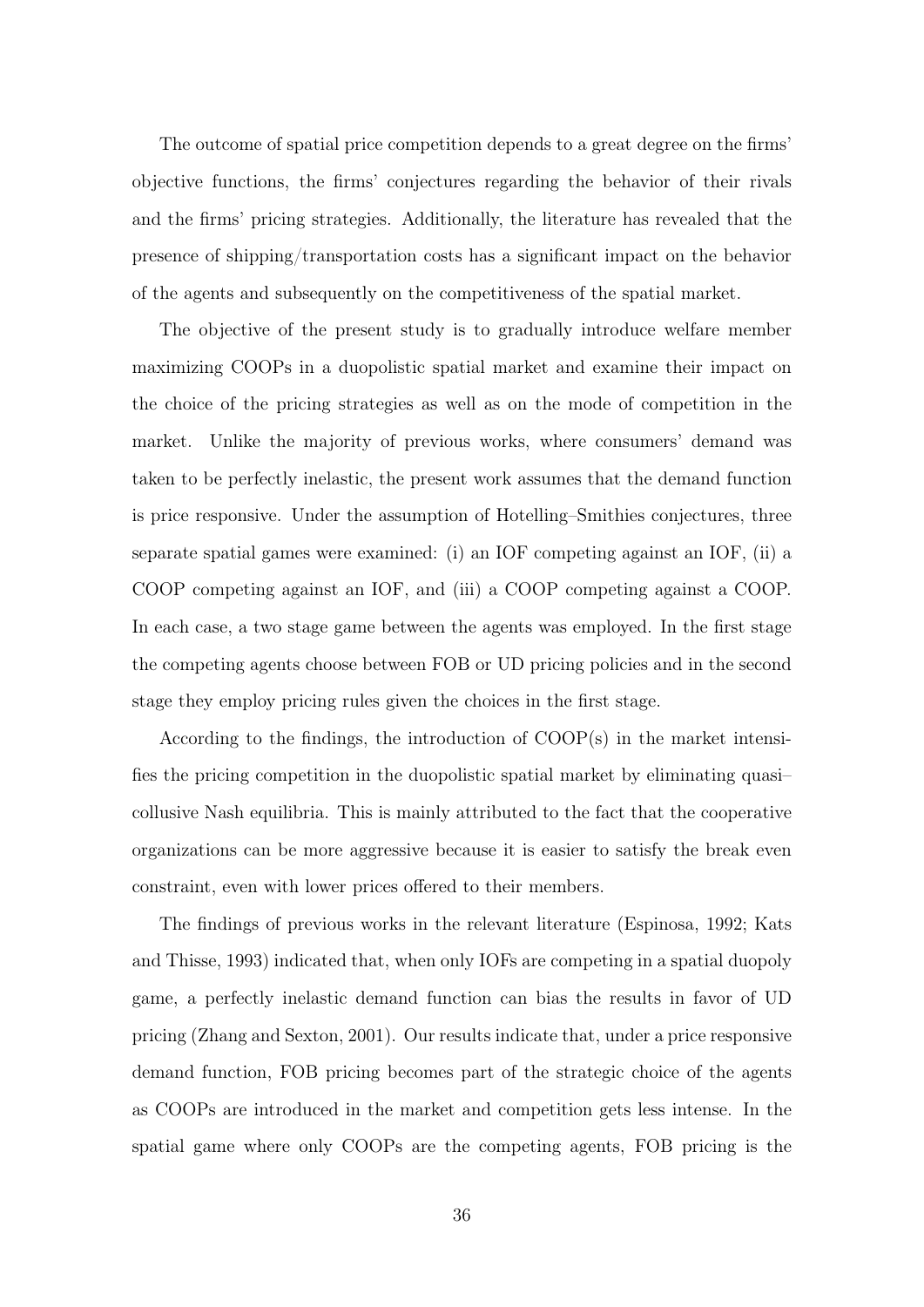strictly dominant strategy as space gets more important. Hence, the bias should be in favor of FOB rather than UD pricing.

This work has examined the strategic pricing choices in a duopoly spatial market, between agents with similar or different objective functions (IOF vs COOP), under symmetric production costs. The literature has often examined cases where one agent is more cost effective than the other. Hence, a potential avenue for future research can be how asymmetries in the costs of production between the agents – especially when an IOF is competing against a COOP – might have (or not) an impact on the Nash equilibria of the game and on the competitive dimensions of the spatial market.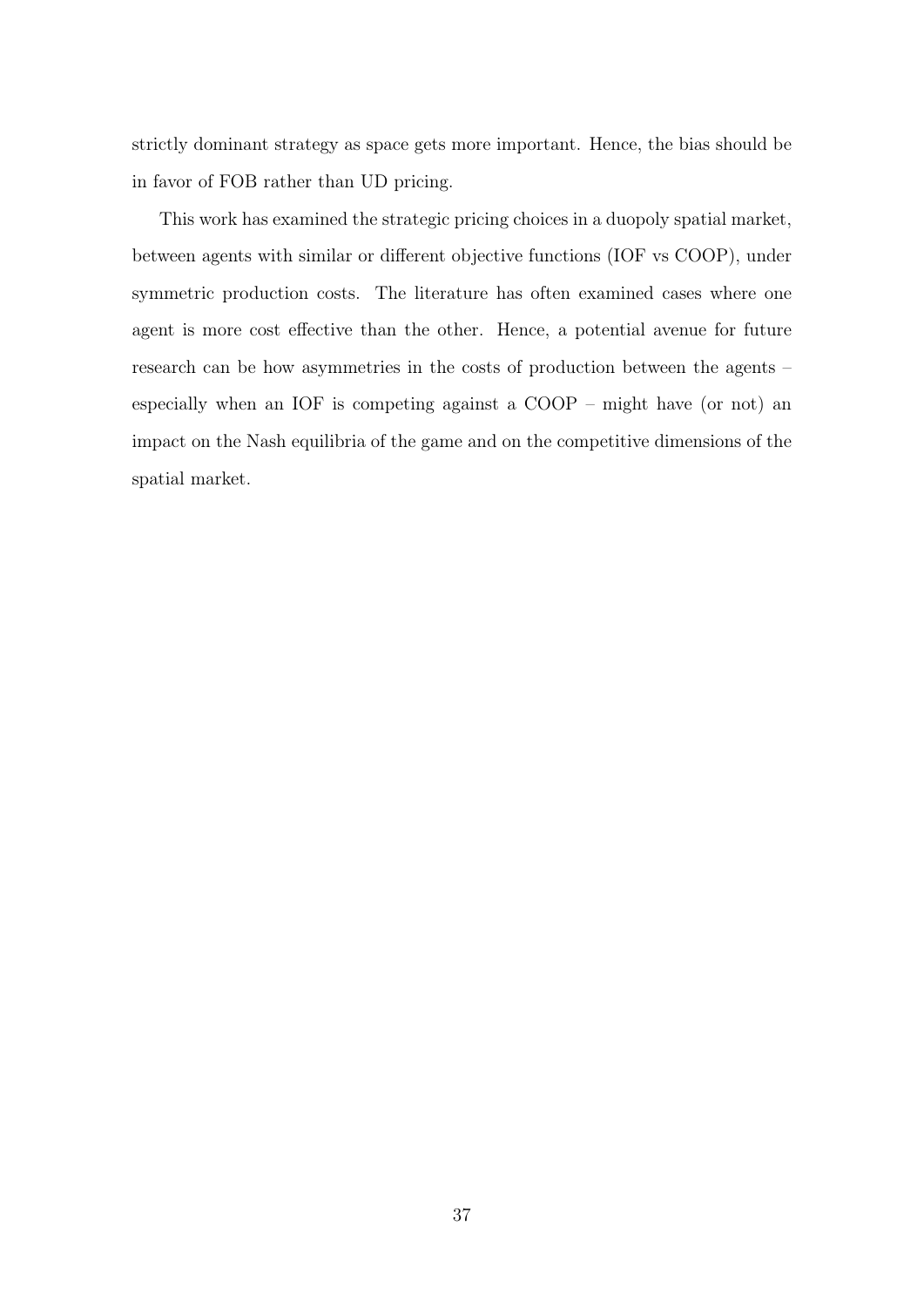# Appendix

The total average costs of production for the UD pricing COOP, when serving market area equal to  $R_{UD}^C$ , are:

$$
AC = \frac{TC}{Q} = \frac{(1 - u^C) \int_0^{R_{UD}^C} (c + \gamma r) dr}{(1 - u^C) R_{UD}^C} = \frac{(1 - u^C) R_{UD}^C (c + \frac{\gamma}{2} R_{UD}^C)}{(1 - u^C) R_{UD}^C}
$$
(1)

The term on the numerator is the total costs of production, and the term on the denominator represents the total quantity produced, when the COOP serves a market area of  $R_{UD}^C$ .

Solving equation 1 we obtain:

$$
AC = c + \frac{\gamma}{2} R_{UD}^C \tag{2}
$$

The market area that the monopoly UD pricing COOP serves is:  $\hat{R}_{UD}^C = \frac{2(1-c)}{3\gamma}$  $\frac{1}{3\gamma}$ . If we substitute the expression for  $\hat{R}_{UD}^C$  in equation 2 we obtain:

$$
AC = \frac{1+2c}{3} \tag{3}
$$

As derived in section 2, the optimal UD price for the spatial monopolist COOP is  $u^C = \frac{1+2c}{2}$ 3 . Hence, the monopoly UD pricing COOP prices according to the average production costs.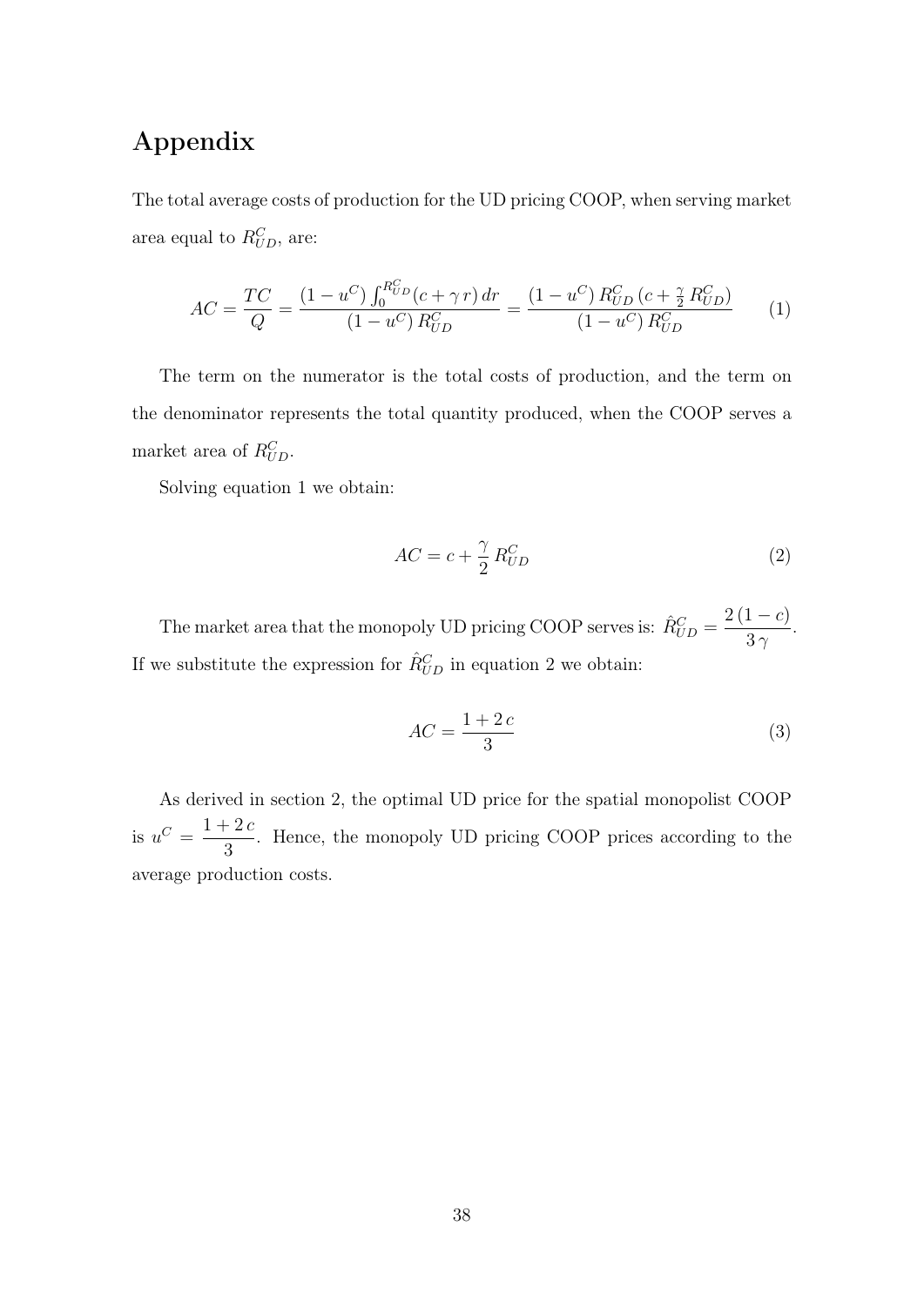# References

- Anderson, S. P., de Palma, A., and Thisse, J.-F. (1989). Spatial price policies reconsidered. The Journal of Industrial Economics, pages 1–18.
- Beckmann, M. J. (1973). Spatial oligopoly as a noncooperative game. International Journal of Game Theory, 2(1):263–268.
- Beckmann, M. J. (1976). Spatial price policies revisited. The Bell Journal of Economics, pages 619–630.
- Beckmann, M. J. and Thisse, J.-F. (1987). The location of production activities. In Handbook of regional and urban economics, volume 1, pages 21–95. Elsevier.
- Capozza, D. R. and Van Order, R. (1978). A generalized model of spatial competition. The American Economic Review, 68(5):896–908.
- Cotterill, R. W. (1987). Agricultural cooperatives: A unified theory of pricing, finance, and investment. Cooperative theory: New approaches, pages 171–258.
- Dasgupta, P. and Maskin, E. (1986). The existence of equilibrium in discontinuous economic games, i: Theory. The Review of economic studies, 53(1):1–26.
- Drivas, K. and Giannakas, K. (2010). The effect of cooperatives on quality-enhancing innovation. Journal of Agricultural Economics, 61(2):295–317.
- Espinosa, M. P. (1992). Delivered pricing, fob pricing, and collusion in spatial markets. The Rand Journal of Economics, pages 64–85.
- Fetter, F. A. (1937). The new plea for basing-point monopoly. Journal of Political  $Economy, 45(5):577-605.$
- Fousekis, P. (2011a). Free-on-board and uniform delivery pricing strategies in a mixed duopsony. European Review of Agricultural Economics, 38(1):119–139.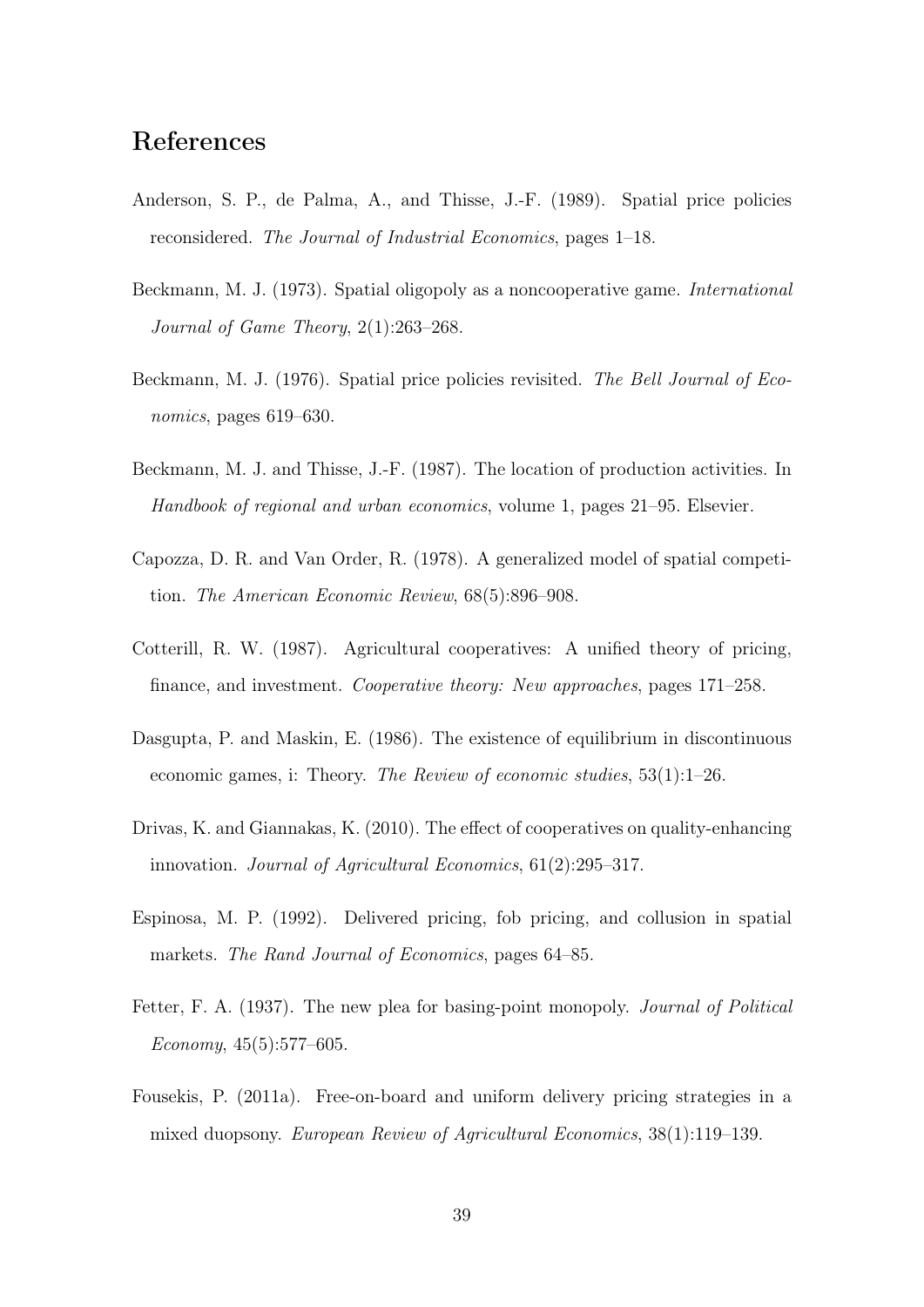- Fousekis, P. (2011b). Spatial price competition between cooperatives under hotelling-smithies conjectures. Agricultural Economics Review, 12(2):5.
- Fousekis, P. (2015). Location equilibria in a mixed duopsony with a cooperative. Australian Journal of Agricultural and Resource Economics, 59(4):518–532.
- Fousekis, P. (2016). Member coordination costs and spatial entry deterrence in a mixed duopsony with a cooperative. Spatial Economic Analysis, 11(3):340–354.
- Greenhut, M. L., Norman, G., Hung, C.-S., et al. (1987). The economics of imperfect competition. Cambridge Books.
- Hoover, E. M. (1937). Spatial price discrimination. The Review of Economic Studies, 4(3):182–191.
- Kats, A. and Thisse, J.-F. (1993). Spatial oligopolies with uniform delivered pricing. In Does Economic Space Matter?, pages 274–302. Springer.
- Norman, G. (1981). Spatial competition and spatial price discrimination. The Review of Economic Studies, 48(1):97–111.
- Schuler, R. E. and Hobbs, B. F. (1982). Spatial price duopoly under uniform delivered pricing. The Journal of Industrial Economics, pages 175–187.
- Sexton, R. J. (1990). Imperfect competition in agricultural markets and the role of cooperatives: a spatial analysis. American Journal of Agricultural Economics, 72(3):709–720.
- Shilony, Y. (1977). Mixed pricing in oligopoly. *Journal of Economic Theory*, 14(2):373–388.
- Thisse, J.-F. and Vives, X. (1988). On the strategic choice of spatial price policy. The American Economic Review, pages 122–137.